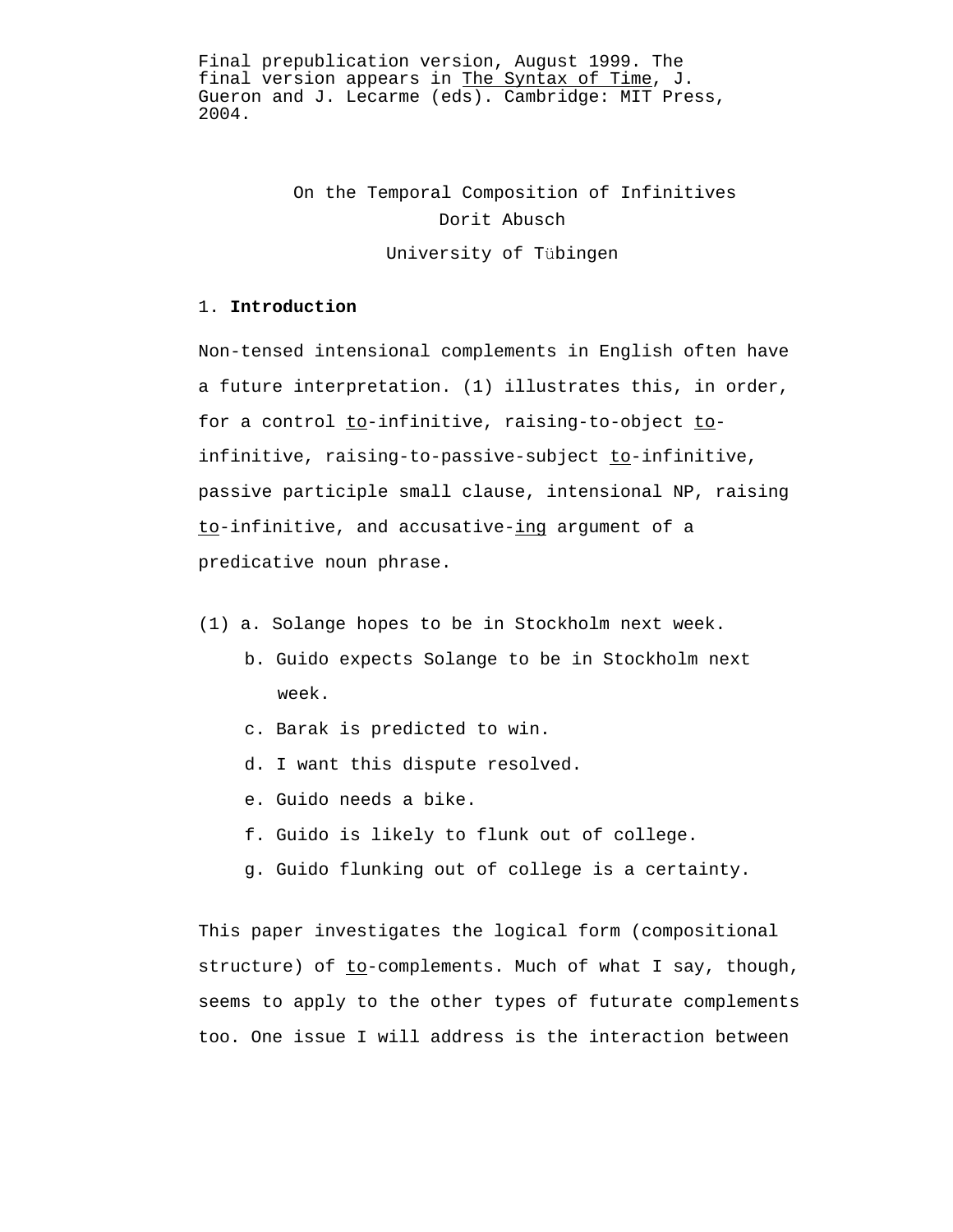futurate verbs and embedded tenses. In (2), the verb intends affects not only the temporal location of the answering events corresponding to the untensed head answer of its complement, but also the location of the sending events corresponding to the present tense verb sends in the relative clause.

(2) Solange intends to answer every email Guido sends. Another related issue I will address is whether toinfinitive complements have a propositional structure similar to that of tensed complements. Does the complement in (1b) have the same denotation as the complement in (3)? If so, is the compositional structure of the two complements isomorphic, so that (1b) includes an element semantically similar to will?

(3) Guido expects that Solange will be in Stockholm next week.

The paper is organized as follows. Section 2 considers the interpretations available for  $to-complements. Section$ </u> 3 reviews a semantic-interpretive framework and an analysis of the English future auxiliary will developed in Abusch (1998), which involves temporal substitution. Section 4 shows that arguments which motivate temporal substitution with will also apply with future-oriented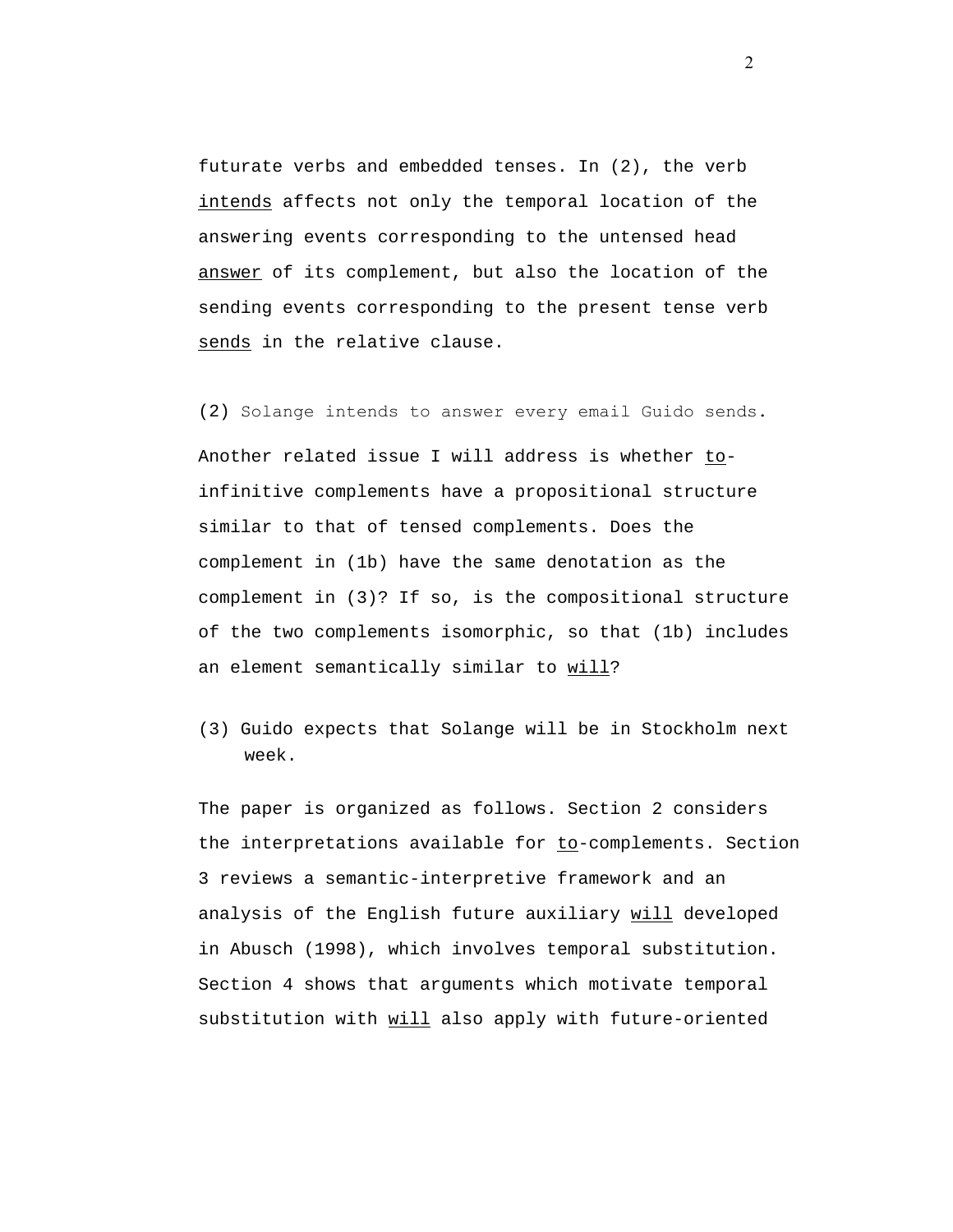infinitives. Section 5 gives an argument that meaningelements identified in Section 4 are syntactically overt.

#### 2. **Possible Readings of to-complements**

# 2.1 Diagnostics for B-verbs

In this section I consider the interpretation of toinfinitive complements in one syntactic class, with the aim of characterizing the readings available and establishing diagnostics for them. In (4), sixteen verbs taking a raising-to-passive-subject complement structure are listed in their past participle forms. Example (5) illustrates the raising-to-passive-subject complement structure.

| 4 |           | тт          |
|---|-----------|-------------|
|   | asserted  | anticipated |
|   | believed  | expected    |
|   | claimed   | forecast    |
|   | confessed | intended    |
|   | known     | meant       |
|   | reported  | planned     |
|   | said      | predicted   |
|   | thought   | projected   |

- (5) a. Barak is believed to be in the lead.
	- b. Barak is forecast to win by about 8 percentage points.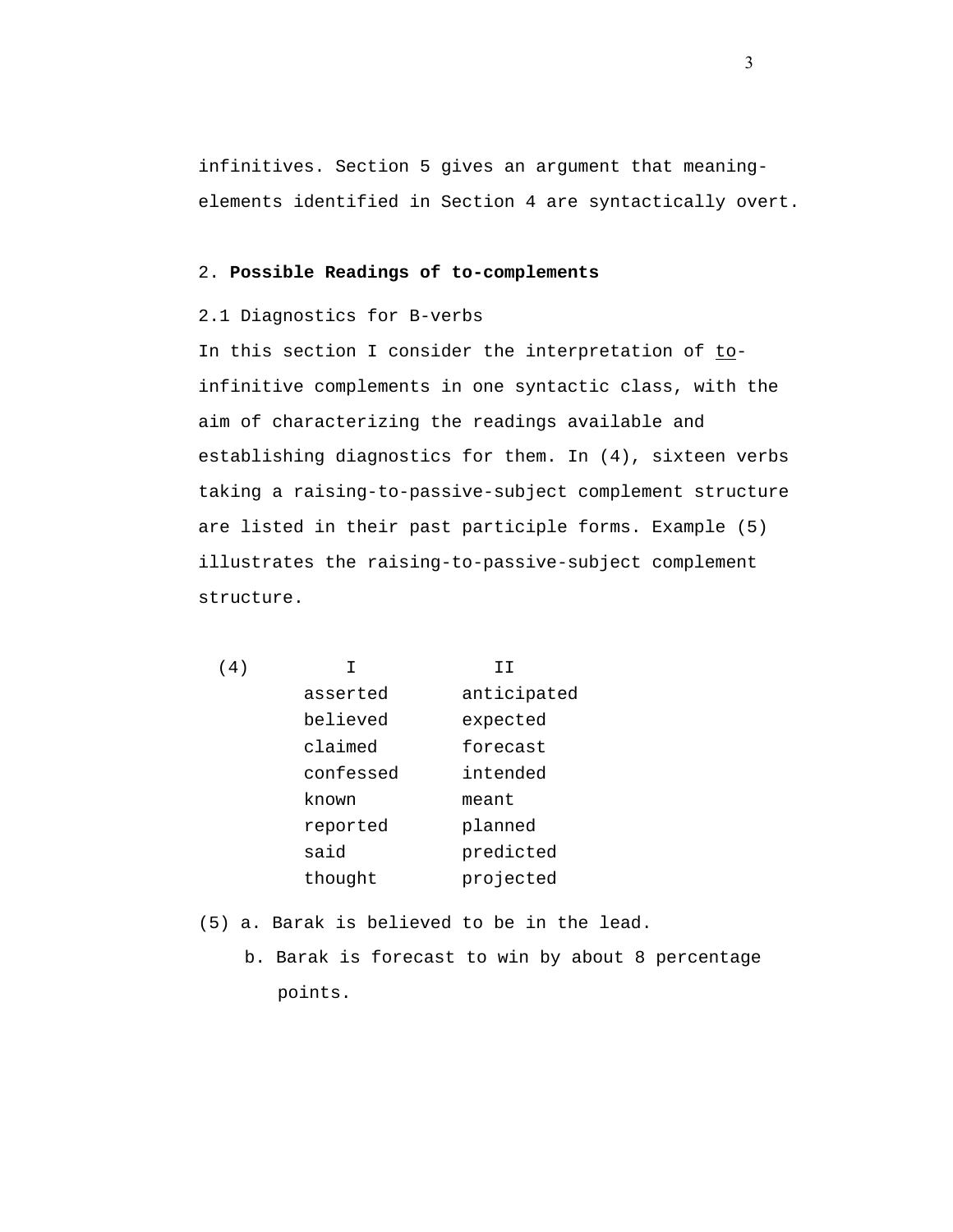Criteria such as the possibility of an expletive subject indicate that these are raising structures, with the subject filling no argument position of the higher verb (e.g. believed or predicted). (6) gives examples with an expletive there subject.

- (6)a. There is believed to be a linguistics dept. in Geneva.
	- b. There is predicted to be a volcanic eruption in Oregon next year.

This and other syntactic diagostics for raisingstructures are discussed in Postal (1974). Turning to semantics, the verbs in column I of (4) allow only for simultaneous readings of the complement infinitive. This is reflected in three properties.

- (i) Incompatibility with past and future frame adverbs modifying the top-level predicate in the complement.
- (ii) Incompatibility with non-stative complements.
- (iii) Equivalence with present tense or sequence-oftense past tense tensed complements.

The first property is illustrated below.

 (7)a. \* Guido is believed to be at Monique's place last night.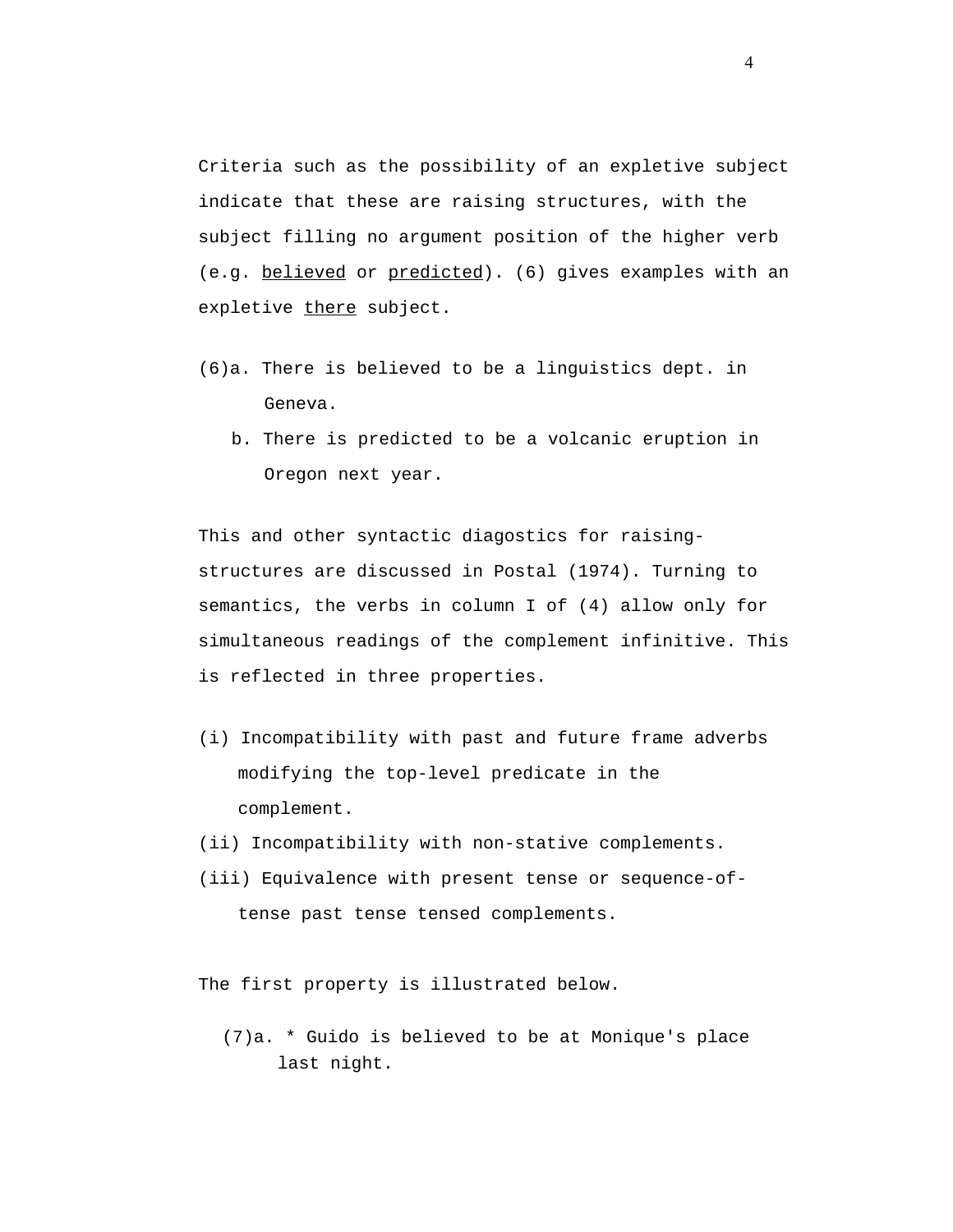- b. \*/ok Guido is believed to be at Monique's place tomorrow night.
- c. Guido is believed to be at Monique's place (now).

As used in (7a), last night is a past-denoting temporal frame adverb in the sense that last night precedes the attitude time, which in our example is the believing time. In a similar sense, tomorrow night in (7b) is future denoting. Last night in (7a) modifies the top level predicate be at Monique's place in the complement, and so the star in (7a) illustrates (i).Notice that (7a) contrasts with the tensed complement (8a), and with the version with an infinitival temporal have in (8b).

- (8) a. It is believed that Guido was at Monique's place last night.
	- b. Guido is believed to have been at Monique's place last night.

In (8b), last night does not modify the top-level predicate have, but instead the embedded predicate be at Monique's place. Therefore (8b) does not violate property  $(i)$ .

In (7b) with the future adverb there is a twist: the example is good on a scheduling interpretation of the complement. This interpretation also shows up with present tense non-stative verbs.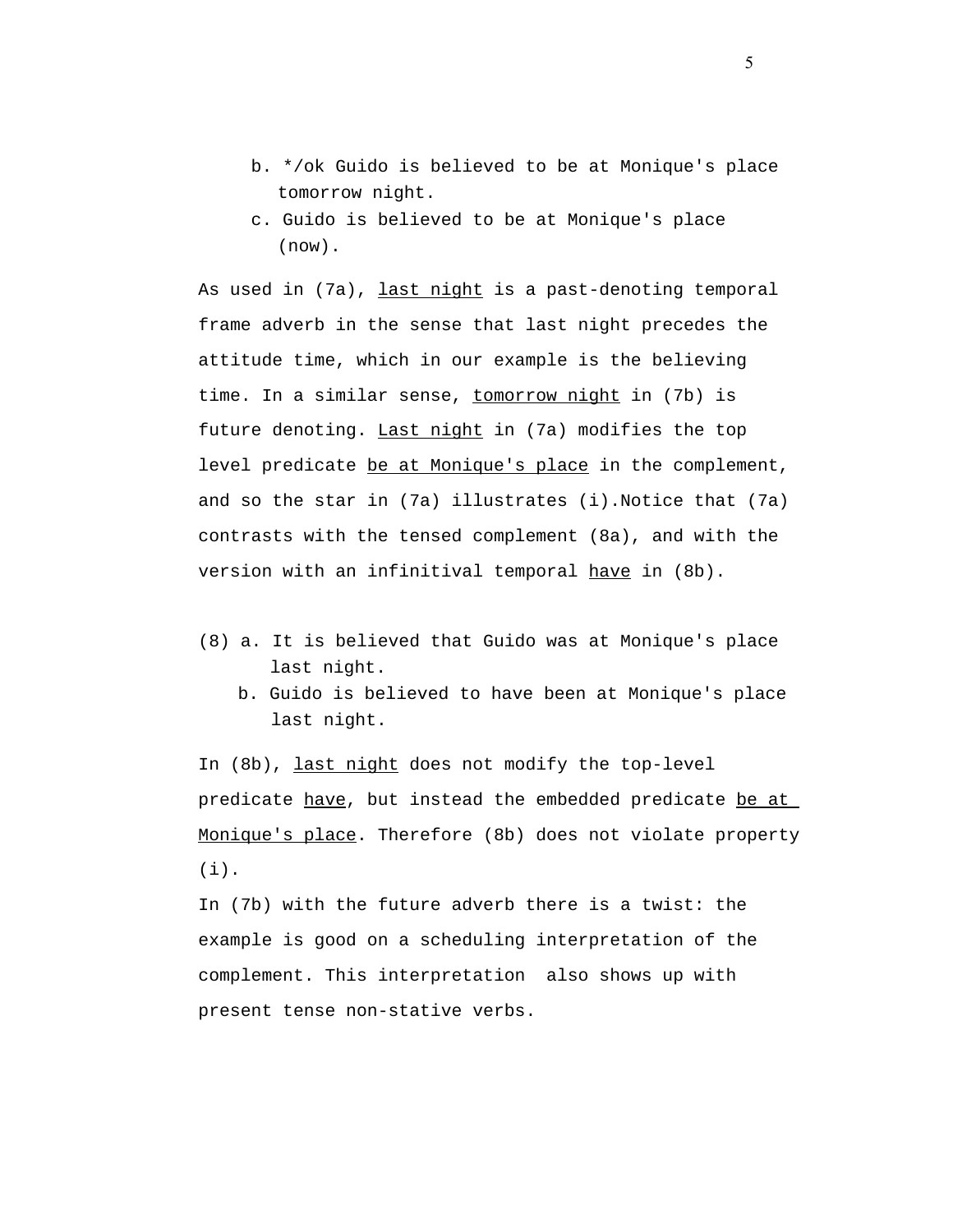(9) Guido is at Monique's place tomorrow night.

In (9) it is understood that Guido has a schedule, perhaps a regular one, for where he is to stay. The scheduling interpretation can be controlled for by adjusting the content. While (10a) is fine as a description of the scheduled begin of a party, (10b) is a bit odd as break up suggests a non-scheduled end. The same distinction carries over to the to-infinitives in (10c,d). This supports the claim that (10c) involves a distinct scheduling interpretation.

(10) a. The party starts at 10 p.m.

b ?#The party breaks up at 4 a.m.

c. The party is thought to start at 10 p.m.

d.?#The party is thought to break up around 4 a.m.

The examples below make the same point. Many electronic components have a fixed probability of failing over any year starting at a time when the component has not failed yet. Such components will fail sooner or later, but one does not know when it will happen. (11a) is a good description of this situation, but (11b) is odd, presumably because of an incompatibility between the scheduling modality and the undetermedness of the time of failure. Keeping the scenario the same, (12c) is odd in

 $\sim$  6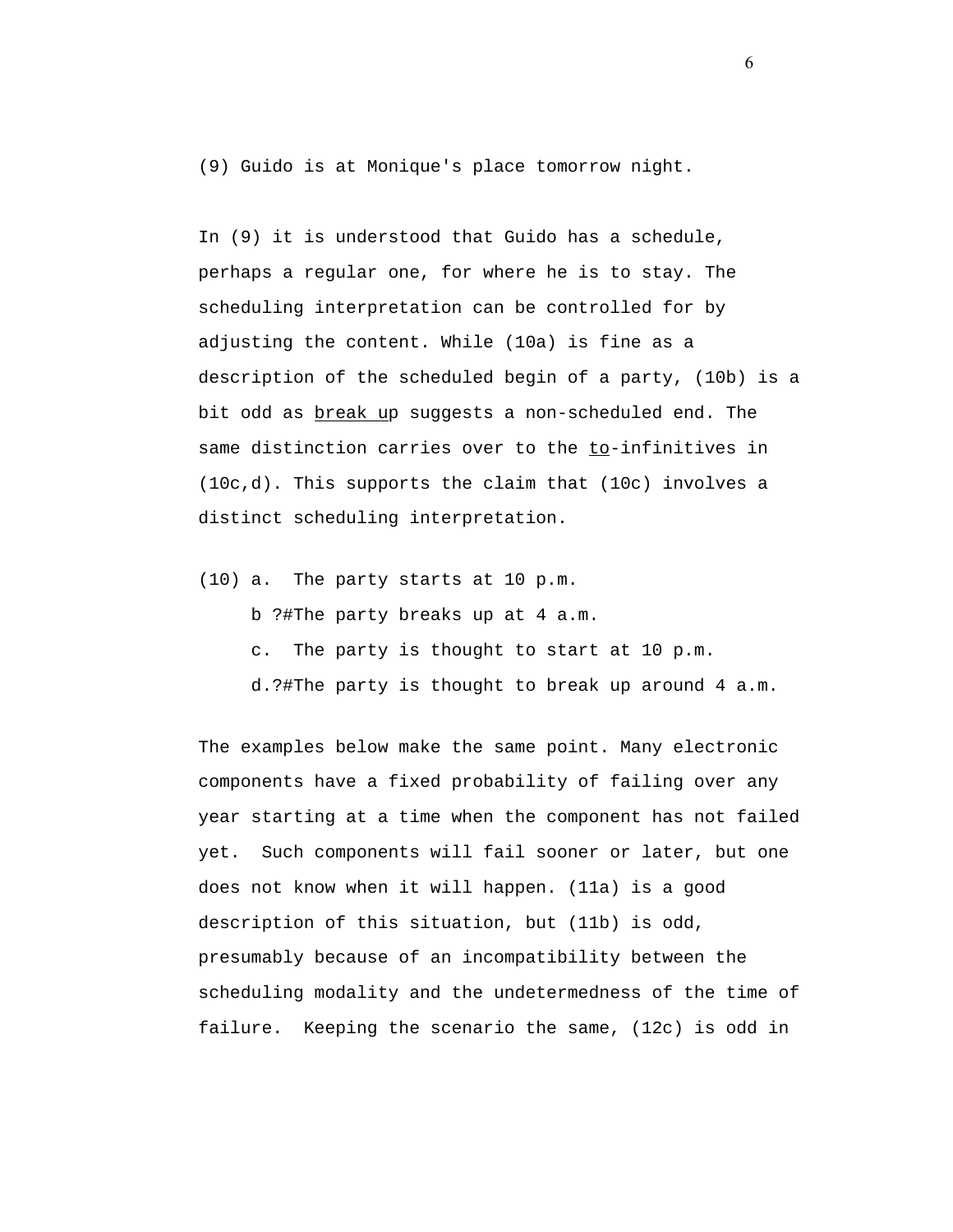the same way as (11b), because the scenario makes the scheduling interpretation implausible.

(11) a. The component will sooner or later fail.

b. #The component sooner or later fails.

- (12) a. It is believed that the component will sooner or later fail.
	- b. #It is believed that the component sooner or later fails.
	- c. #The component is believed to sooner or later fail.

With the scheduling interpretation eliminated, the hash marks in (10d) and (12c) illustrate the part of property (i) having to do with future adverbs: column-one verbs with future time adverbs modifying the to-infinitive do not have an ordinary, non-scheduling interpretation.1 We will call verbs in column I like believe, and thought Bverbs, while column II verbs like forecast and predict will be referred to as F-verbs.

 In contrast with the B-verbs in (4), the F-verbs are compatible with future adverbs in the complement.<sup>2</sup>

- (13) a. Bibi is predicted to be in the lead next week.
	- b. A solar eclipse is forecast to occur in Württemberg in August 1999.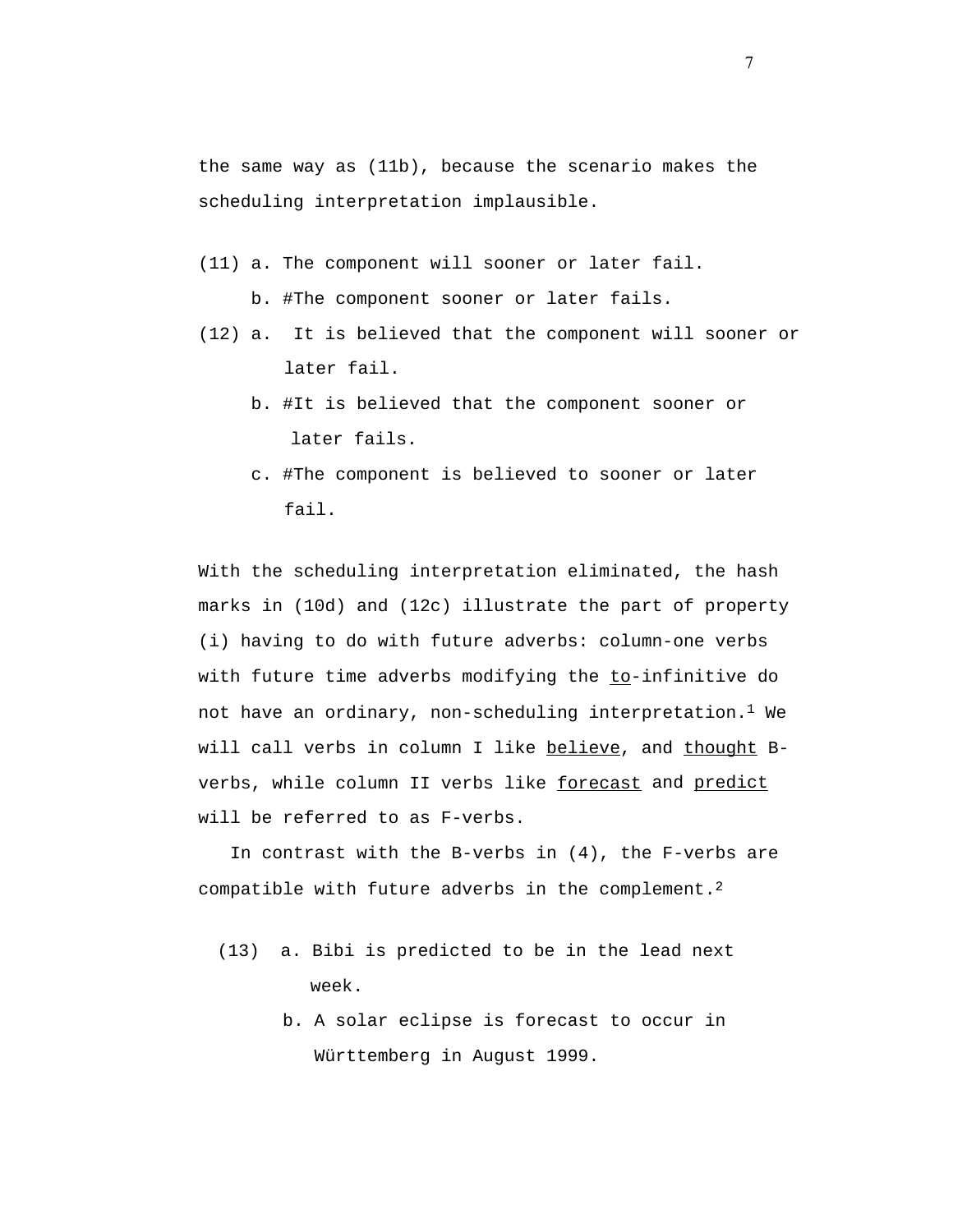(The utterance time for example (13b) is in 1999, before August.)

Property (ii) refers to the following paradigm.

- (14) a. \*/gen Guido is believed to visit Stockholm. b. \*/gen Guido is claimed to visit Stockholm. c. \*/gen Guido is reported to visit Stockholm. d. \*/gen Guido is said to visit Stockholm.
- (15) a. Guido is expected to visit Stockholm.
	- b. Guido is meant to visit Stockholm.
	- c. Guido is predicted to visit Stockholm.
	- d. Guido is projected to visit Stockholm.
- (16) a. Guido is believed to be in Stockholm.
	- b. Guido is claimed to be in Stockholm.
	- c. Guido is reported to be in Stockholm.
	- d. Guido is said be in Stockholm.
- (17) a. Guido is expected to be in Stockholm.
	- b. Guido is meant to be in Stockholm.
	- c. Guido is predicted to be in Stockholm.
	- d. Guido is projected to be in Stockholm.

The predicate visit Stockholm is a non-stative one, while the predicate be in Stockholm is a stative one. This is evidenced by the fact that (18) has no episodic interpretation---it only has a generic/habitual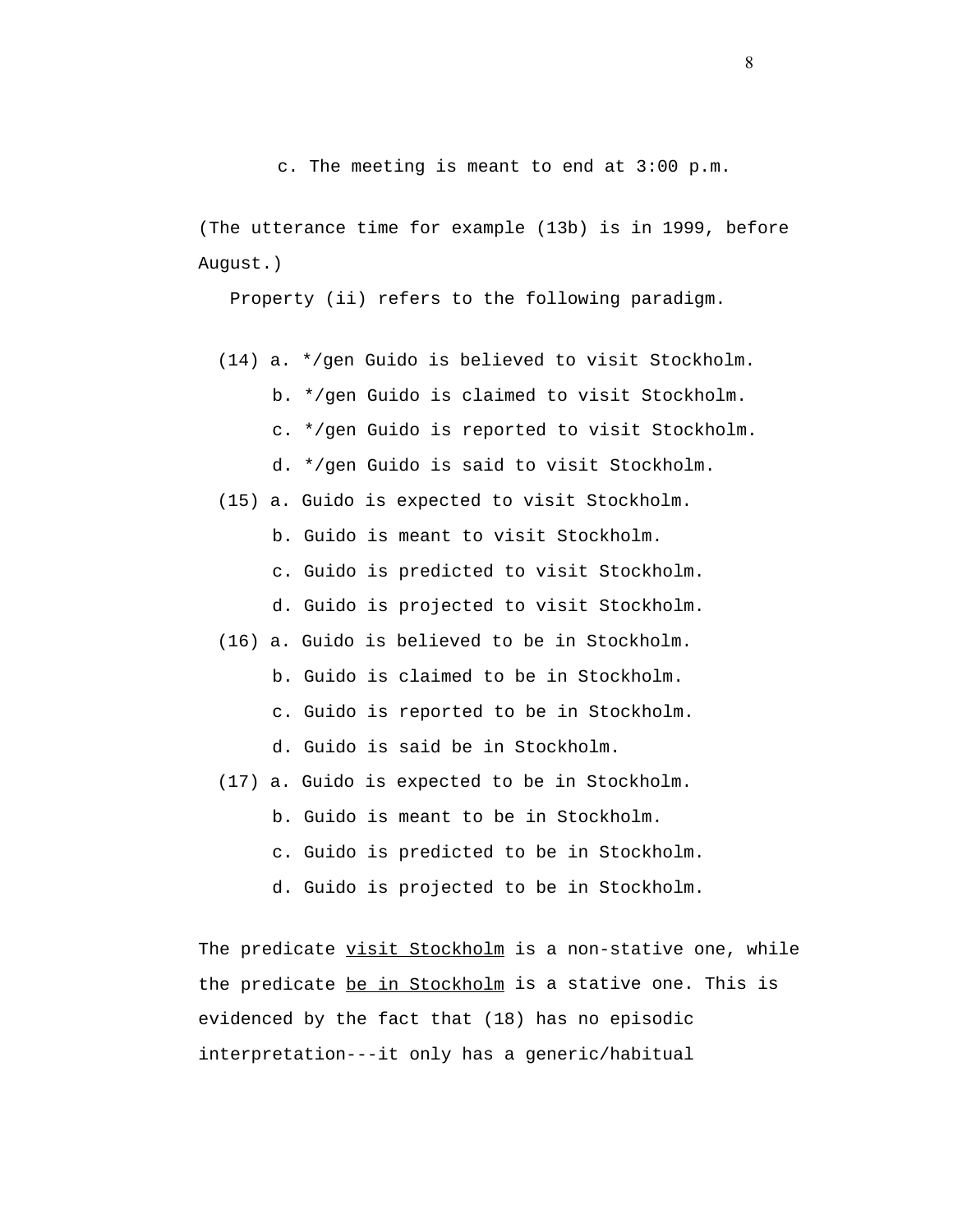interpretation 'Guido has the habit or practice of visiting Stockholm'. (19) does have an episodic interpretation, which describes a simple fact about location.

- (18) \*/gen Guido visits Stockholm.
- (19) Guido is in Stockholm.

In (14) and (16) the contrast between (18) and (19) is duplicated in the complement infinitive of B-verbs. The sentences in (14) only have generic interpretations for the complements. We can attribute this to B-verbs allowing only stative complements.3 I assume the generic reading involves a top-level covert generic operator, which makes the complement stative (as evidenced by the possibility of the generic reading of (18)). It's easy to control for the generic interpretation by considering meaning. When we put this reading aside, the stars in (14) illustrate the stativity restriction (ii).

 The examples in (15) of F-verbs with a non-stative complements have episodic future interpretations, generic simultaneous interpretations, and also generic future interpretations. They have no episodic simultaneous interpretations. The stativity restriction is in fact a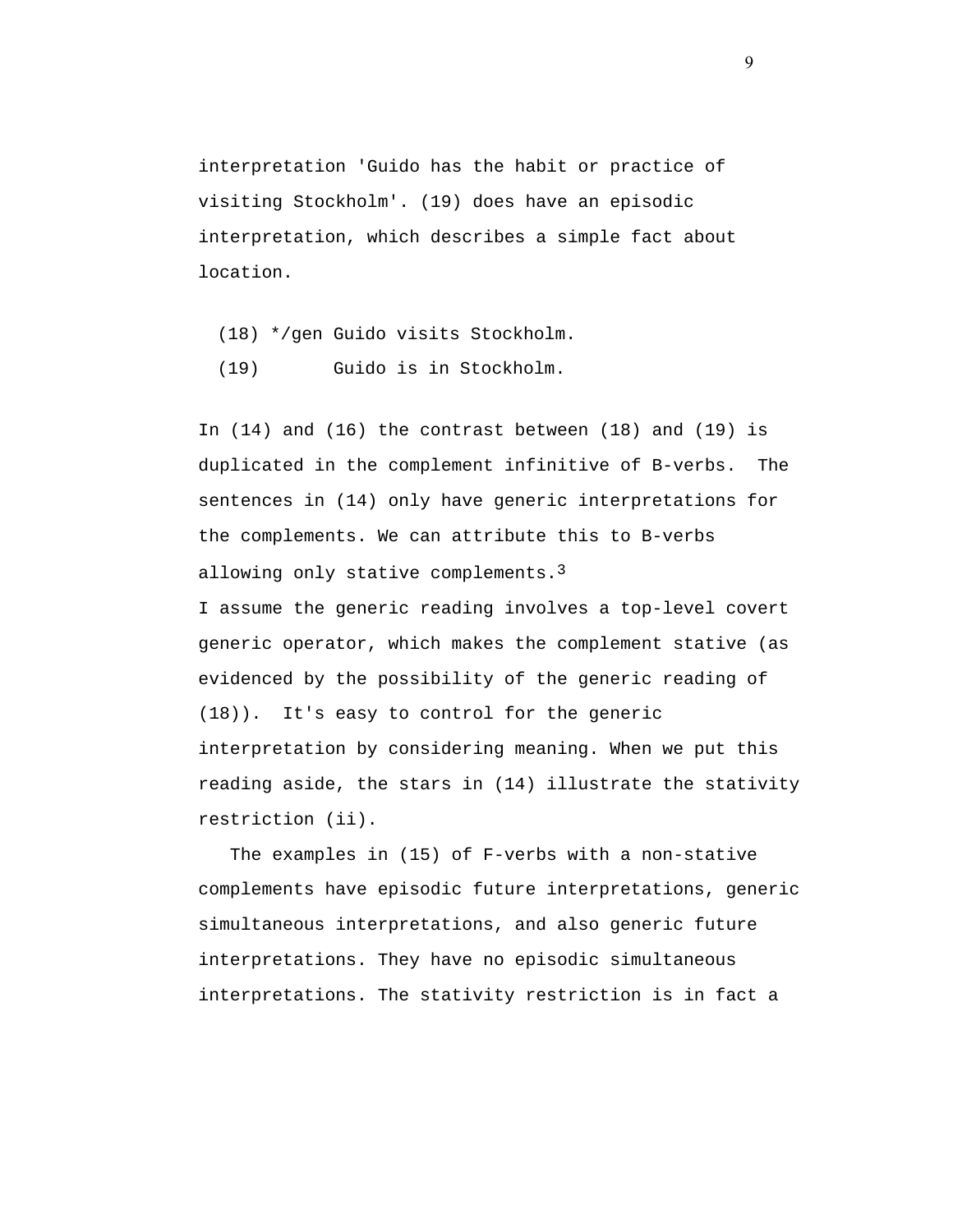general restriction on simultaneous readings, which is also observed with tensed complements:

(20) a.\*/gen It is thought that Solange sleeps.

b. It is thought that Solange is sleeping.

Because sleep is non-stative, (20a) has no episodic interpretation approximately equivalent to (20b). Since all simultaneous readings are stative, we can attribute the stativity restriction on B-verbs (i.e. that B-verbs complements are always stative) to B-verbs only having simultaneous readings.

 Property (iii) refers to the equivalence of pairs such as the following.

(21) a. Guido was thought to be in Stockholm.

b. It was thought that Guido was in Stockholm.

(22) a. Guido is claimed to be in Stockholm.

b. It is claimed that Guido is in Stockholm.

This diagnostic can be seen to derive from the fact (or assumption) that the present tense complement (22b) and the sequence of tense past complement (21b) have simultaneous interpretations. The test can not be applied totally mechanically, because the tensed complement may have other interpretations. When an antecedent is set up for the embedded past tense verb as in (23), a reading is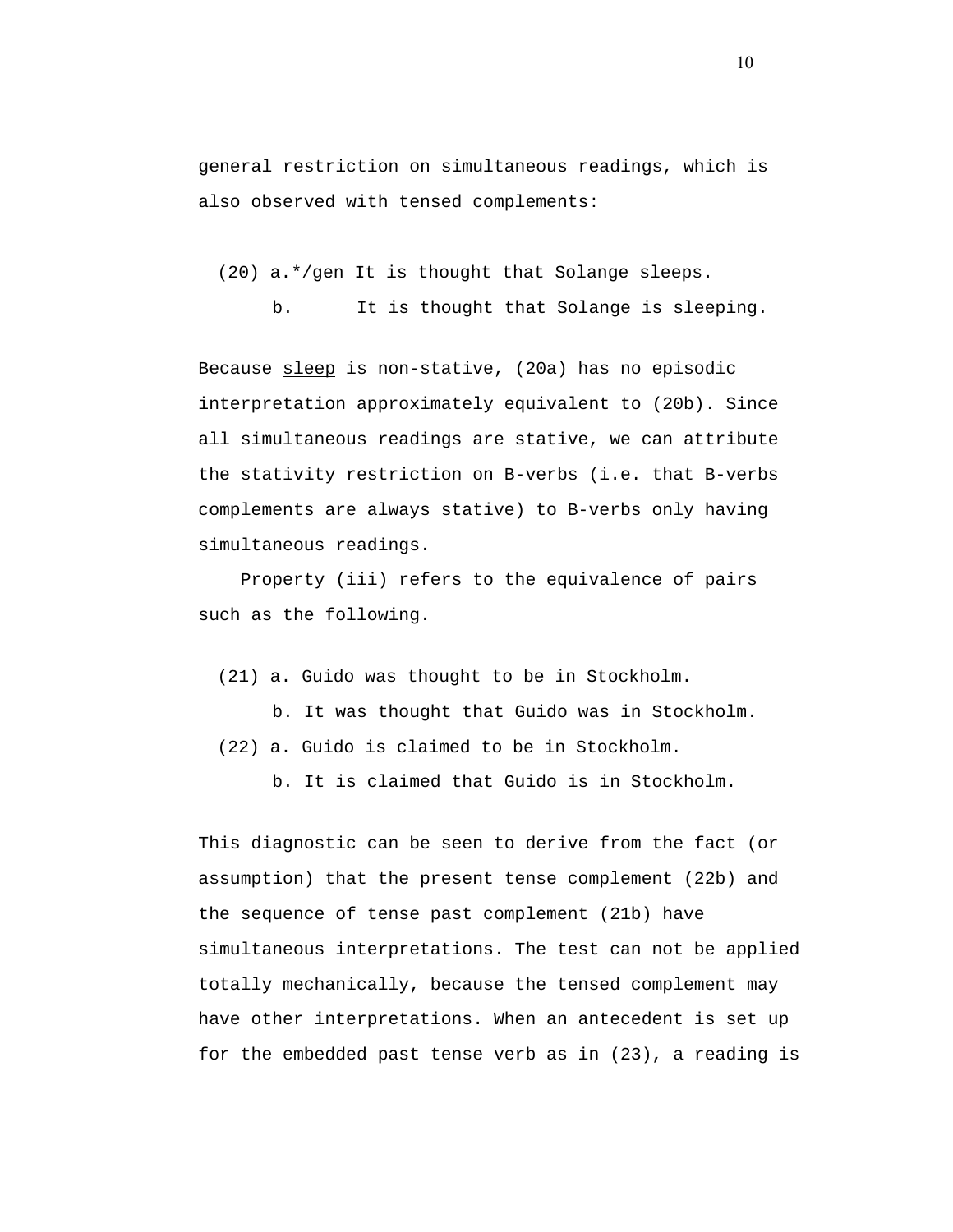possible where eventualities corresponding to the embedded clause (in this case the finishing) precede the attitude time.

(23) As demonstrated in the present study, Nabokov was in Flims when he finished Laughter in the Dark. In a talk given last year, Prof. Schmetterling incorrectly claimed that he was in Montreux.

Also, with a small set of verbs, a present tense complement has a future interpretation.

(24) a. Guido hopes Monique wins.

b. I pray that the snow stops soon.

c.?I predict Baraks wins by at least 10 points.

So actually, there is something circular about diagnostic (iii), on a weakened understanding which allows the exceptions above. It in effect says that the infinitival complements of B-verbs are equivalent to tensed complements with simultaneous interpretations.

 Summing up, properties (i)-(iii) distinguish B-verbs from F-verbs. Especially in the case of property (i), the connection with simultaneous interpretations should be clear.

2.2. Past Readings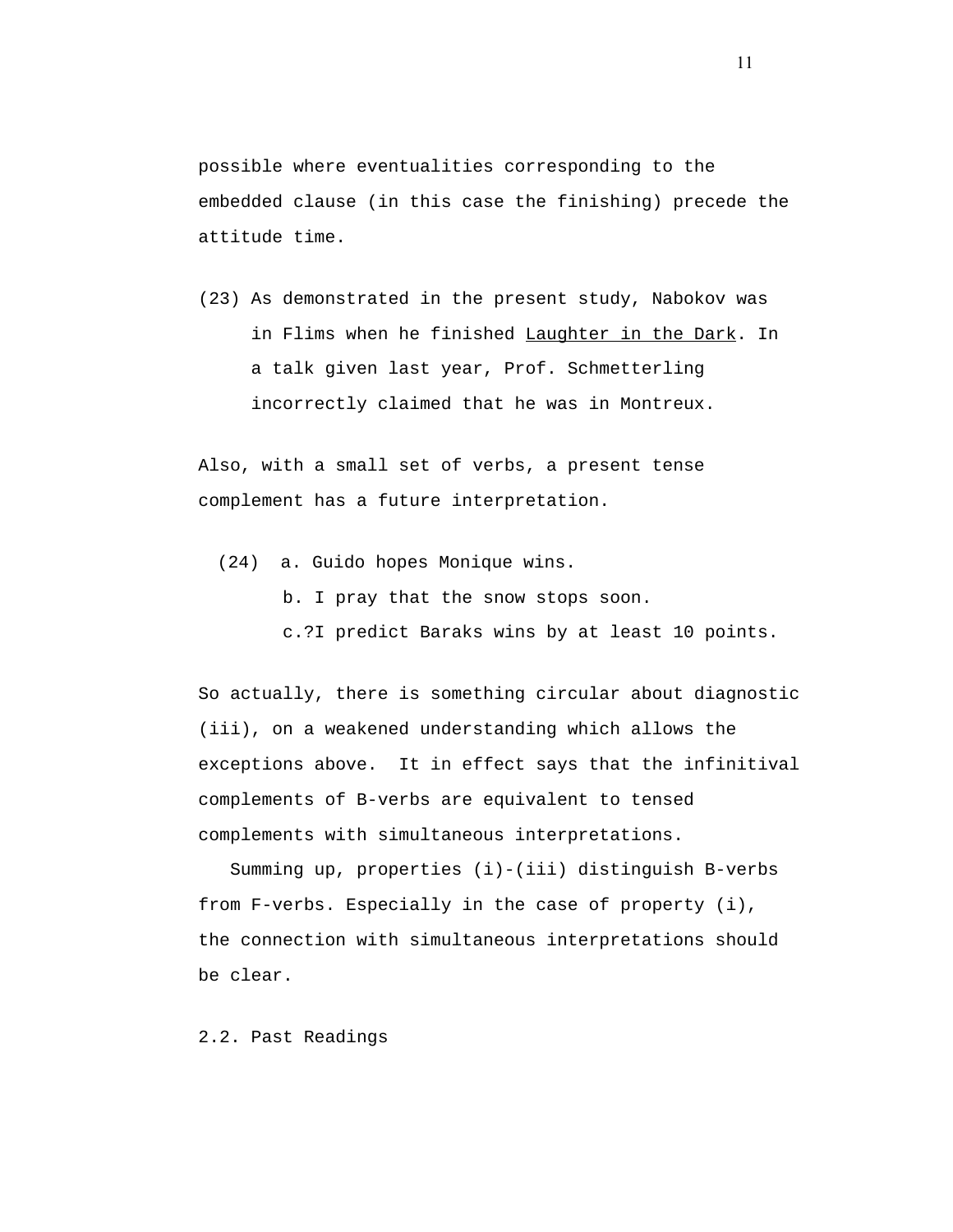In the previous subsection we saw that F-verbs with toinfinitives complement are compatible with future frame adverbs. As illustrated in (25), such F-verbs are incompatible with past adverbs.

(25) \*Guido is predicted (by almost everyone) to spend the night of last Friday's party at Monique's place.

Curiously, the intended reading can be expressed by Fverbs with past tense complements.

- (26) a. I predict that Guido spent the night of last Friday's party at Monique's place.
	- b. It is predicted (by almost everyone) that Guido spent the night of last Friday's party at Monique's place.

Note that there is a special pragmatics for these examples: it is suggested that it is not known at the predicting time where Guido spent that night.

 The same data are observed with other F-verbs: anticipated, forecast, planned, and projected.4

(27) a. It is anticipated that a meteor impact took place yesterday afternoon in a remote part of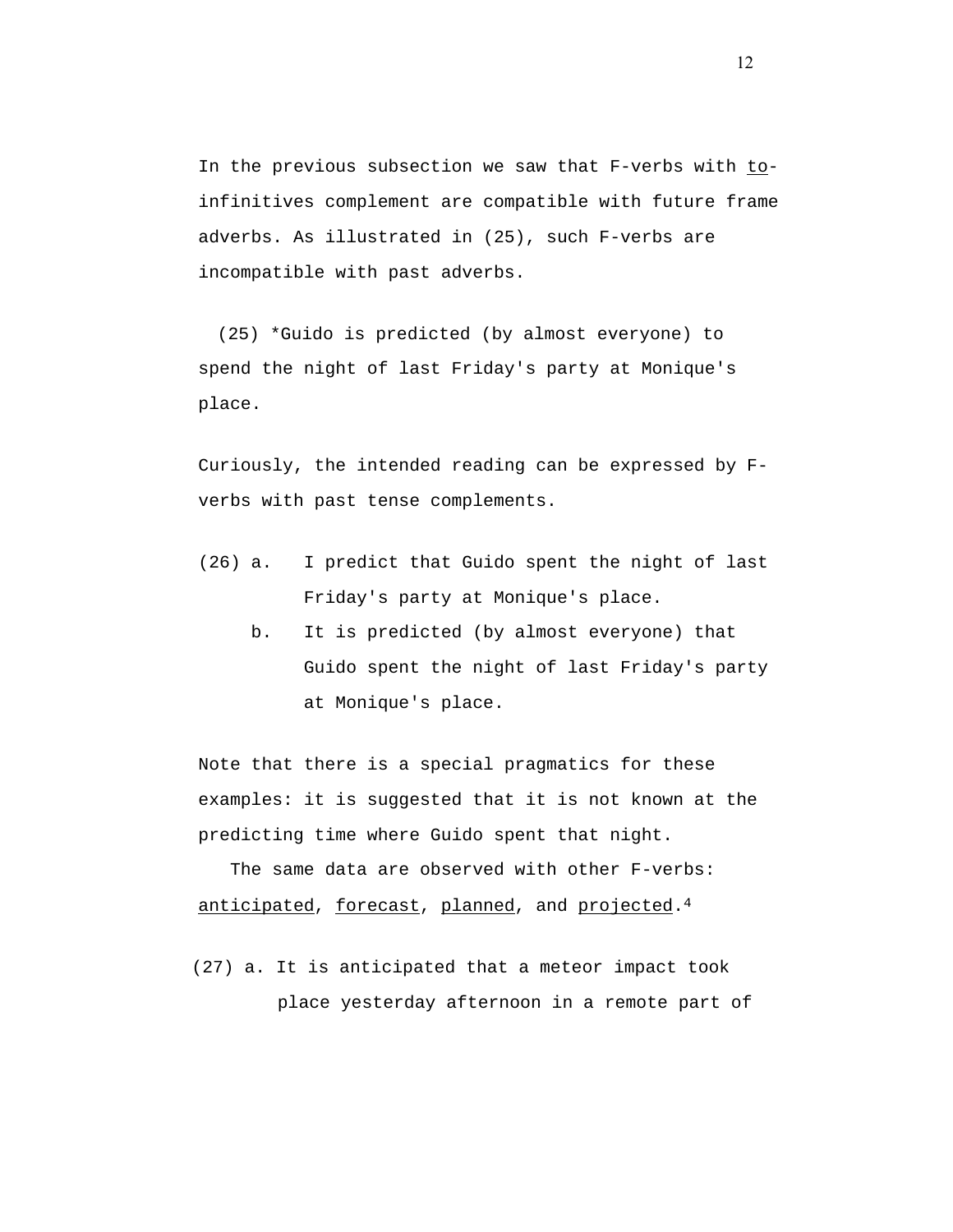Quebec. Scientists have not arrived at the scene yet.

b.\*A meteor impact is anticipated to take place yesterday afternoon in a remote part of Quebec.

Past readings are also impossible for B-verbs with toinfinitives complements.

(28) \*Guido is thought to be at Monique's place last night.

This perhaps suggests that the compositional semantics of infinitives should exclude past readings.

 The examples in (26) and (27a) indicate that the obvious element of futurity in predict has nothing immediately to do with the temporal location of the event described by the main verb in the complement. Note that (26a) is roughly paraphrasable as follows.

(29) I say that the proposition that Guido spent the night of last Friday's party at Monique's place will turn out true.

This goes along with the implicature that at the predicting time it is not known whether this proposition is true or not. The curious possibility such examples suggest is that in (30), futurity is represented twice,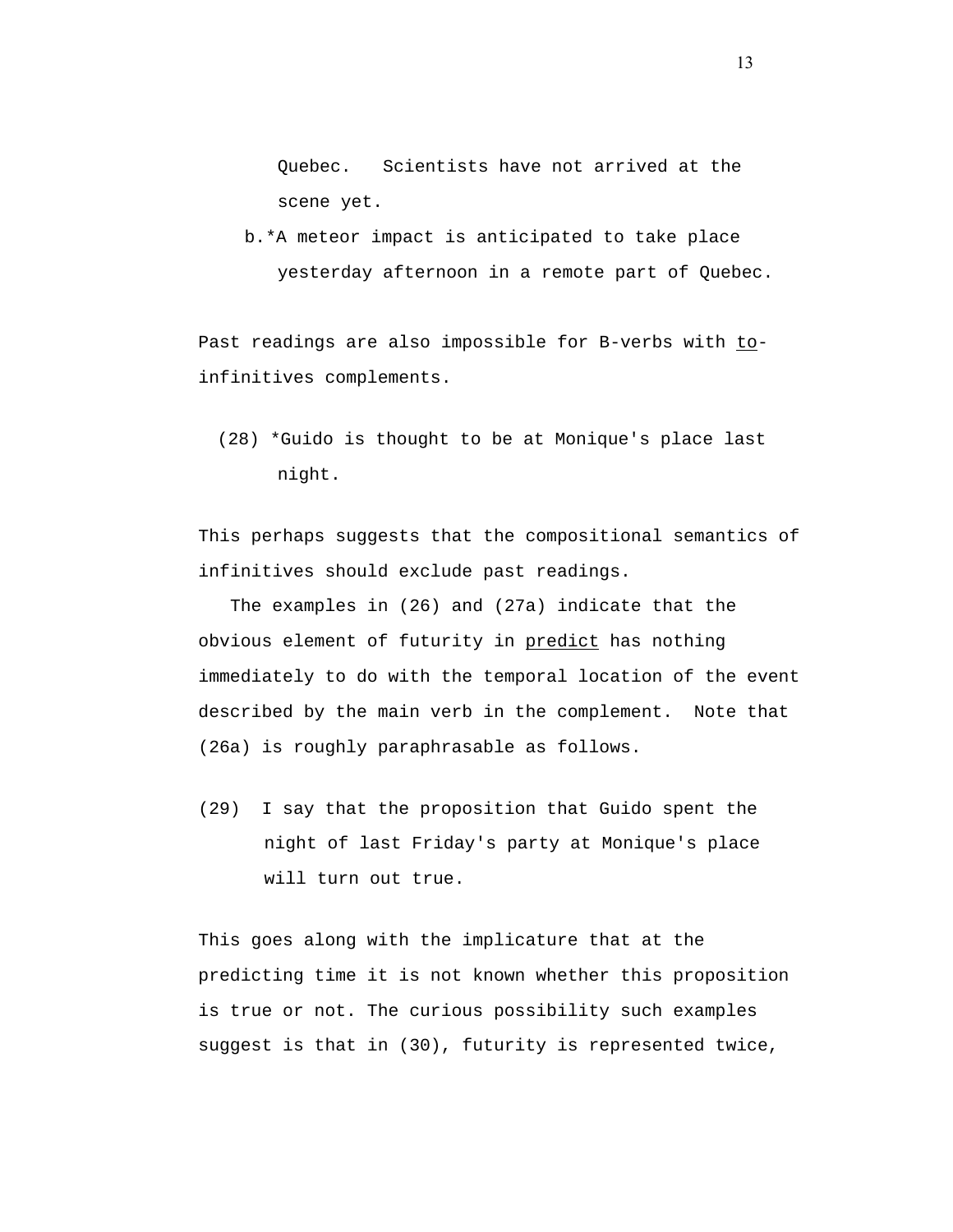once by will in the complement, and once internal to the lexical meaning of predict. This results in a paraphrase (31), with two occurrences of will.

- (30) It is predicted that Barak will win.
- (31) I say that the proposition that Barak will win will turn out true.

It is conceivable that predict with an infinitival complement has a similar compositional structure. This would be the case if the to-complement contained a discrete element FUT whose compositional role is similar to that of  $will$ . A past reading for  $to-infinitive$ </u></u> complement of predict would be impossible for the same reason that (30) has no past reading.

2.3. Simultaneous Readings of F-verbs

We have seen that infinitival complements of F-verbs have no past interpretations. However, contrary to the impression that the infinitival complements of these verbs are uniformly futurate, simultaneous readings are possible. Consider the scenario below.

 A petition for a ballot initiative is being circulated. A lot of signatures have been collected, but not yet summed up. In (32) what is at issue is how many signatures have already been obtained, and in this sense the complement has a simultaneous interpretation. In view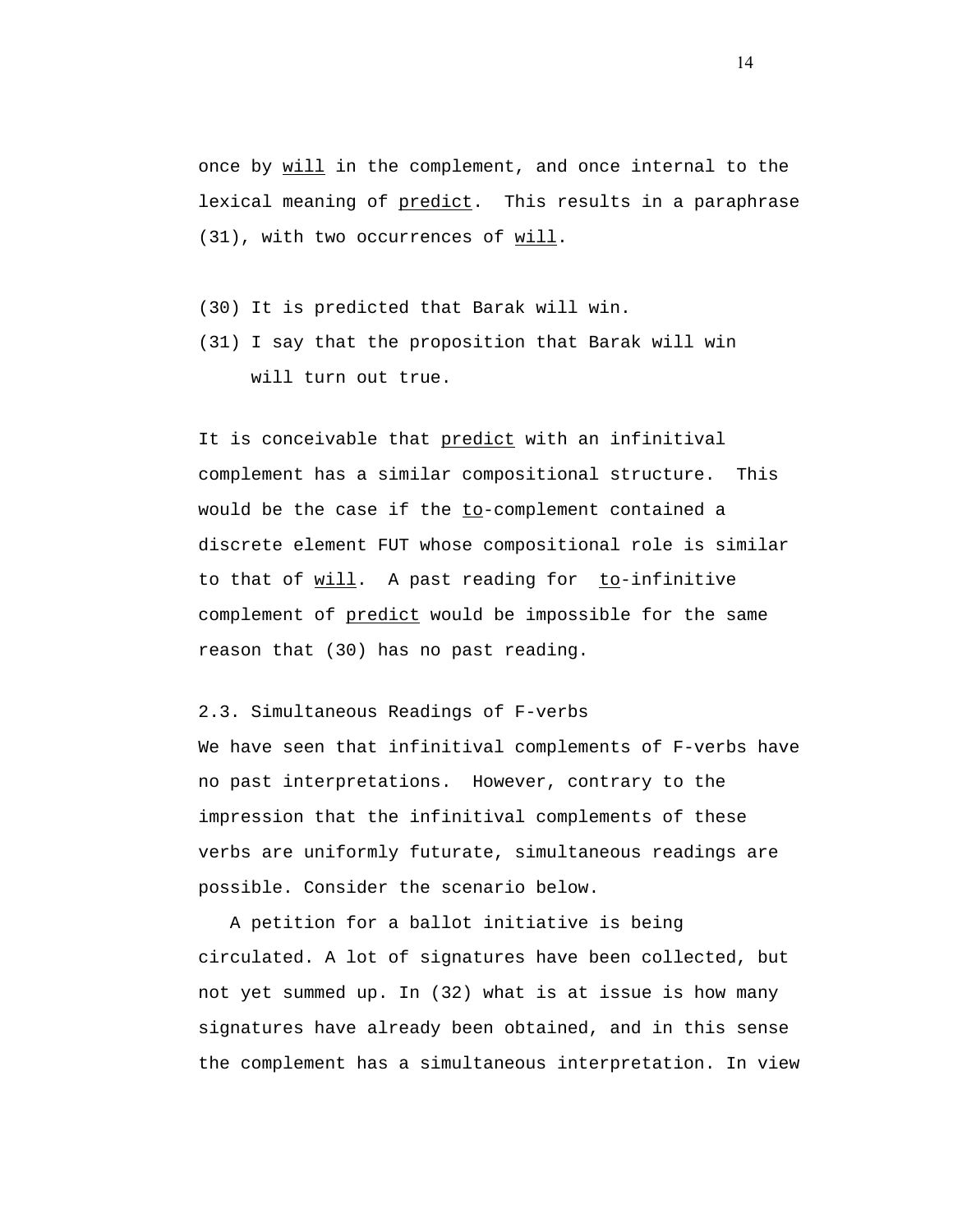of the pragmatics mentioned in the previous subsection and the fact that the present number of signatures being unknown, a use of projected in this context should make perfect sense. As indeed it does.

- (32) The petition is projected to have over 20,000 signatures now.
- (33) Monique is predicted to already be pregnant.

(33) is another example of an F-verb with a simultaneous reading. Monique is trying to get pregnant with the new technology. Her doctor is confident of the efficacy of his treatments, and is pretty sure she is pregnant now. They will not find out for sure until tests are possible in a few days. Again, what is at issue is her being pregnant now, and because of the epistemic situation, a use of predicted with a simultaneous complement is pragmatically licensed.

Raising adjectives such as likely and certain are also compatible with both simultaneous and future scenarios:

- (34) a. Monique is likely/certain to be in Stockholm now.
	- b. Monique is *likely/certain* to be in Stockholm next weekend.
	- c. Monique is likely/certain to win.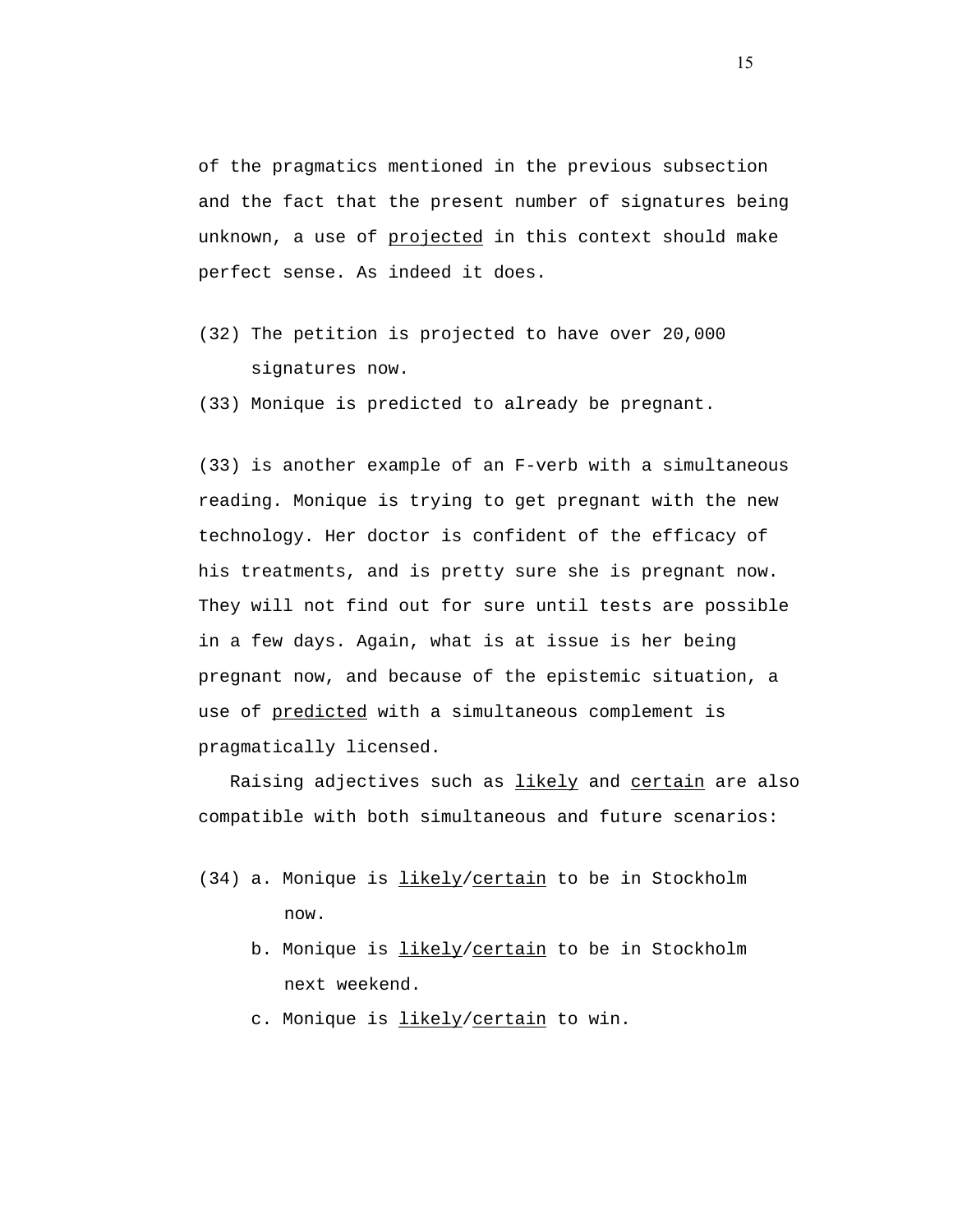Note that with an event verb win in (34c), the aspectual restriction on simultaneous readings is observed, and only a future interpretation is possible.

 A compendious analysis of verb classes is beyond the scope of this paper. But it is relevant to ask whether there are any exclusively future-oriented infinitiveembedding verbs, i.e. ones which exclude a simultaneous interpretation. This is the case with a control use of promise. While promised with a tensed complement in (35a) has a simultaneous reading, the version with a toinfinitive in (35b) does not.<sup>5</sup>

- (35) a. In her phone call to Guido, Monique promised that she was in the office, not at Paul's place.
	- b. In her phone call to Guido, Monique promised to be in the office, not at Paul's place.

It is relevant to ask whether promise in (35a) and ordinary examples of promise with an infinitival complement as in (36) involve the same root word sense.

(36) Monique promised to be home before midnight.

If they do, then there has to be something structural about (35b) (such as an additional futurity morpheme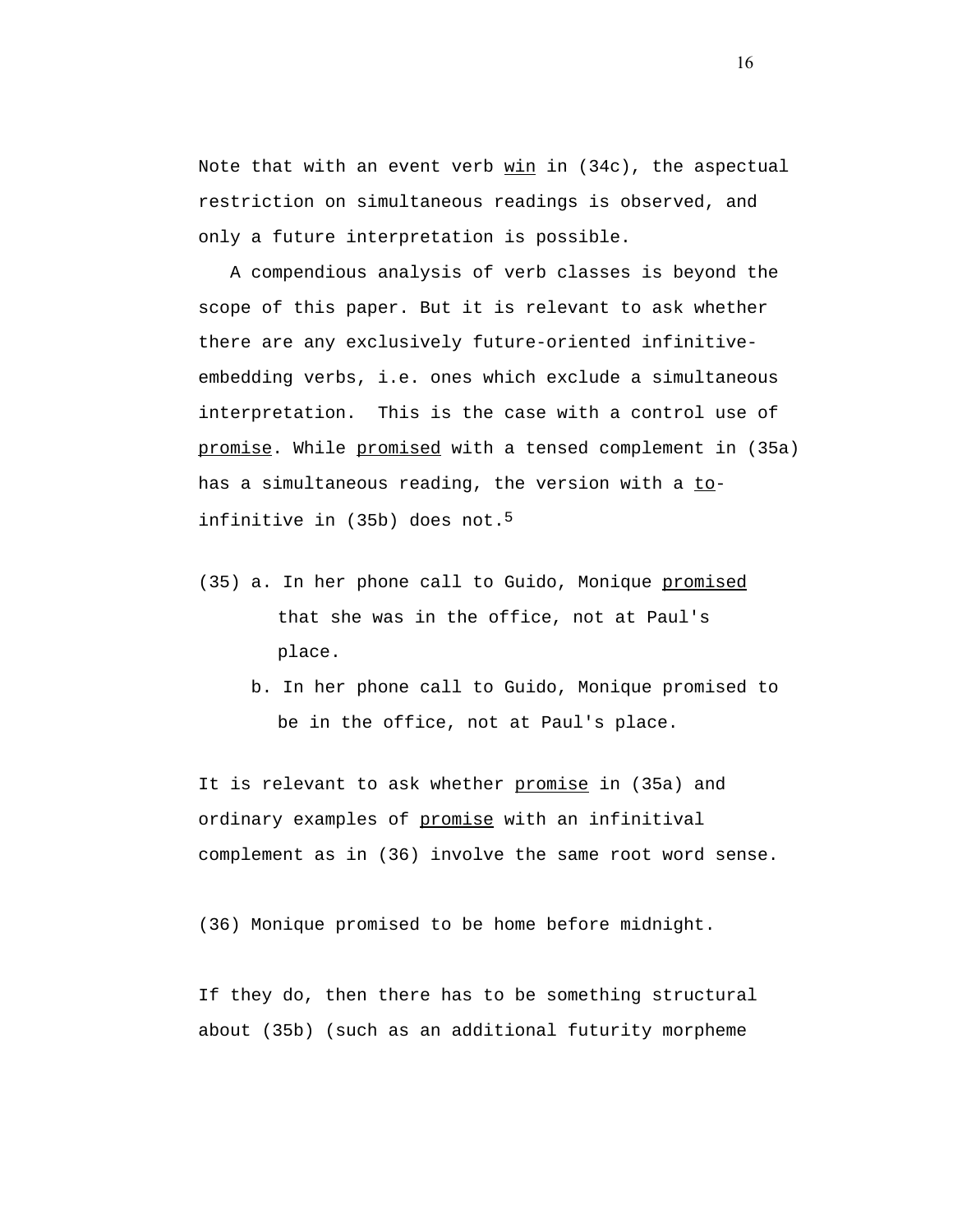being present in the complement) which excludes the simultaneous reading. Notice that future-oriented tocomplements can be conjoined with simultaneous thatcomplements:

(37) In her phone call to Guido, Monique promised to be home before midnight, and that she was in her office.

This supports the hypothesis of a single word sense for promise in (35a) and (36). However promise with a tocomplement seems to have a narrower range of meaning than with the corresponding that-complement.

- (38) a. Monique promised that she would eventually fall asleep tonight.
	- b. Monique promised to eventually fall asleep tonight.

There is a way of reading (38a) which does not imply the same kind of lasting commitment which (38b) implies. Assume Monique realizes she is tired and knowing herself well is sure she would fall asleep tonight. (38a) can describe her making an emphatic statement, the truth of which she is committed to when she makes the statement, without making a promise in the ordinary sense. Suppose that after all, Monique does not fall asleep. If she made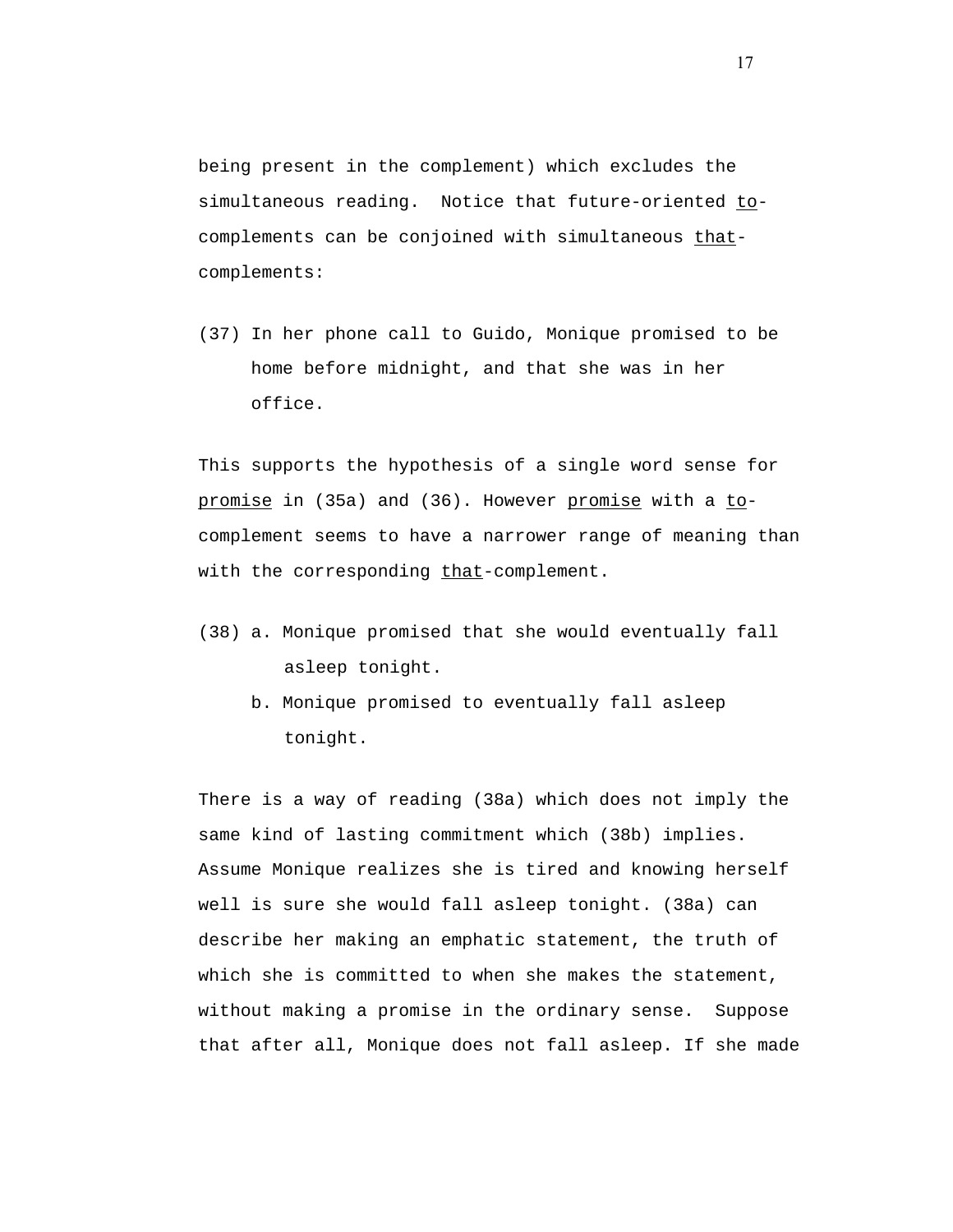a promise, she would have to do something to fall asleep, such as take a sleeping pill. If she merely made a statement, she need not be committed in the same way to making it turn out true. The interesting point now is that (38b) with the  $to-infinitive can only describe a$ </u> speech act of making a promise. So, promise with a toinfinitive has a narrower range of meaning. This might suggest a lexical ambiguity in the tensed version of promise between a commitment and statement reading.

 The argument can be clarified by substituting make a promise which seems not to be ambiguous in the same way. Intuitively, (39a) is not ambiguous in its force, and (39a) is equivalent to (39b).

- (39) a. Monique made a promise that she would fall asleep tonight.
	- b. Monique made a promise to fall asleep tonight.

The crucial contrast is the one in (40). The first example with a tensed complement has a simultaneous reading, while the second example with a to-complement has no simultaneous reading.

 (40) a. In her phone call to Guido, Monique made a promise that she was in the office, not at Paul's place.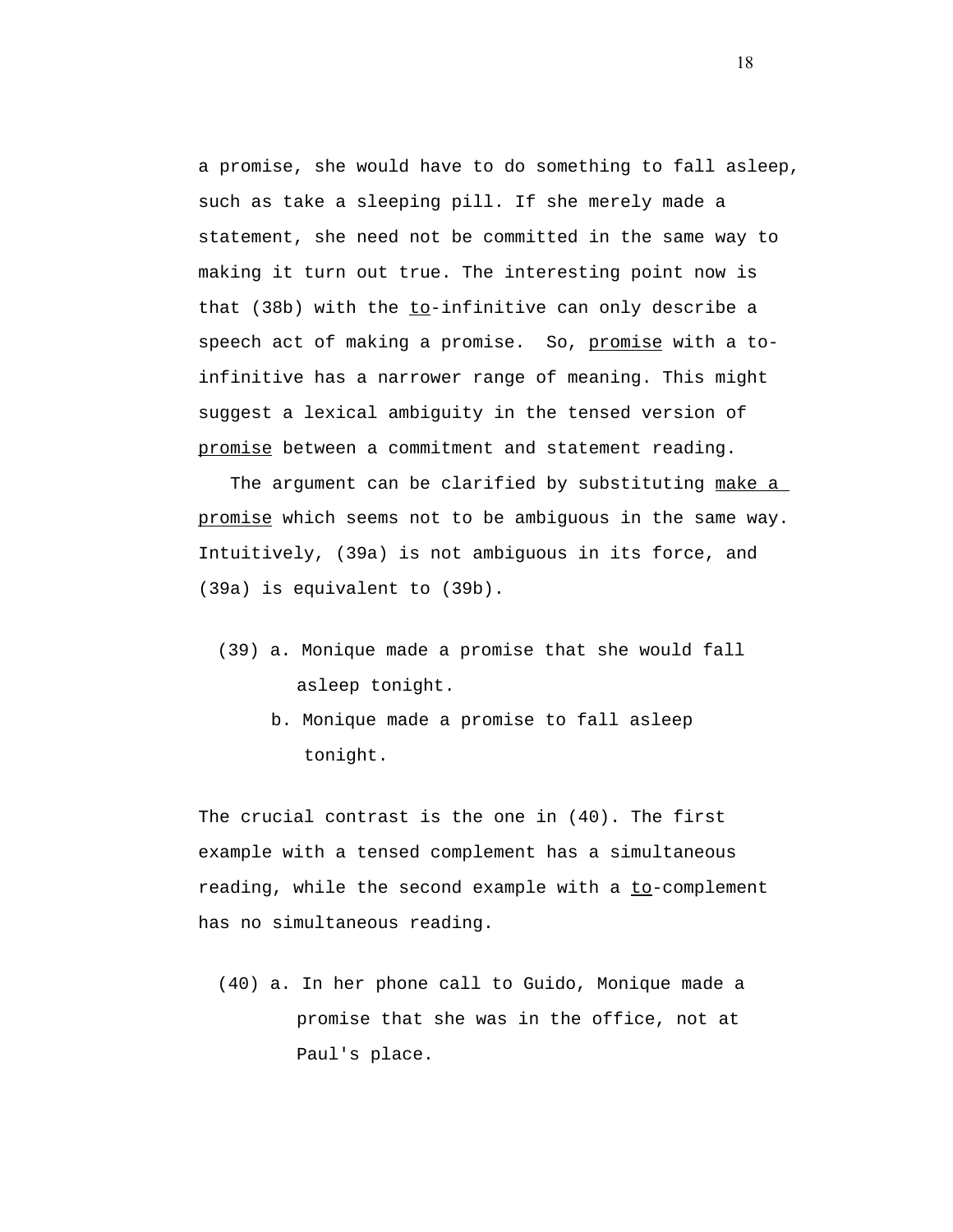b. In her phone call to Guido, Monique made a promise to be in the office, not at Paul's place.

It is perhaps puzzling what kind of promise (40a) on a simultaneous reading describes. It is clear though that (40b) with the to-infinitive can not be read as equivalent to (40a).

 The conclusion is that with some verbs, to-infinitives have strictly future interpretations. Another verb with this property is decide, where contrasts similar to (35) are observed:

- (41) a. Sitting on the train and looking at the landscape, Monique decided that she was in France.
	- b. #Sitting on the train and looking at the landscape, Monique decided to be in France.
- (42)a. Monique decided that she would not see Paul again.
	- b. Monique decided not to see Paul again.

(41a) with the tensed complement has a simultaneous reading which (41b) lacks, even if an adverb now or already is inserted. As with promise, correlated with or in addition to the temporal difference there is a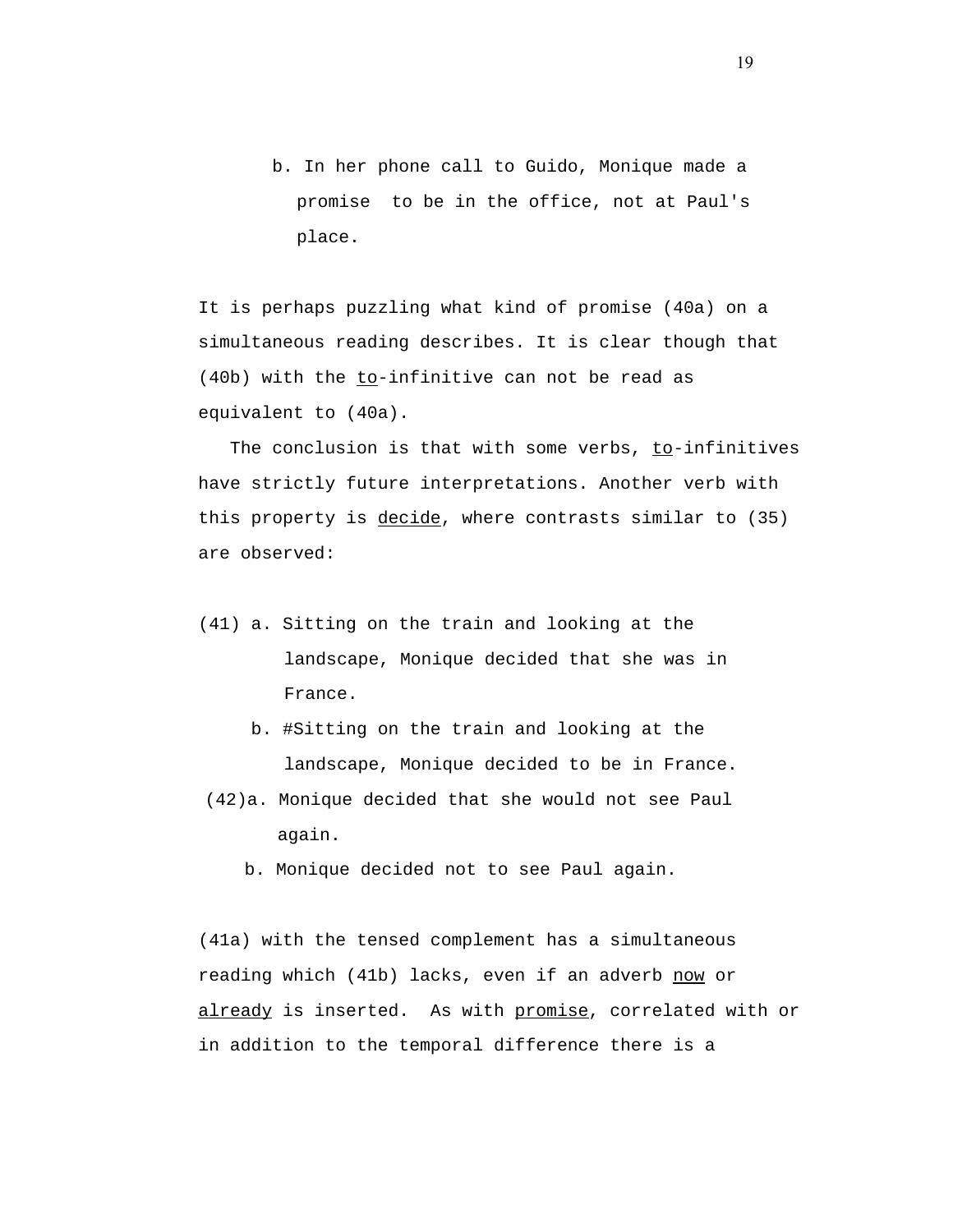difference in the kind of act which can be described. (41a) describes a mental act of drawing a conclusion: observing the landscape, Monique concludes that she is in France. Example (42a) where decide embeds would can describe either an act of drawing a conclusion, or entering a state of intention. In the first interpretation, Monique might want to see Paul and try to see him, but know that it is not going to happen. If the second interpretation entailing intention is true, than Monique would not try to see Paul. Example (42b) with the to-infinitive can describe only a mental act of entering a state of intention.

 Returning to F-predicates which are consistent with both simultaneous and future scenarios, the question arises whether this is a matter of non-specificity or ambiguity. The following example mixes simultaneous and future interpretations.

(43) Monique is likely to be in Stockholm both now and next Saturday.

This suggests that likely to has a single representation which is compatible both with simultaneous and future scenarios. This will be my working hypothesis. A possible problem with this is that it is hard or impossible to read the following as being non-committal as to whether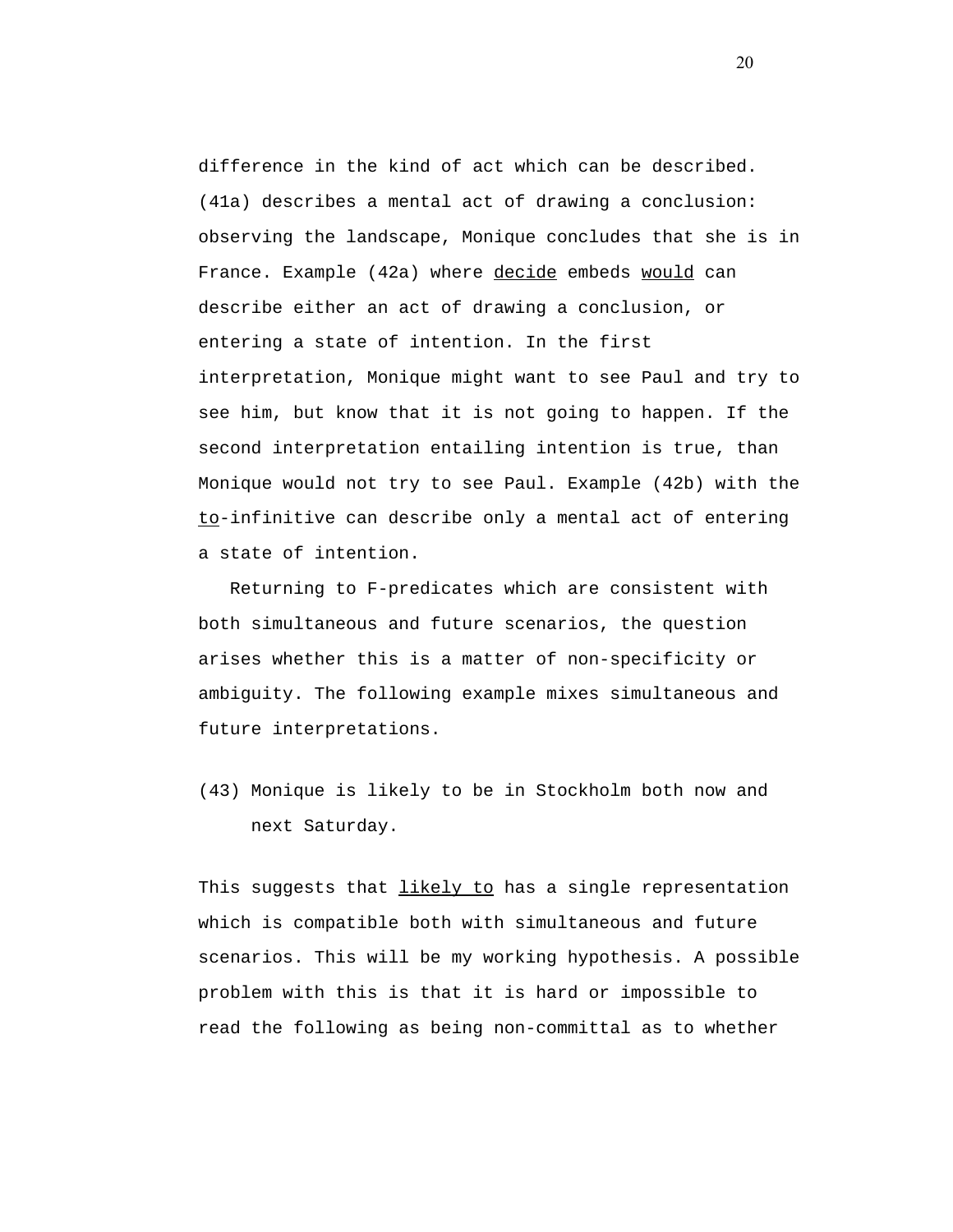Monique is in Stockholm now or will be in Stockholm in the future.

(44) Monique is likely to be in Stockholm. But the reading becomes possible if one makes it explicit, by inserting either now or later.

2.4. Summary

Three classes of interpretations for verbs taking toinfinitive complements were identified:

- (i) B-verbs such as believed which permit only simultaneous interpretations of their toinfinitive complements.
- (ii) Futurate verbs like predicted where the toinfinitive complement is interpreted in a way which is consistent with both simultaneous and future scenarios.
- (iii) Futurate Verbs like promised where the toinfinitive has only a future interpretation.

Representations for these readings will be discussed later. We first turn to an independent line of evidence on the LF of infinitives having to do with interpretive interactions with embedded tenses.

3. **Temporal substitution**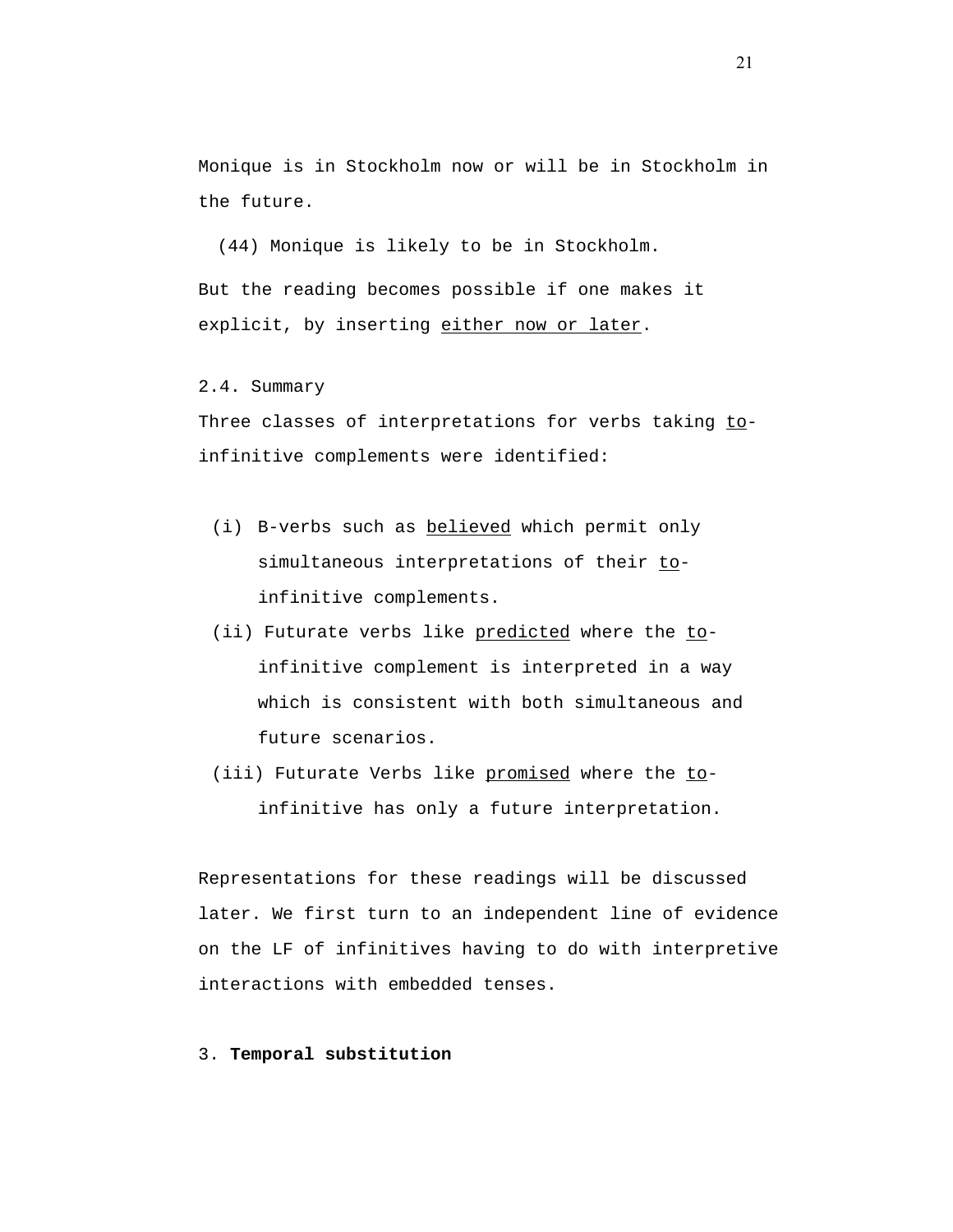#### 3.1 Interpretive framework

This and the next sections use a grammatical framework in which:

- (i) Meaning is represented explicitly at LF, and semantic composition is limited to function application, variable binding, and type raising.
- (ii) Temporal aspects of meaning are modeled with semantic objects built using a distinct type i of time intervals. Tenses denote time-intervals or typeraised versions of them, rather than being propositional operators.

Applying this framework to (45), we arrive at representation (46), which is an LF tree annotated with terms naming the denotations of phrases.

(45) John believes Monique loves Solange.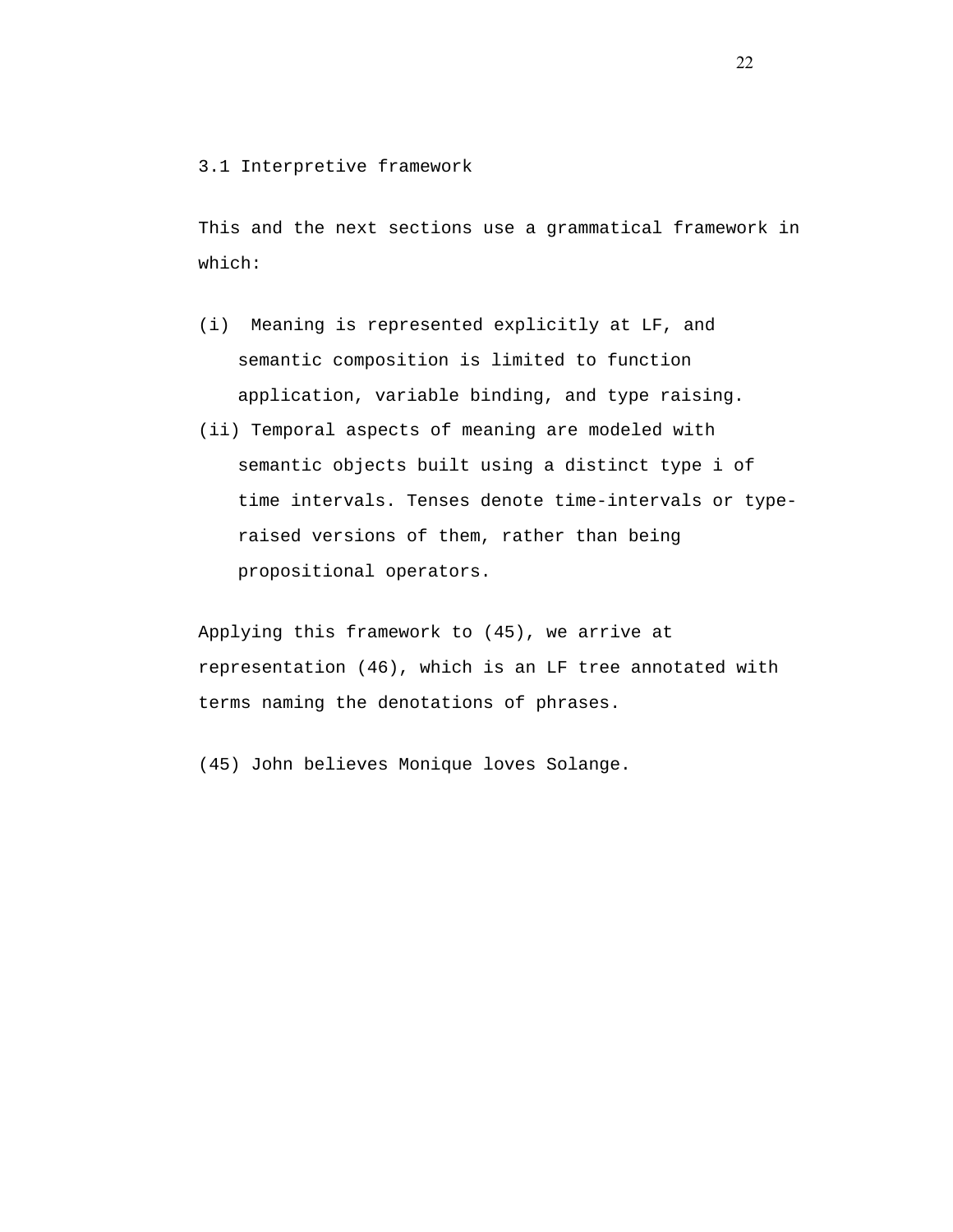

The verb loves in (46) denotes a function which maps two individuals (type e) and a time interval (type i) to a proposition. I assume a possible-worlds construction, and take propositions to be characteristic functions of sets of worlds, with type label wt. Under these circumstances, the type label for the verb loves is eeiwt. I use Link's (1979) notation for type labels, with right association. The type eeiwt written with commas and brackets is <e,<e,<i,<w,t>>>>.

 In this system, a VP including its subject is a tenseless clause, and has type iwt. A tense fills the interval argument, giving an IP with the proposition type wt. A complement CP has a lambda binder in C or spec of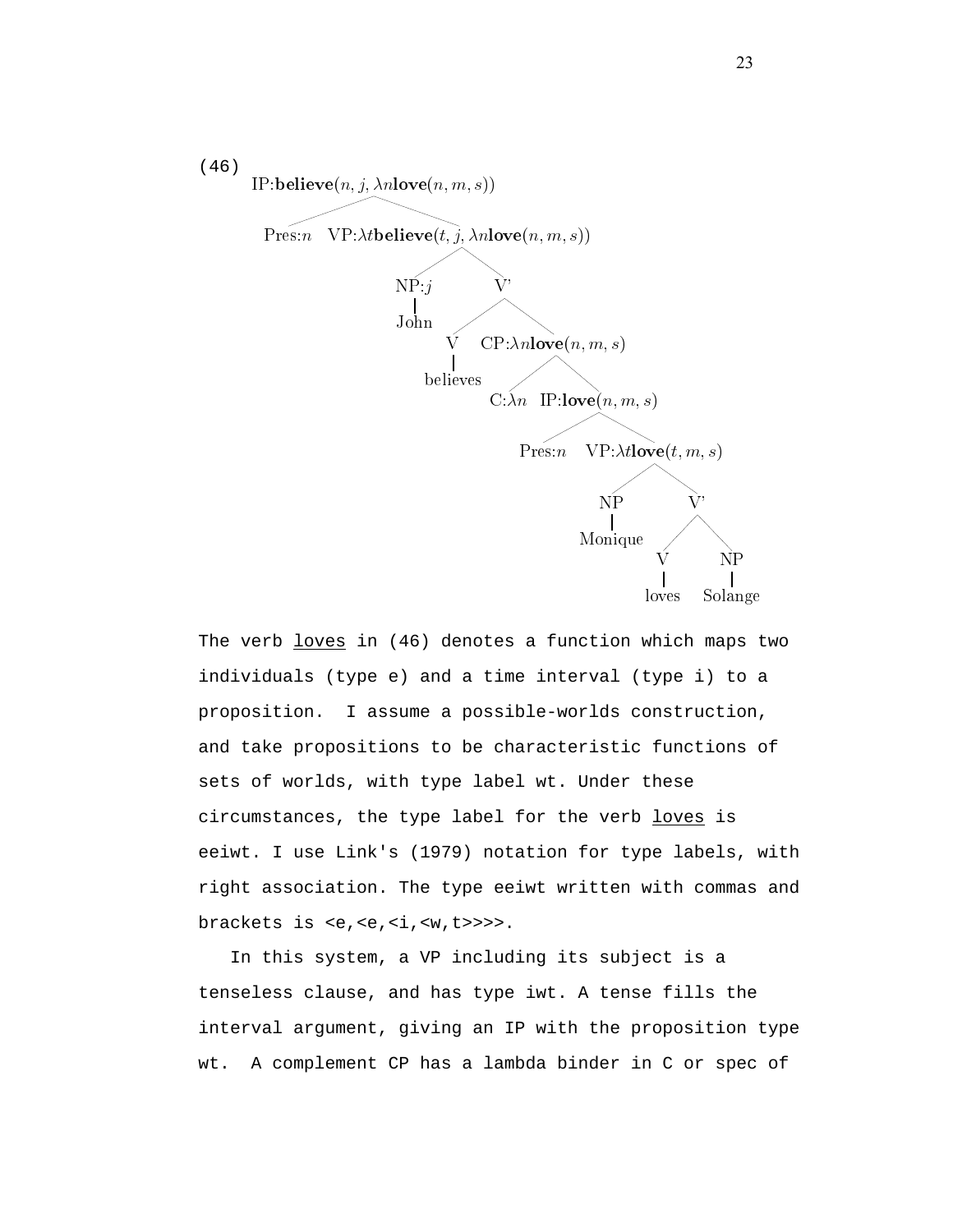CP of the interval variable, and therefore denotes a property of times (type iwt). In general, the type of a CP depends on the operator in C---for instance a relative clause might have type ewt. The type and category labels are summarized below.6

|  | VP iwt tenseless clause  |
|--|--------------------------|
|  | IP wt tensed clause      |
|  | CP iwt complement clause |

In order to achieve simpler types, interpretations, and syntactic structures, I am assuming that the subject is in VP at LF.<sup>7</sup>

 The interpretation of the term n is straightforward-- in the logic it is a variable. Its particular role comes from being used in particular ways at the syntaxsemantics interface in the grammars of particular languages, in the general theory of natural language (universal grammar), and in the theory of language use (pragmatics). The most relevant points for the purposes of this paper are that an intensional clausal complement starts with a lambda binder of n which creates a property of times, and that the lexical entries for tenses have free occurrences of n. This allows for the characterization of interactions between tense and intensionality.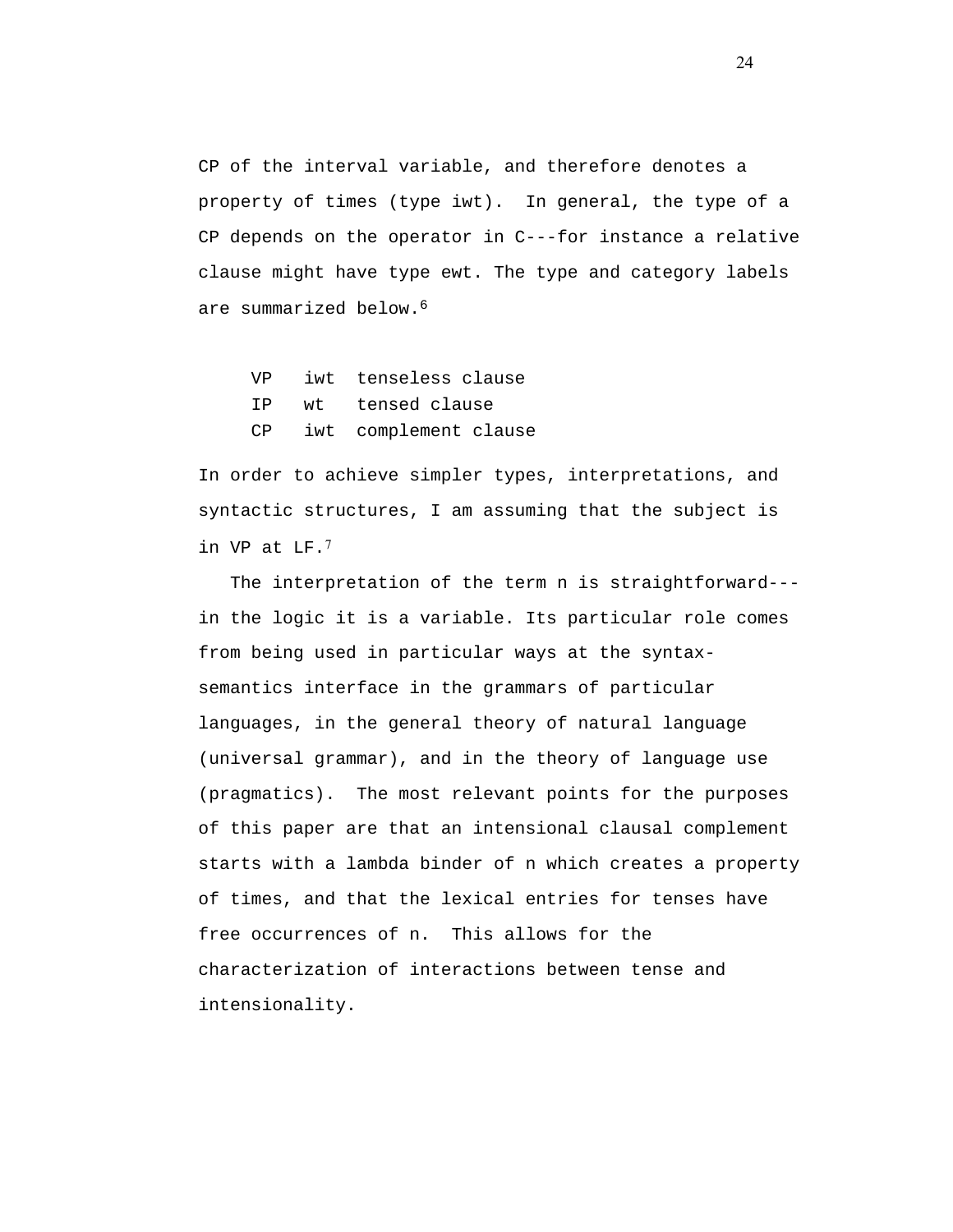3.2 Semantics of the future auxiliary

In Abusch (1998) I proposed an account where the logical form for the future auxiliary will/would expresses a substitution for n. The analysis is exemplified below, with adjustments in notation relative to the earlier paper.8

(47) Mary will answer every email Bill sends next year.



The surface form will corresponds to the four heads Pres:n,  $[\sqrt{x}P(\tau,\infty))]$ ,  $\lambda$ n, n. The subject Mary is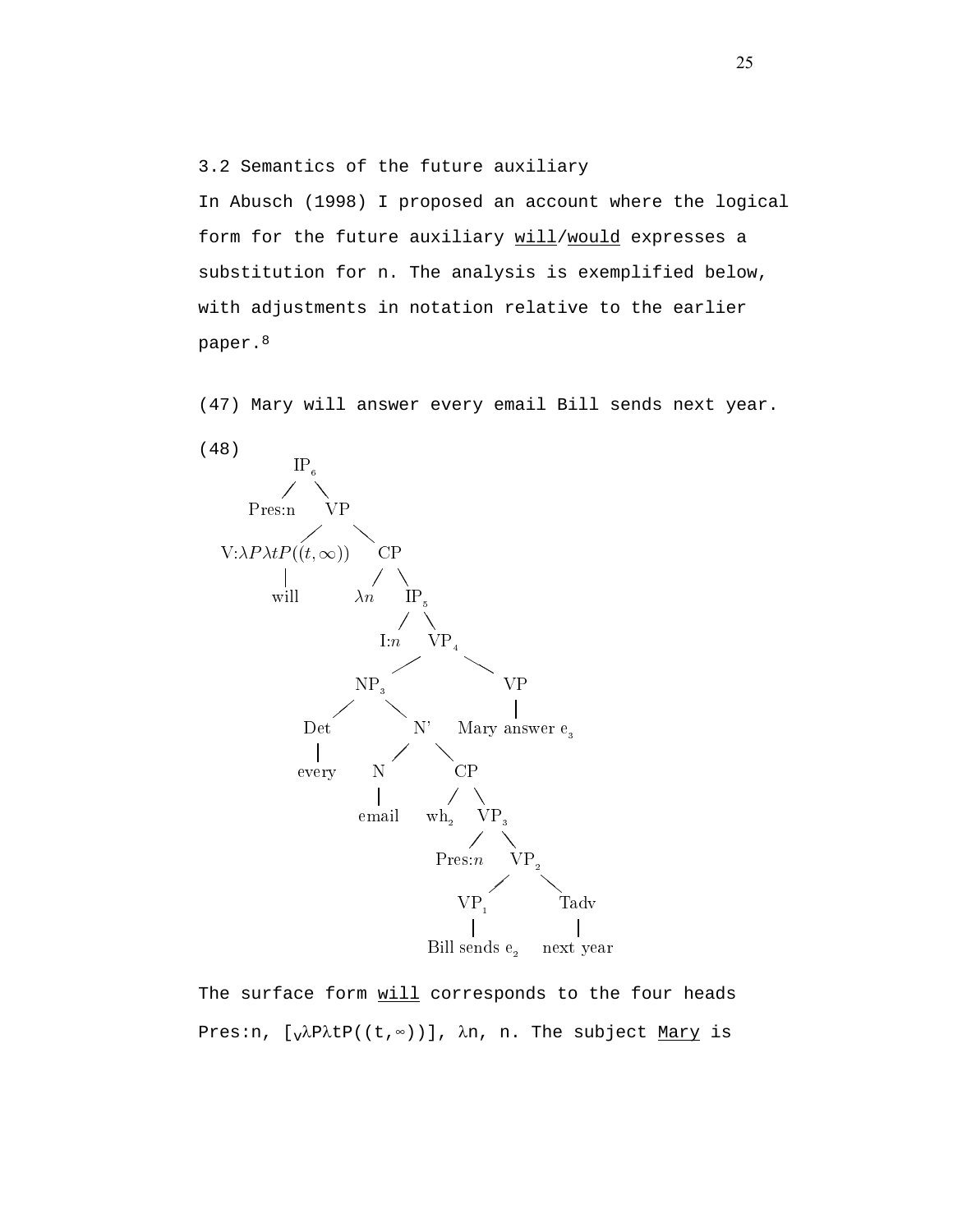represented as reconstructed into the VP headed by answer, which corresponds to the overt base-form VP. The top n is the present tense on will.  $[\sqrt{x}A P(t, x)]$  is a temporal substitution operator which is the core meaning of will. In the substitution operator, t is a bound variable which corresponds to the tense argument of will. For a top-level occurrence of will, the effect is to substitute (n,∞) for n. One consequence of this is that eventualities corresponding the main-verb complement of will are located in the interval (n,∞).

 Notice that the complement structure in (48) is the same as in the tensed complement in  $(46)$ ; the CP/IP layer between the two VP nodes is syntactically covert, since will has a base form complement. The extra structure has semantic motivation in the interaction between futurity and tense: the λn on the complement of will binds two occurrences of n. One corresponds to the present tense on sends. The other is the temporal argument of the base form verb answer; this temporal argument is treated as a covert I heading IP. The property of times denoted by CP, together with the top-level present tense, are arguments of a core meaning  $\lambda P \lambda t P((t, \infty))$  for will. (t, $\infty$ ) is an interval stretching from the bound time variable t to positive infinity. In the given configuration the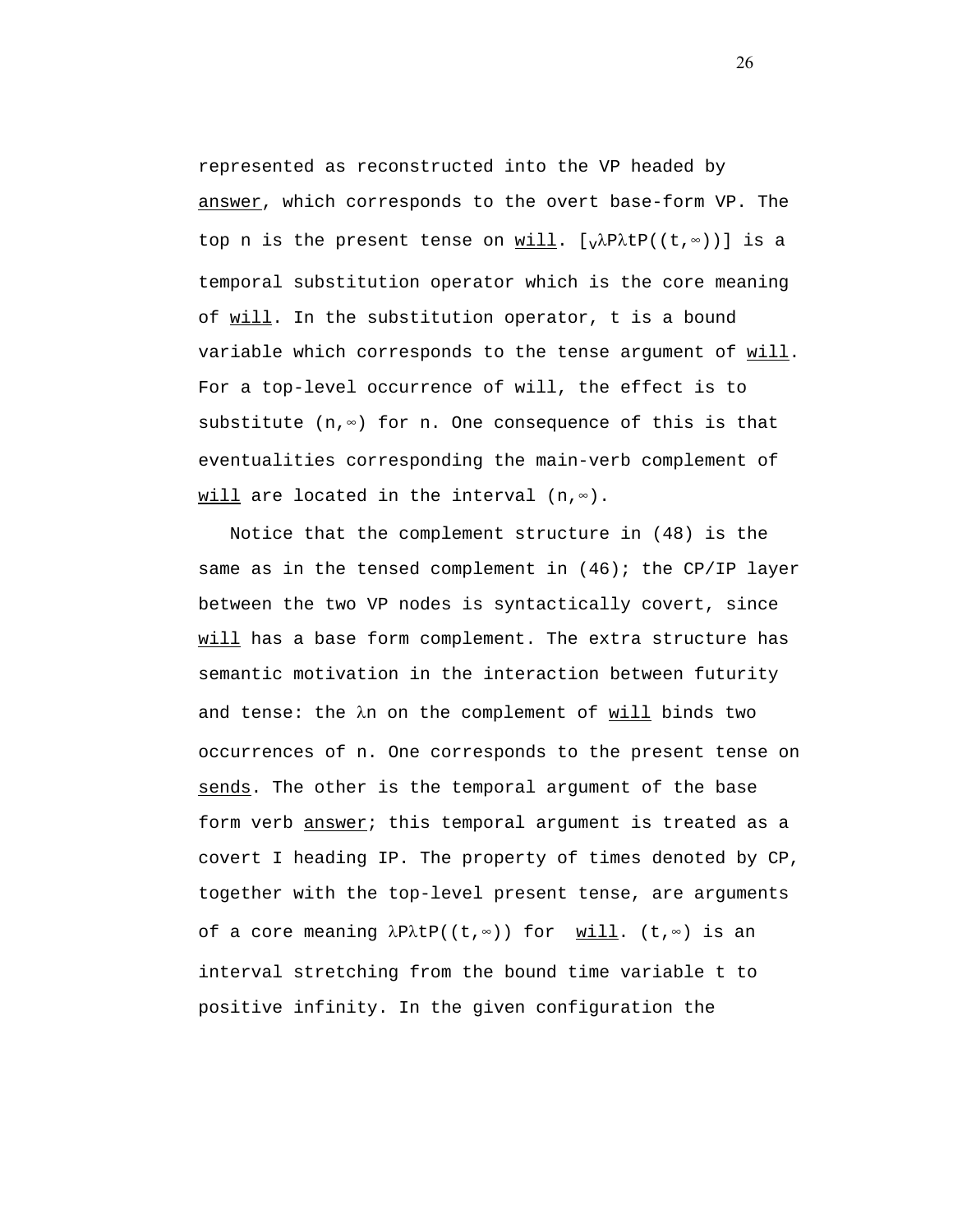denotation for  $will$  substitutes a future interval (t, $\infty$ )</u> for both occurrences of n in the complement.

Shifted present tenses The event time for an overt present tense verb in the argument of will/would falls in the future, rather than at the utterance time. This accounts for the interpretation of sends in (47), where the possible sending events follow the utterance time.

Shifted past tenses Past tenses in the scope of will/would measure back from a time within the future interval  $(u, ∞)$ , rather than from the utterance time.<sup>9</sup> On February 1 at the beginning of the spring semester I say (49). The contemplated turning in events are understood as ordered before May 21, rather than February 1. (Though if some student had turned in a term paper satisfying the required length before the start of the semester on February 1, he should also get an A according to what I said.)

(49) On May 21, I will give an automatic A to the first student who turned in a term paper at least 15 pages long.

 Non-complementarity Fixing the location of described events, past and present tense under the scope of will/would are not in complementary distribution. Consider the following scenario. In November 1999, the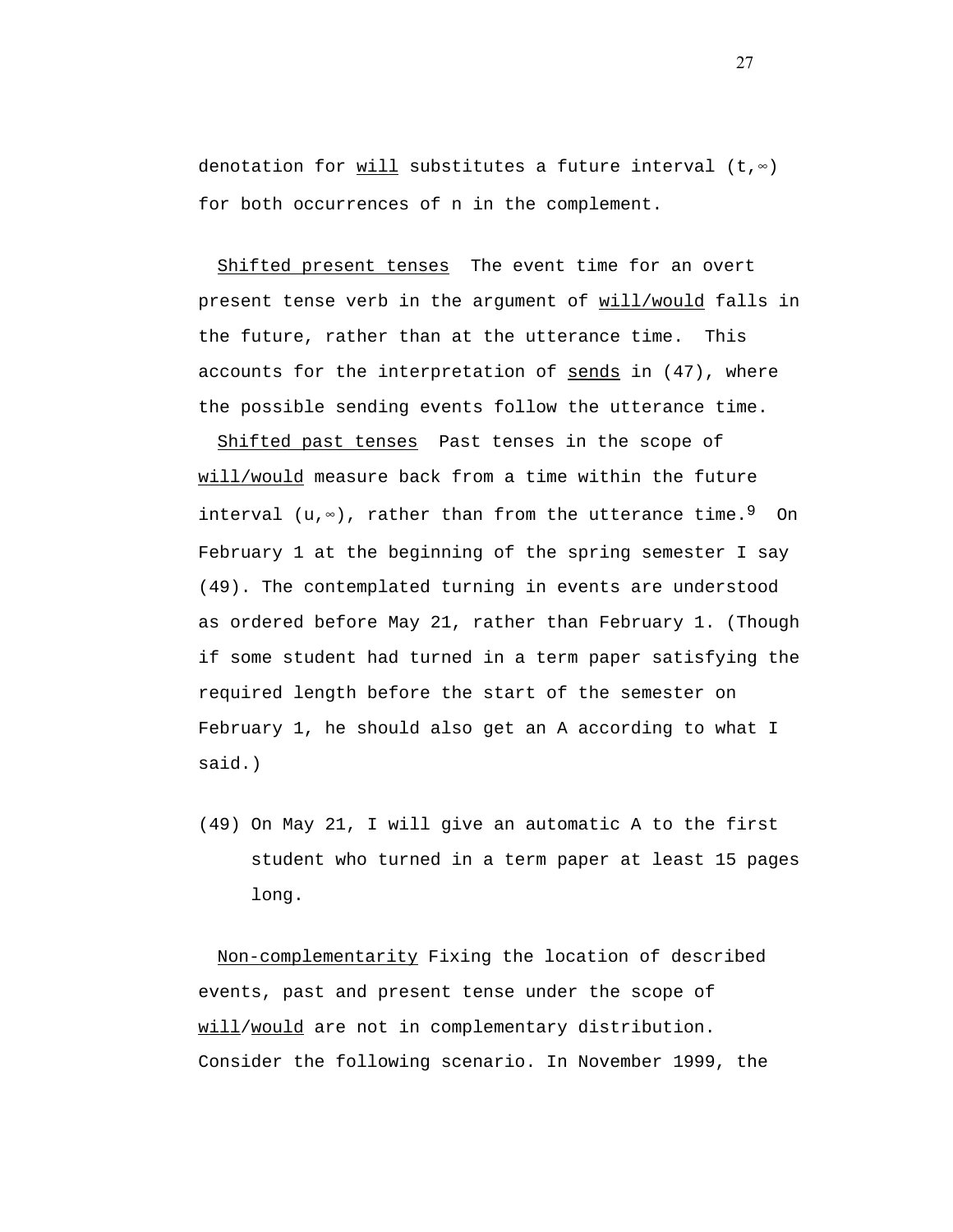members of a program committee discuss procedures for the review of abstracts which are to be submitted in the first two months of the year 2000. The abstract deadline is February 21, 2000. In this scenario, the committee members can use either (50a) or (50b).

- (50) a. On March 1, we will discuss the abstracts which are submitted by email.
	- b. On March 1, we will discuss the abstracts which were submitted by email.

The above listed three consequences follow from logical forms along the lines of (48), with lambda binding of n and a node introducing the interval (t,∞), and from specific denotations for tenses. In the case of present tense, the analysis is simple: present tense denotes n. (51) is a semantic derivation corresponding to the LF (48). The important thing about the result is that the sending events are ordered inside the interval (n,∞)∩year(1,u), which, given that next year falls in the future interval  $(n, \infty)$ , amounts to just next year. This is a result of the substitution for n performed by the material corresponding to will.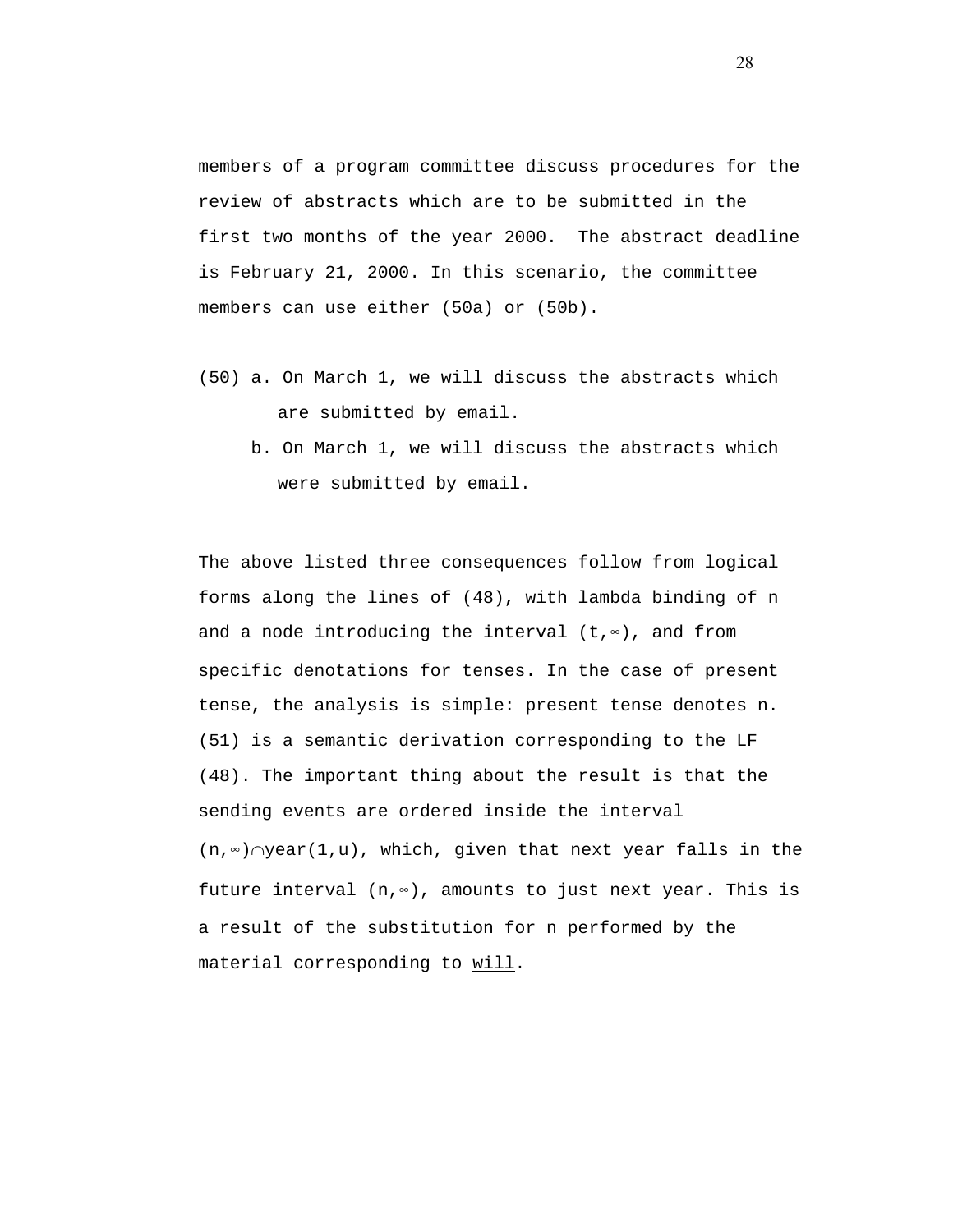(51)  
\nVP 1 
$$
\lambda t \exists e[e \subseteq t \land \text{send}(e, b, x_3)]
$$
  
\nTadv  $\lambda Q \lambda t [Q(t \cap \text{year}(1, u))]$   
\nVP 2  $\lambda t \exists e[e \subseteq t \cap \text{year}(1, u)) \land \text{send}(e, b, x_3)]$   
\nIP 3  $\exists e[e \subseteq n \cap \text{year}(1, u)) \land \text{send}(e, b, x_3)]$   
\nNI  $\lambda x[\text{email}(x) \land \exists e[e \subseteq n \cap \text{year}(1, u)) \land \text{send}(e, b, x)]]$   
\nVP 4  $\lambda t \text{every} \left( \lambda x[\text{email}(x) \land \exists e[e \subseteq n \cap \text{year}(1, u)) \land \text{send}(e, b, x)]], \lambda x \exists e[e \subseteq t \land \text{answer}(e, m, x)]$   
\nIP 5  $\text{every} \left( \lambda x[\text{email}(x) \land \exists e[e \subseteq n \cap \text{year}(1, u)) \land \text{send}(e, b, x)]], \lambda x \exists e[e \subseteq n \land \text{answer}(e, m, x)]$   
\nIP 6  $\text{every} \left( \lambda x[\text{email}(x) \land \exists e[e \subseteq (n, \infty) \cap \text{year}(1, u)) \land \text{send}(e, b, x)]], \lambda x \exists e[e \subseteq (n, \infty) \land \text{answer}(e, m, x)]$ 

Tree (52) is the LF for the past example (50b). As before, the important point is that the lambda operator on the complement of the substitution operator associated with will binds a variable associated with the relative clause tense, which in this case is the past tense on submitted. Semantically, this has the effect of shifting the time which the past tense measures back from to March 1. See Abusch (1998) for details about the semantics of past tense, and how it interacts via indexing with other elements of an LF.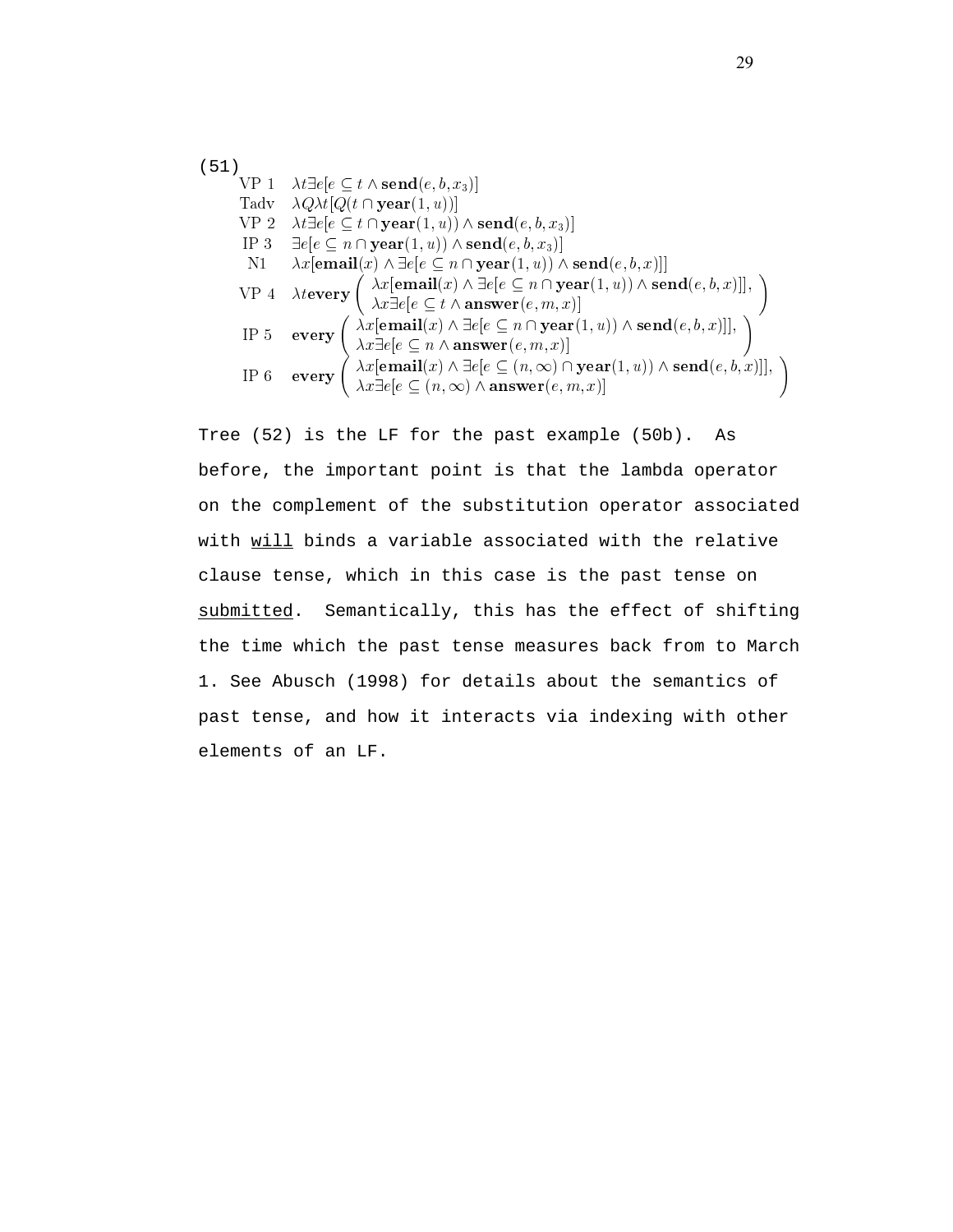

Summing up, an LF for will involving a temporal substitution operator and lambda binding of n has the consequences of shifted present and past tenses, and of the non-complementarity of present and past tenses in future contexts. These properties will be used as diagnostic for an LF with a substitution operator.

4. **Tense Interactions in to-Complements**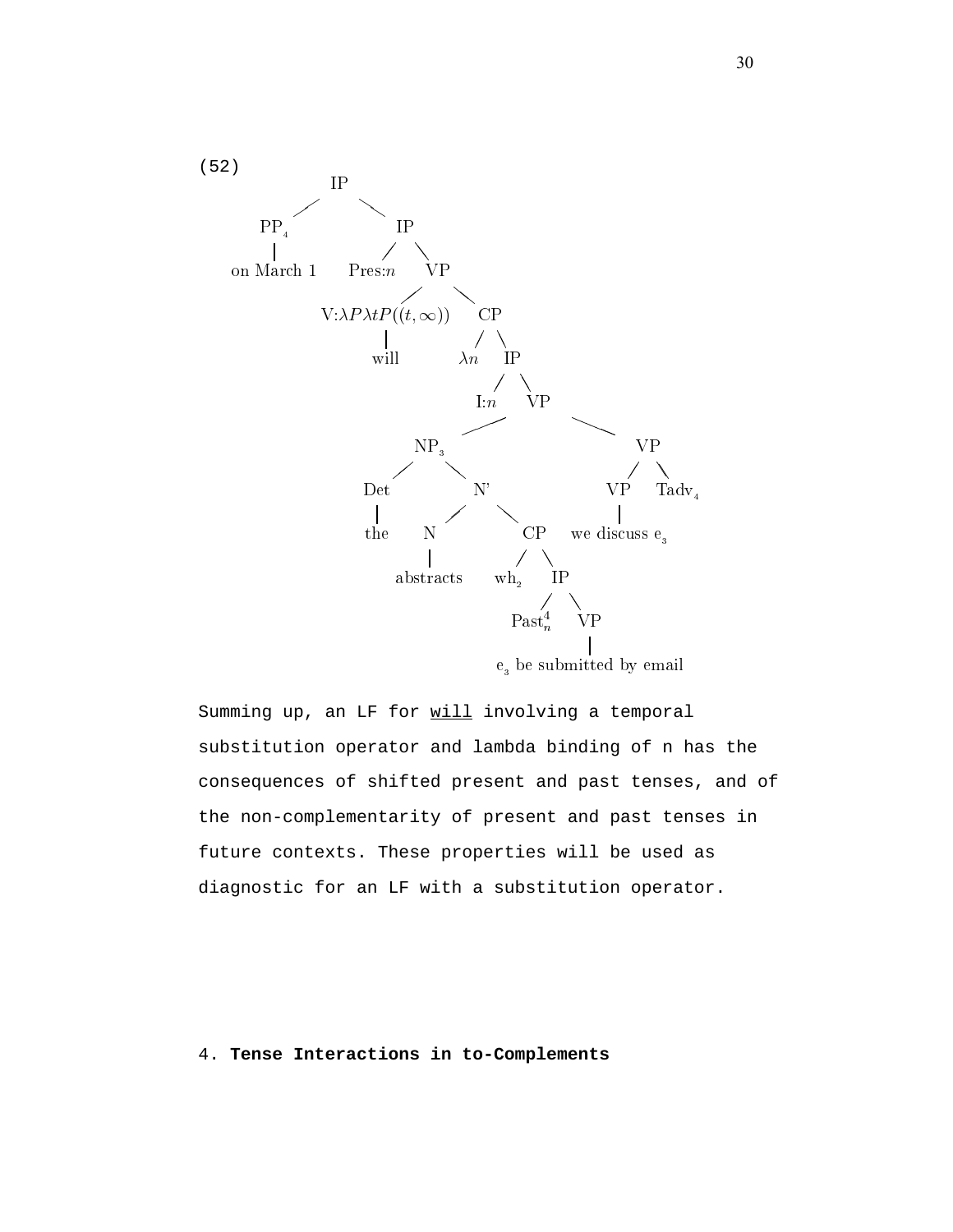4.1 Data

Future-oriented infinitives interact with tense in the same way as the future auxiliary will/would.

Shifted present tenses In the example below, the possible submission times follow the utterance time.

(53) Mary intends to give an automatic A to every student who submits a term paper at least 15 pages long.

Shifted past tenses Below, the past tense can be understood as measuring back from a time following the utterance time (June 1), rather than measuring back from the utterance time.

(54) On June 1, Mary intends to give an automatic A to every student who submitted a term paper at least 15 pages long.

Non-complementarity (55) and (56) uttered on New-Years Eve quantify possible sending, receiving, and answering events which are distributed throughout the year following the utterance time in an interleaved fashion. In (56), the present tense receive and the past tense received correspond to the very same eventualities.

(55) This coming year, I intend to immediately answer every email I receive which was sent by a friend.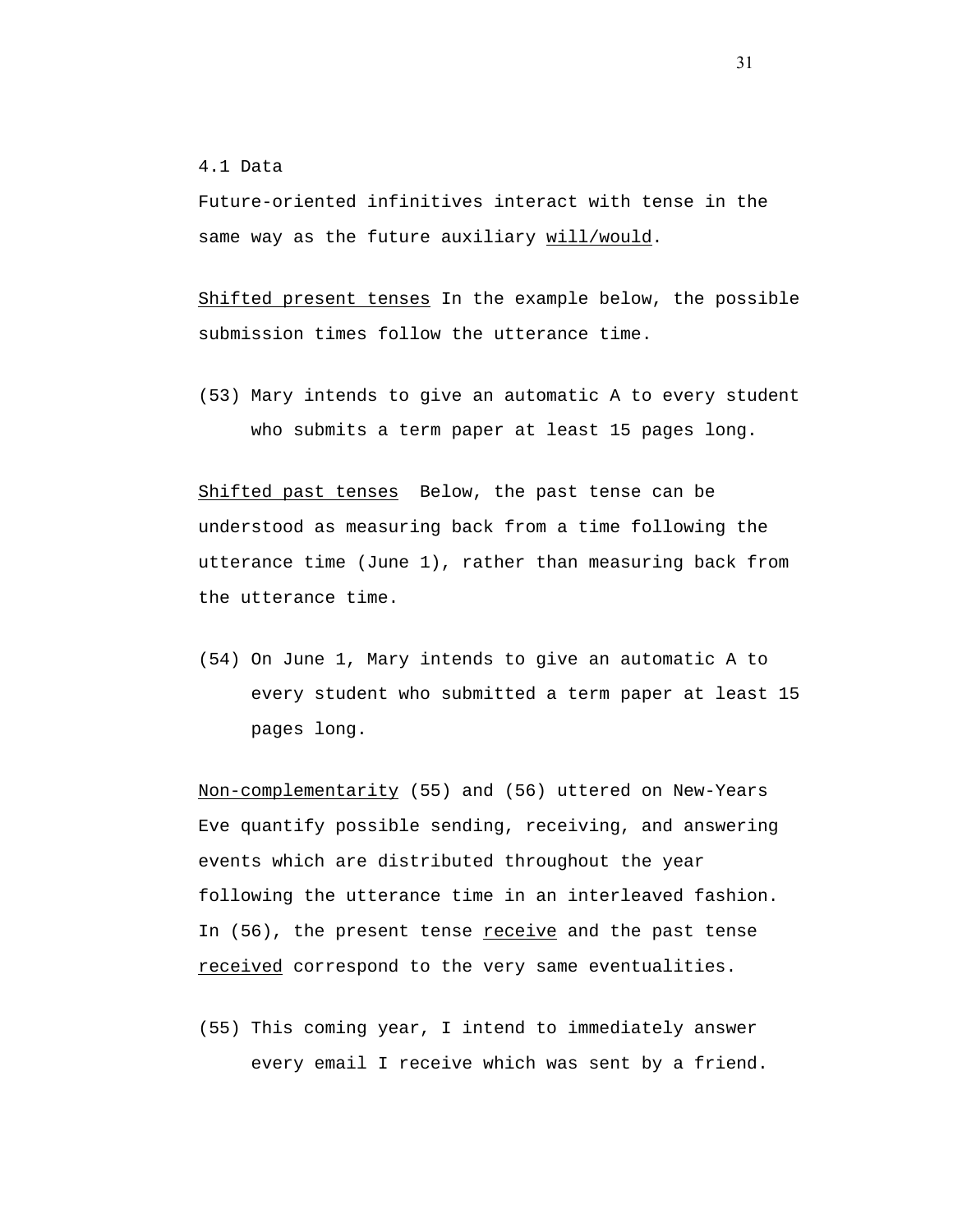(56) I intend to immediately answer every email I receive which was received from a friend.

Other future-oriented infinitives behave in the same way. This is illustrated for present tenses in (57) and for past tenses in (58).

- (57) a. Solange is predicted to win most of the races she enters.
	- b. Monique hopes to live in a house her parents buy her.
- (58) a. Solange is predicted to win all of the matches she enters which she had adequate time to prepare for.
	- b. Monique hopes to tell Paul about something outrageous she did on the trip.

### 4.2 Analysis

These data suggest that the compositional representations of future-oriented infinitives include operators which make a substitution for n by means of binding and function application. As a starting point, it is useful to compare future-oriented infinitives with tensed complements headed by will. The tensed and infinitival versions in  $(59)$  and  $(60)$  are equivalent.<sup>10</sup>

(59) a. Solange hopes to visit Björn next week.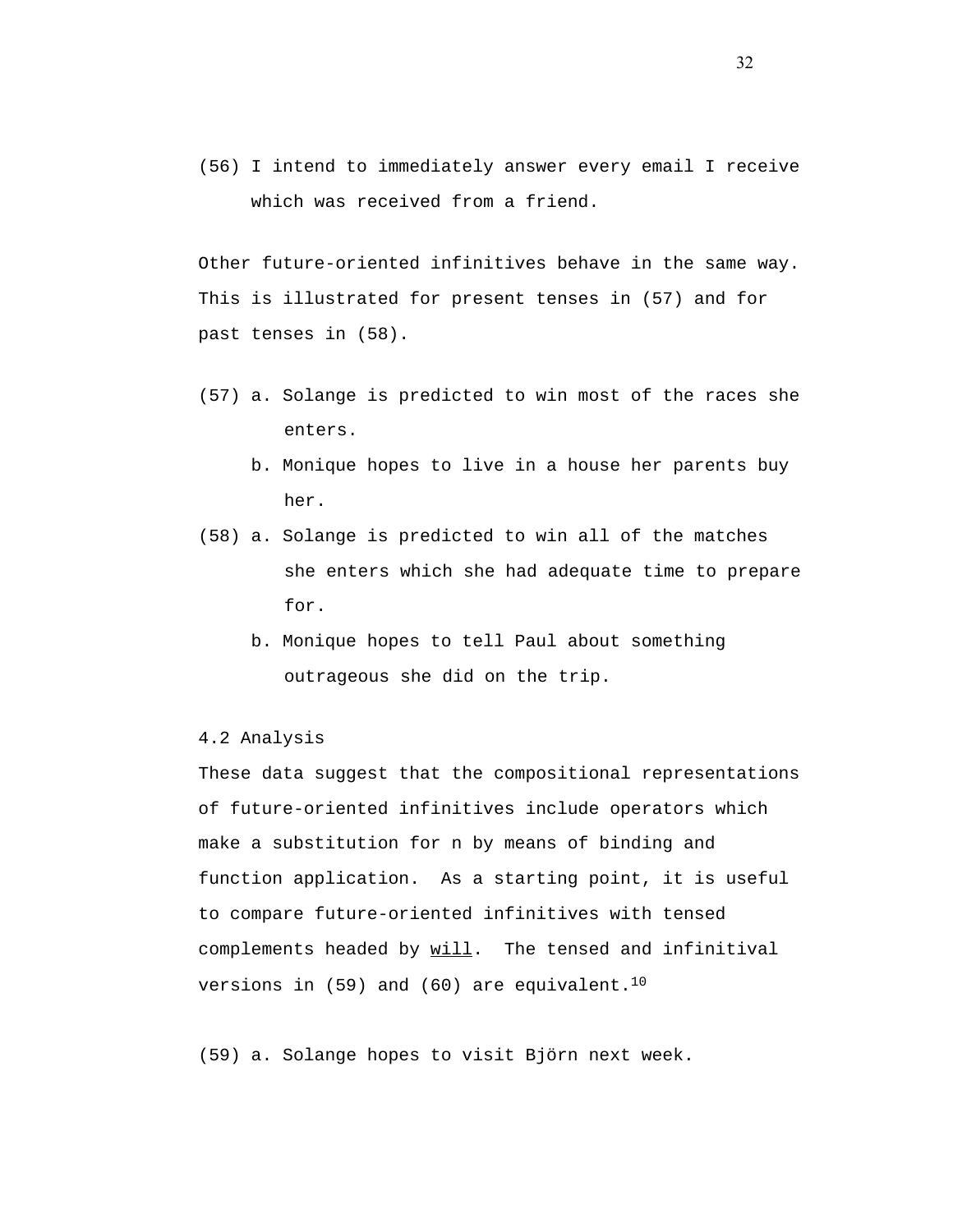b. Solange hopes that she will visit Björn next week.

(60) a. Barak is predicted to win.

b. It is predicted that Barak will win.

Below is the representation of the tensed complement in (60b) on the theory reviewed in section 3.



The clausal nodes are numbered from the top; temporal substitution is performed by the head of  $VP_3$ , which is the root of will. The idea is to use this tree as a starting point for the representation of (60a). Given the mechanics of temporal substitution, something which must be included in the LF of (60a) is the lambda operator heading CP4, which binds occurrences of n in the complement, in particular ones coming from tenses. Above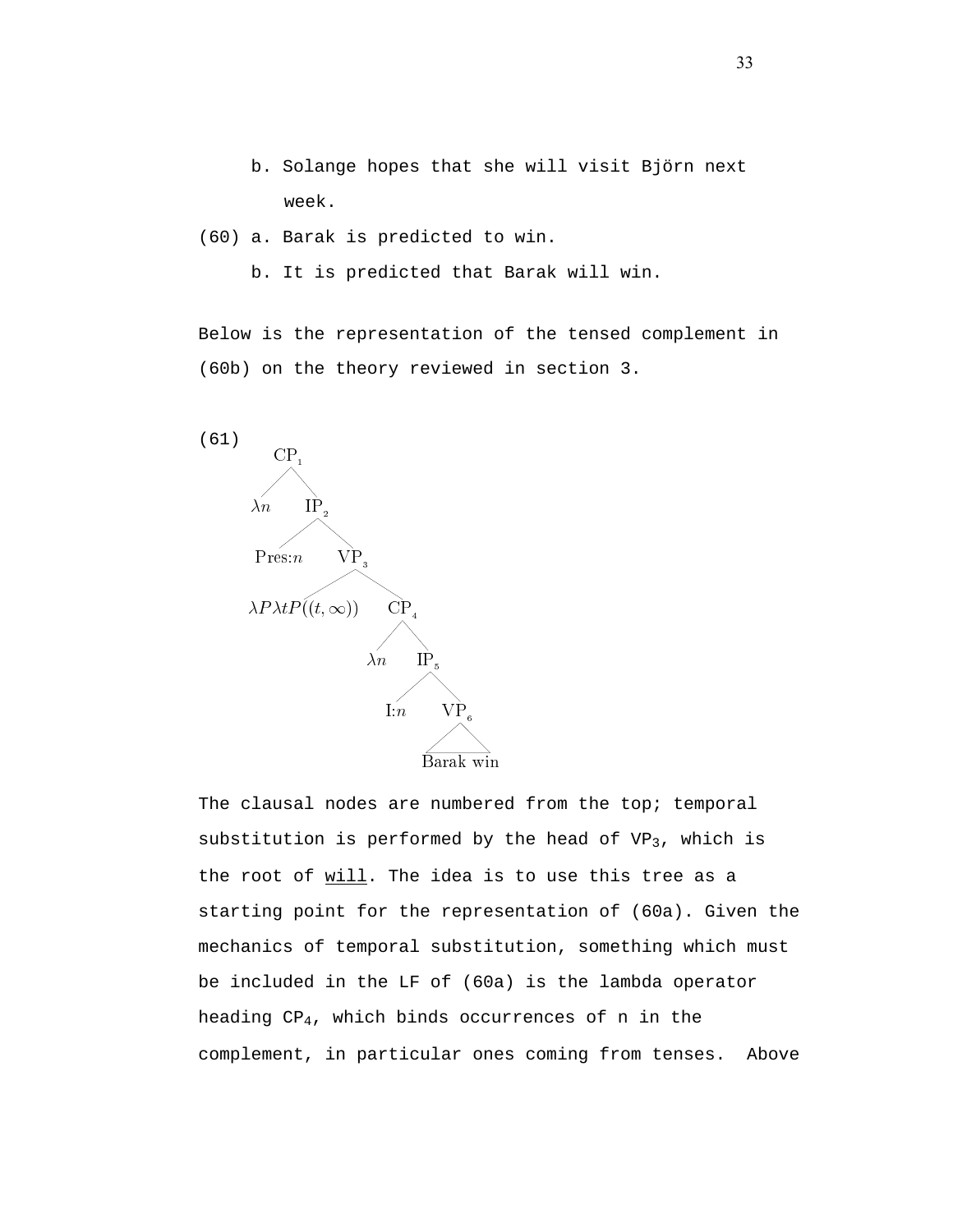this level, there are some choices to make regarding what structure is to be maintained. First, notice that the  $CP_1/IP_2$  layer in (61) is semantically redundant, because of the identity

 $\lambda$ n $\phi$ (n) =  $\phi$  if  $\phi$  contains no free occurrences of n. In (61), and in fact in all the representations for tensed complements with  $will$  considered above, VP<sub>3</sub> has no</u> free occurrences of n. This suggests the possibility of dropping the  $CP_1/IP_2$  layer in the LF for the toinfinitive.

 Second, for some embedding predicates, the temporal substitution operator should be changed. We saw in section 3 that predict and be likely allow simultaneous scenarios for the eventualities corresponding to their infinitival complements, in addition to future ones. A direct way of dealing with this is to use the interval [t,∞) in the substitution operator in place of the interval (t,∞). The interval [t,∞) is an interval which includes the left boundary t. We will see below that this gives the right results for simultaneous scenarios.

 Third, there is the question of what layers of structure are overt in the LF of (60a). In particular, is the substitution operator λPλtP([t,∞)) a part of the complement, perhaps as the semantics of the morpheme to?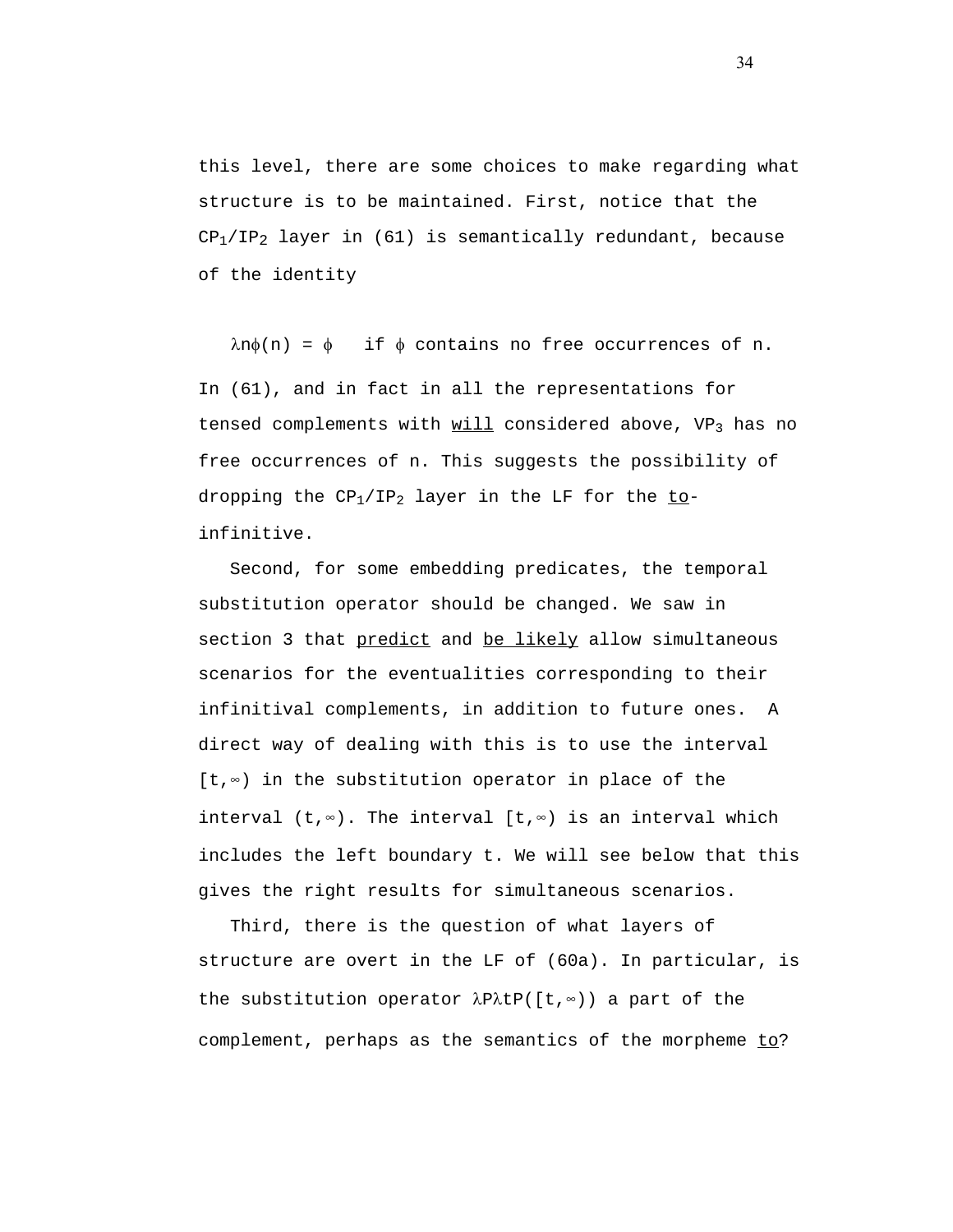Is it "part" of the model theoretic interpretation of the embedding verb? Or is it part of a compositionally interpreted structured lexical entry for the verb? It is not easy to answer such questions definitively, because they tie in with general questions of how lexical decomposition is represented. But in section 5, I will mention an argument (based on rather intricate assumptions) that even the highest levels of structure in (61) are overt in the LF of (60a), in that they are visible to scope interactions.

#### 4.3 LFs for futurate infinitives

As a working hypothesis, I will leave out the redundant  $CP<sub>1</sub>/IP<sub>2</sub>$  layer in the LF of futurate infinitives, but include an overt substitution operator. This results in the LF below for (60a). (The substitution operator is written as the head of VP. Its actual syntactic position might be different though, e.g. in I.) (62)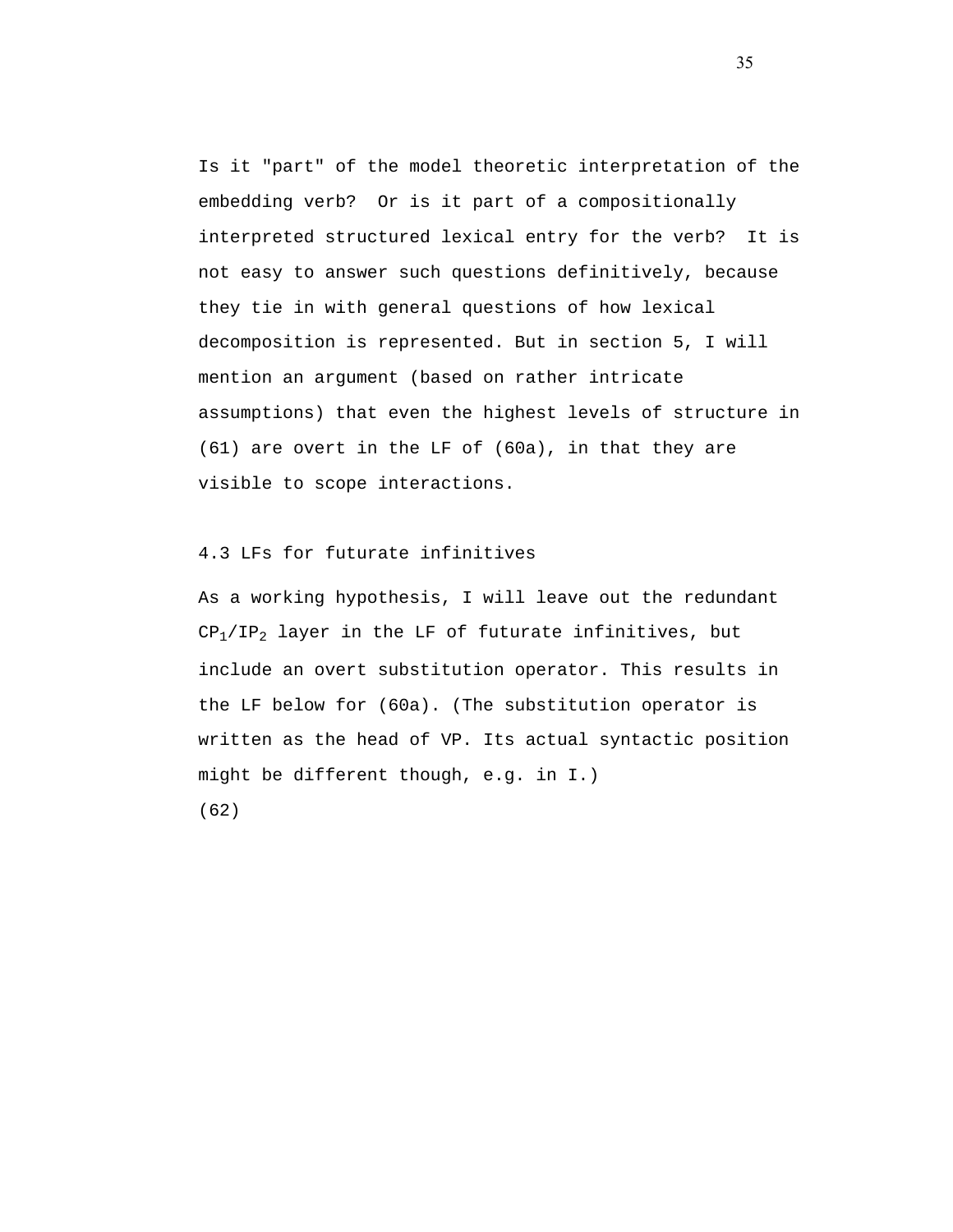

Assuming an overt substitution operator has the advantage that the predicate predict in (62) can be treated a being the very same predicate as predict which embeds the tensed complement in  $(61)$ . This works because VP<sub>3</sub> in  $(62)$ and  $CP_1$  in (61) denote the same property of times.

 If the structure with a temporal substitution operator is postulated, the interaction of tense with futureoriented infinitives is accounted for in the same way as the parallel data with will. For instance, in example (63) the answering and receiving events can fall in the future, because the n relative to which the present tense on receive and the past tense on sent are interpreted is an expanded interval [t,∞).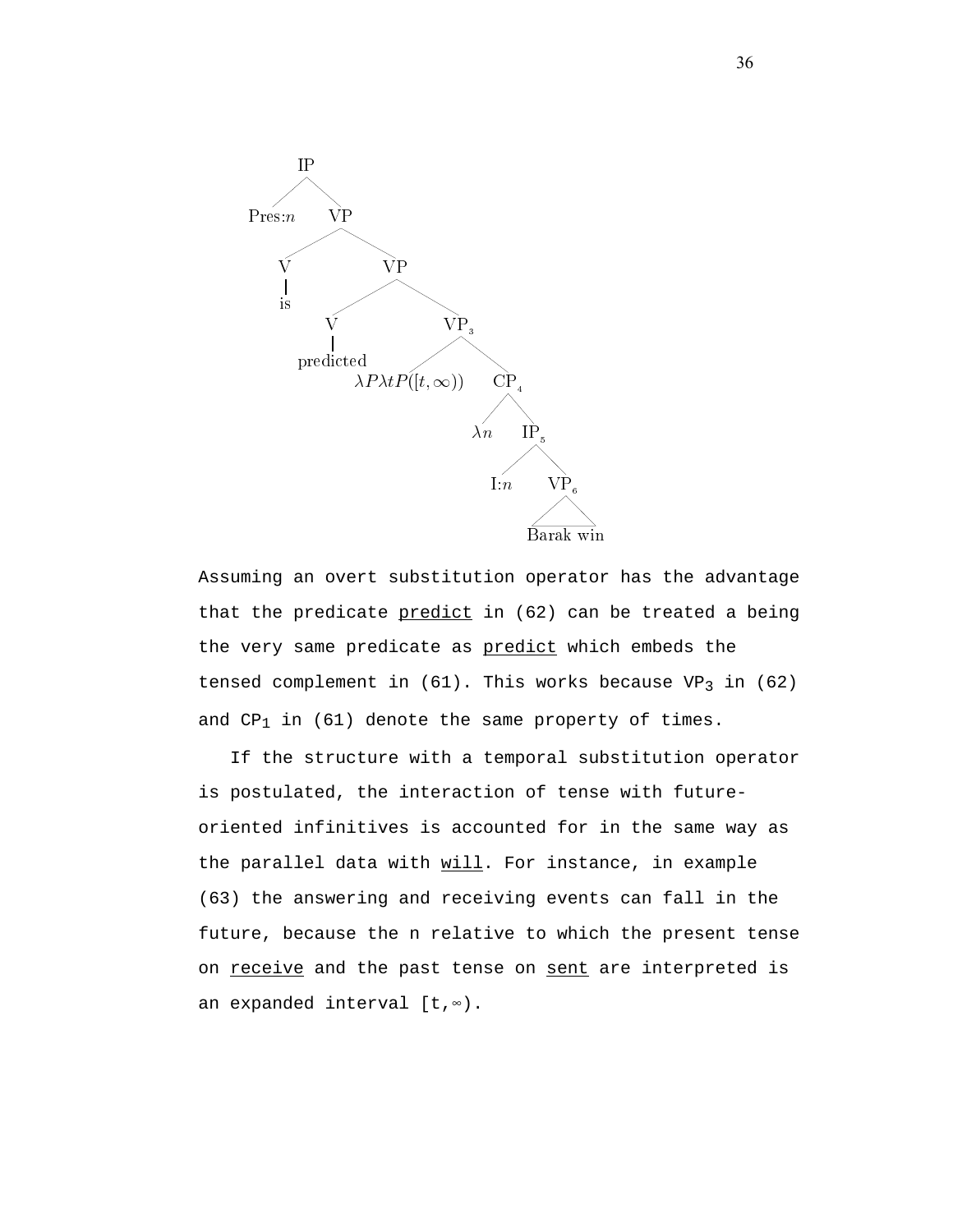(63) Solange is likely to answer every memo she receives this year which was sent by the dean.

This works because in the LF below, both tenses are under the scope of the substitution operator.



The following simpler example illustrates the recursive semantics of the complement.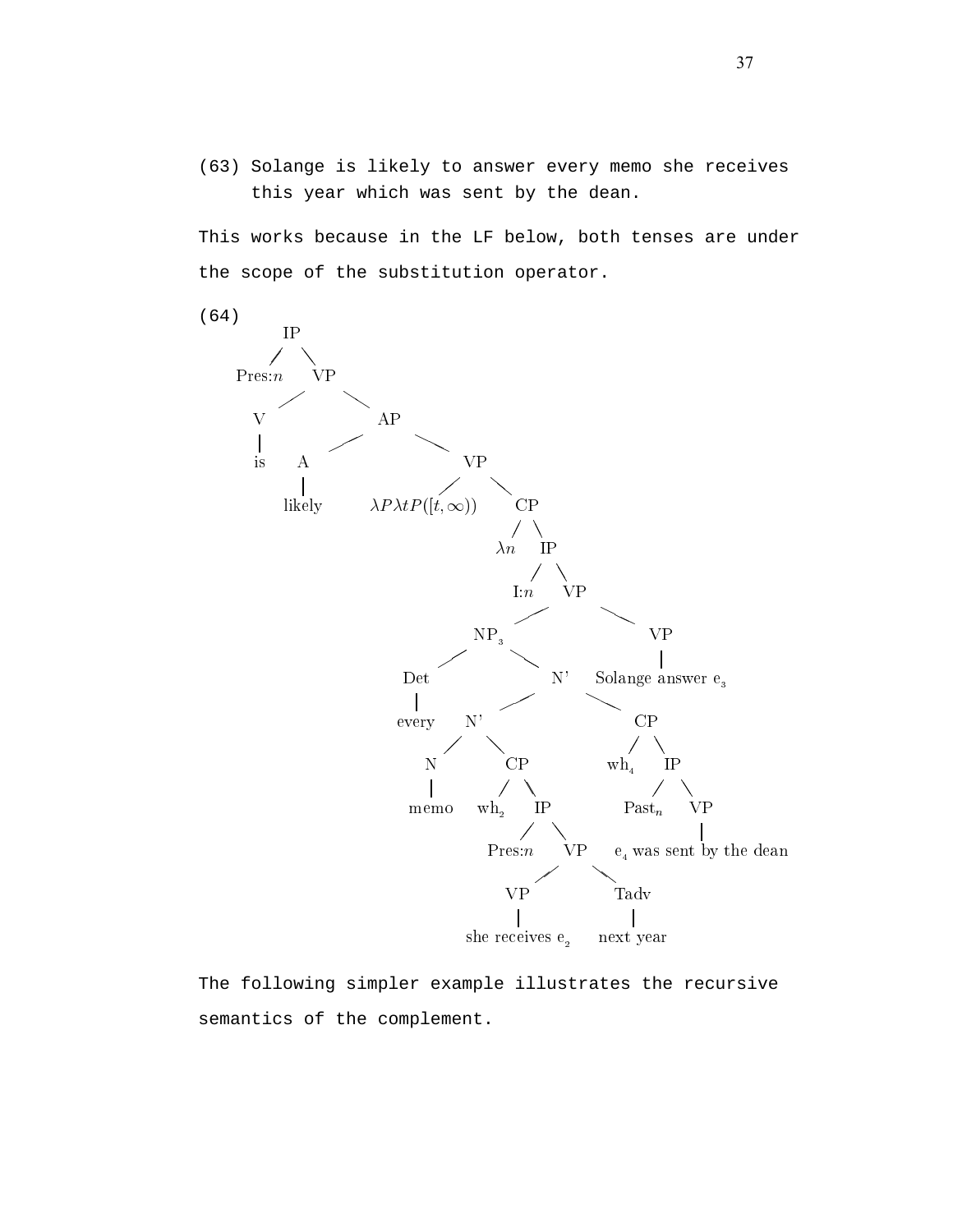(65) Barak is predicted to win. (66) XP te-<sup>e</sup> - -t- wine-Barak  $\sum_{i=1}^{\infty}$   $\sum_{i=1}^{\infty}$   $\sum_{i=1}^{\infty}$   $\sum_{i=1}^{\infty}$   $\sum_{i=1}^{\infty}$   $\sum_{i=1}^{\infty}$   $\sum_{i=1}^{\infty}$   $\sum_{i=1}^{\infty}$  $\chi'_n$  IP<sub>5</sub> <sup>n</sup> VP te-<sup>e</sup> - <sup>t</sup> wine-Barak Barak win

#### Simultaneous readings

The tree below illustrates a simultaneous reading.

(67) Barak is predicted to be in the lead now.

(68)



The compositional semantics is such that the interval denoted by now gets intersected with the interval contributed by the substitution operator. I assume that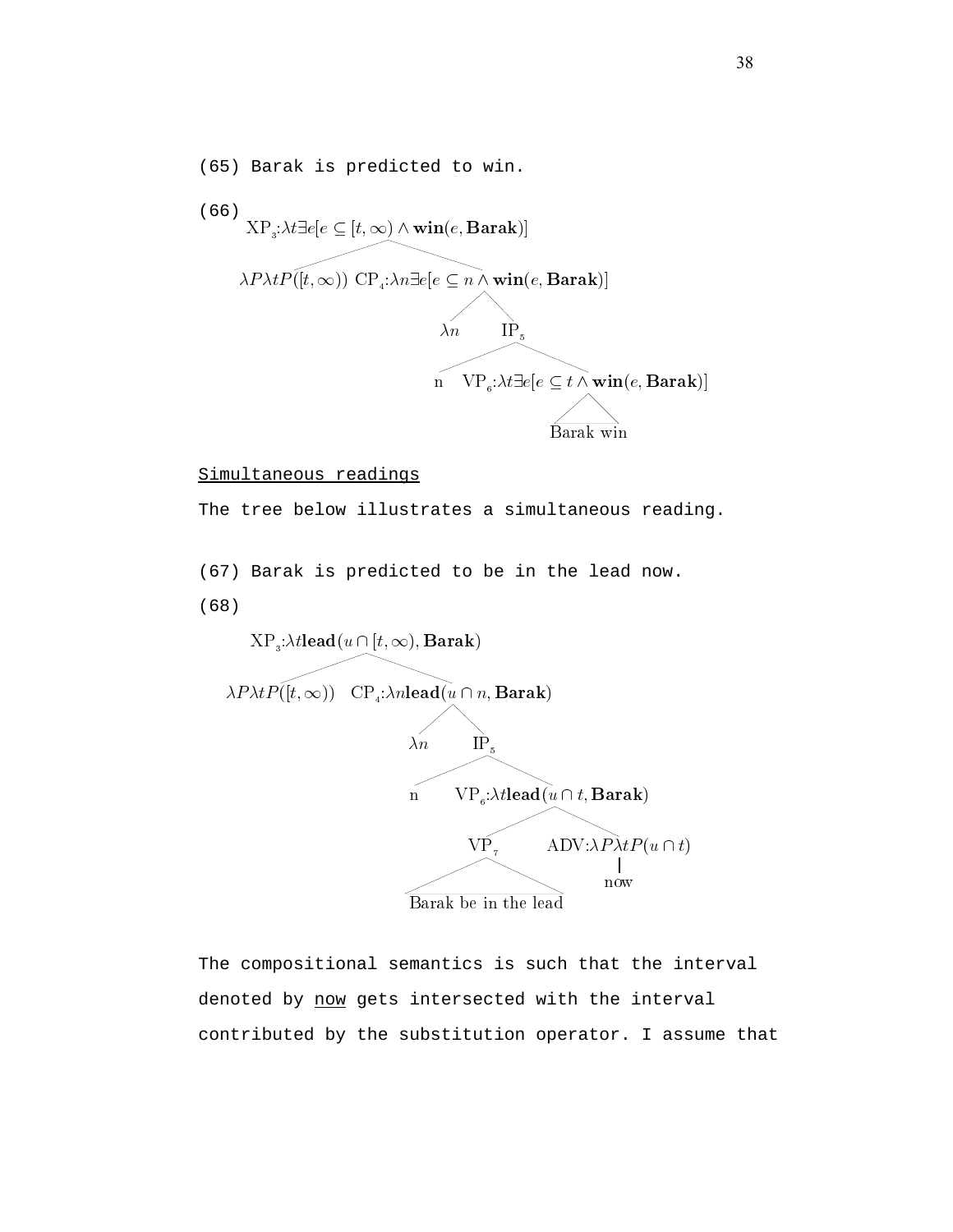now denotes the utterance time u. The LF (68) is in fact semantically unsatisfactory, since quite generally, deictic elements must be assumed to be interpreted de re. An LF scheme for de re interpretation is presented in Cresswell and von Stechow (1982), and is applied to temporal data in Abusch (1997). The mechanics of de re interpretation goes beyond the scope of this paper, but the bottom line in this example is straightforward. Employing an acquaintance relation of temporal identity λxλtλt'[t=t'] has the result that t (with the interpretation of the internal now of the attitude) is substituted for u. Since t∩[t,∞) = t, this results in the denotation λt**in-lead**(t,**b**) for the complement. This is a simultaneous reading.

 This approach to simultaneous readings in which a substitution operator is present, is supported by the fact that simultaneous readings can be mixed in various ways with future ones. Example (69) is similar to one from section 3.

- (69) Solange is likely to be in Paris now and in Stockholm next Friday.
- (70) Solange is likely to already know all of the men she dates next year.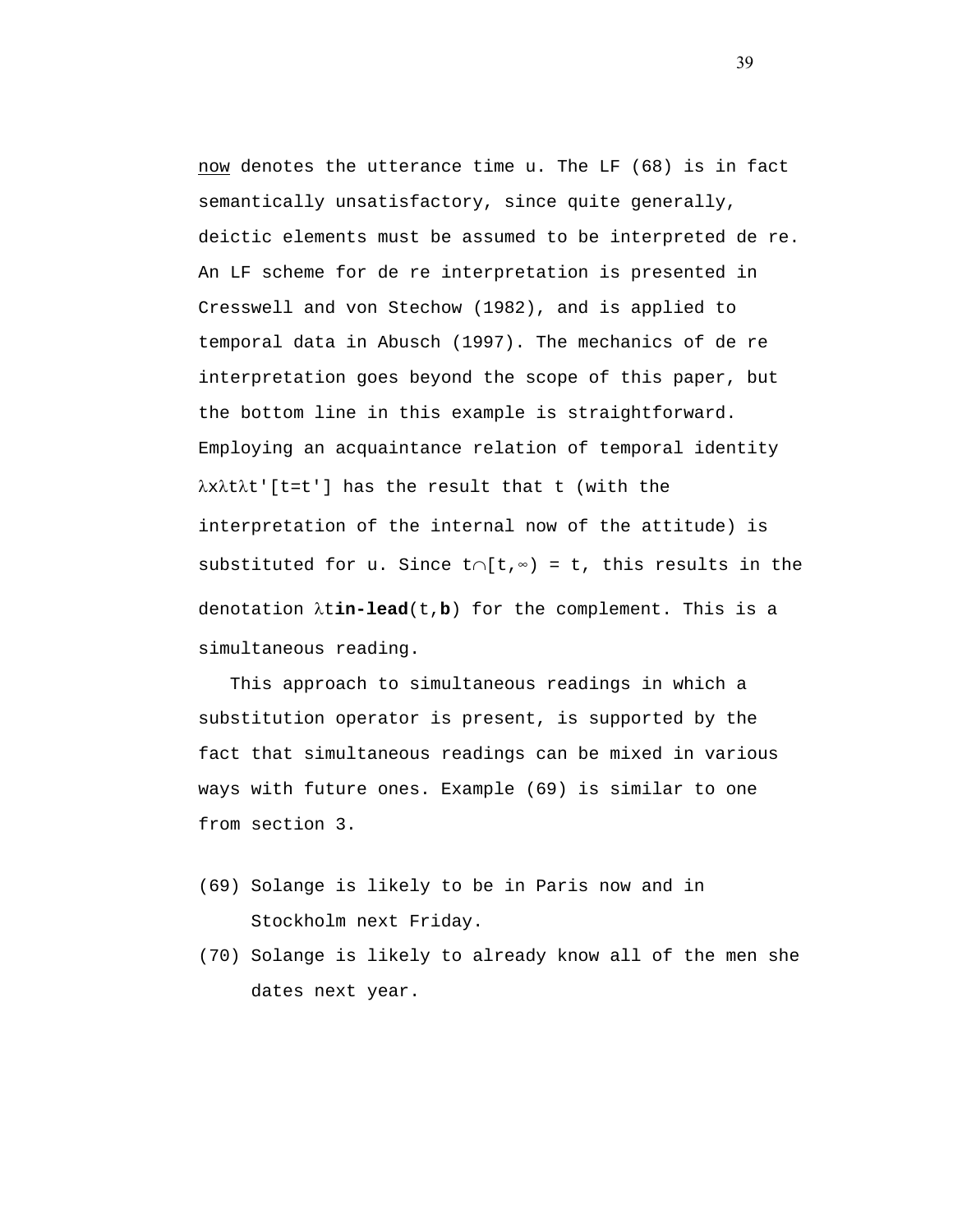In the gapping sentence (69), the time for the locative predication in the right conjunct is in the future. According to the analysis developed here, this means that it must be under the scope of a temporal substitution operator. A standard analysis of gapping copies the predicate for the right conjunct from the left conjunct. This would require the substitution operator being present in the left conjunct also. (70) makes the same point. On one reading, the dating times are in the future, while the knowing time is simultaneous.

The frame adverb now is essential in obtaining the simultaneous reading of (67), because the reading results when the extended future interval is intersected with the interval contributed by now. However, the sentence also has a simultaneous reading when now is dropped. In this case, I assume there is a null frame adverb having the same function as now. This is an innocuous assumption, since such null frame adverbs are quite freely available (Abusch 1997: Section 8). In (70), either know is modified by a null frame adverb, or already serves the same function as now in (67).

## 4.4 LFs for strictly futurate readings

In section 3, we saw that the to-complement of promise has a strictly future interpretation. If this is to be directly stated in the representation, a substitution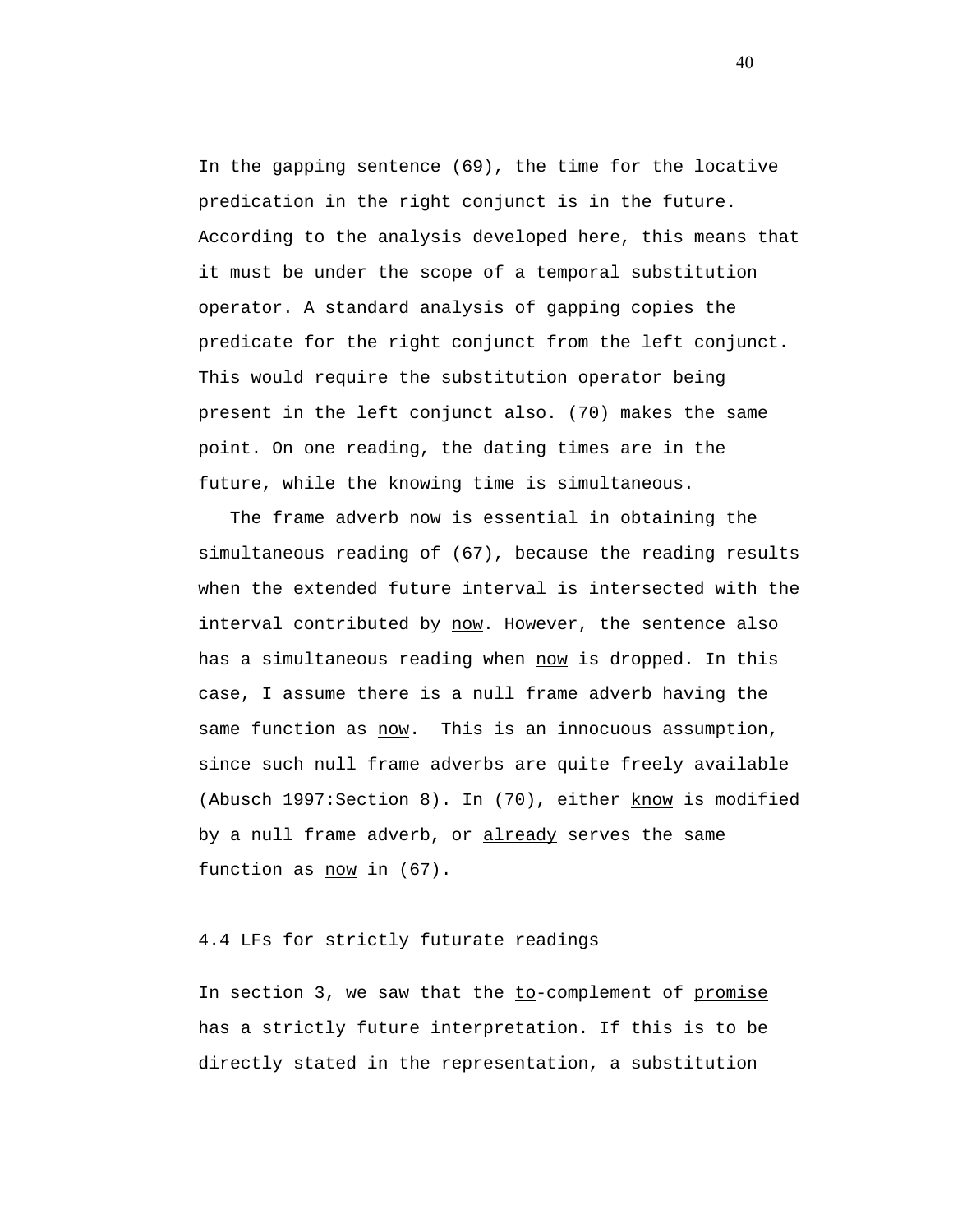operator with the interval (t,∞) rather than the interval [t,∞) should be used in the LF of promise. I will assume for now that promise has an LF just like predict in (64), except for the change in the interval involved in the substitution operator, and except for differences having to do with control vs. raising.

 Obviously, the different substitution operators are lexically conditioned. I am inclined to assume that the presence of one operator rather than another follows from the structured lexical representation of the embedding verb. This can be realized strictly in the lexicon, or more syntactically by allowing lexical entries to stipulate local parts of LF trees.

### 5. **Overtness of LF structure for infinitives**

The argument having to do with tense interactions motivates substitution for the n parameter in the representation of future-oriented infinitives. This does not give us much information about the LF representation though. All we can definitely conclude is that the lambda binder of n which is the head of node CP4 in (62) is present. It might be that the substitution itself is built into the lexical semantics of the verb. However, I will present evidence that the substitution operator, and also higher levels of structure, are syntactically overt. The argument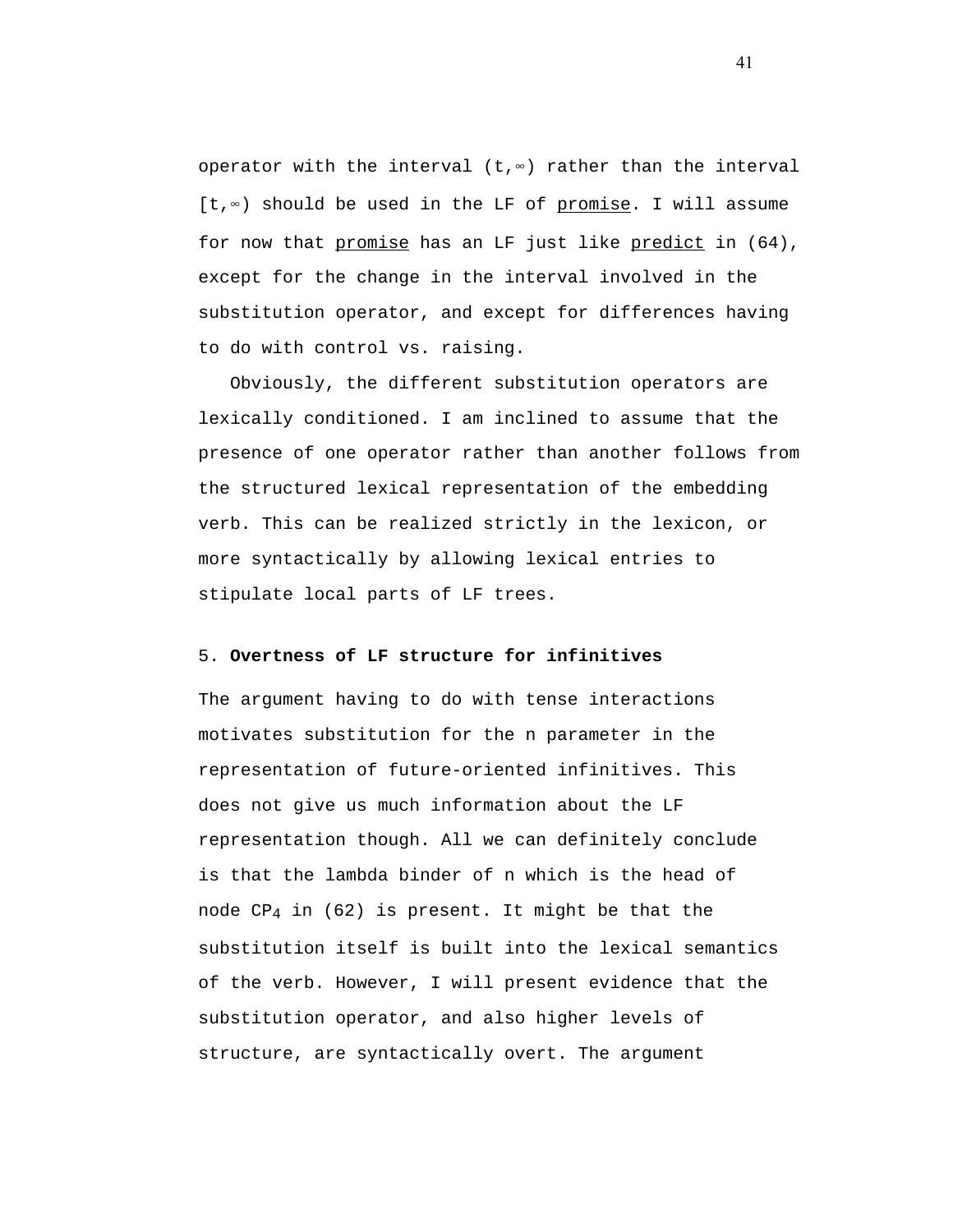suggests that what I call the contemporary now of the attitude is represented in the LF of future-oriented infinitives.

 In section 3, I presented a logical form for the complement of believe where the contemporary now is the temporal argument of the property of times denoted by the complement. In the example below, by virtue of lambda binding of n, the complement CP denotes a property of times (type iwt). In the lexical semantics of the embedding attitude predicate, the time argument functions as a counterpart of the attitude time.<sup>11</sup>

In cases where the tensed complement of a verb such as believe is headed by will, the contemporary now is represented in the same way as in (71). The complement in (72) has the structure (73), where sub is the substitution operator which is the core meaning of will.

(71) Guido believes  $[_{CP}$   $\lambda$ n $[_{TP}$  he is lying down]].

- (72) Paul believes he will have dinner with Monique today.
- (73)  $[_{CP}$   $\lambda$ n  $[_{TP}$  n  $[_{VP}$  SUB  $[_{CP}$   $\lambda$ n  $[_{TP}$  n  $[_{VP}$  have dinner with Monique today]]]

This follows from the requirement for a systematic syntax and compositional semantics. For instance, given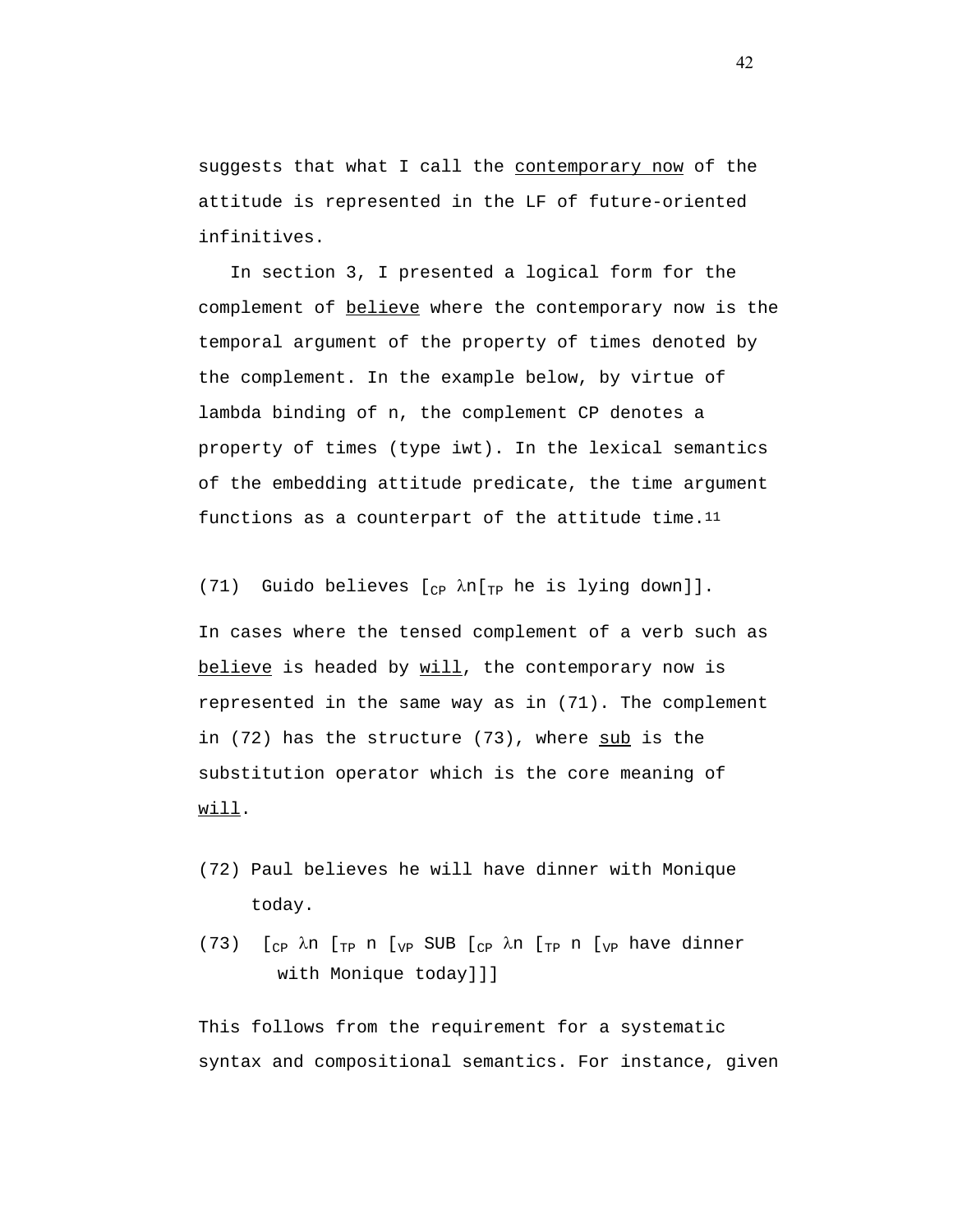that the higher λn of (73) is present in (71), an analysis which maintained that it was absent in (73) would involve complications in syntax and in the syntax-semantics map. There is also semantic evidence for the higher levels of structure in (73) being present. If an NP takes scope inside the higher λn in (73) but outside the lower one, we would expect a free n in that NP to pick up a contemporary now. Examples where this is so can indeed be constructed. In Abusch (1997), I suggested that the representation of the modal might includes a free n. This is designed to account for the fact that in a top-level context such as (74), the temporal perspective for might is the utterance time, while in an attitude context such as (75), the perspective is the internal now of the attitude.

(74) Paul married a girl who might become rich. (75) Paul believed his bride might become rich.

Example (76) shows that might in a relative clause which is syntactically below will can take scope outside will and pick up the internal contemporary now. Some time ago, Paul misidentified a co-worker of Guido's as Guido's sister. This dictates an LF for (76a) in which a sister has narrow scope.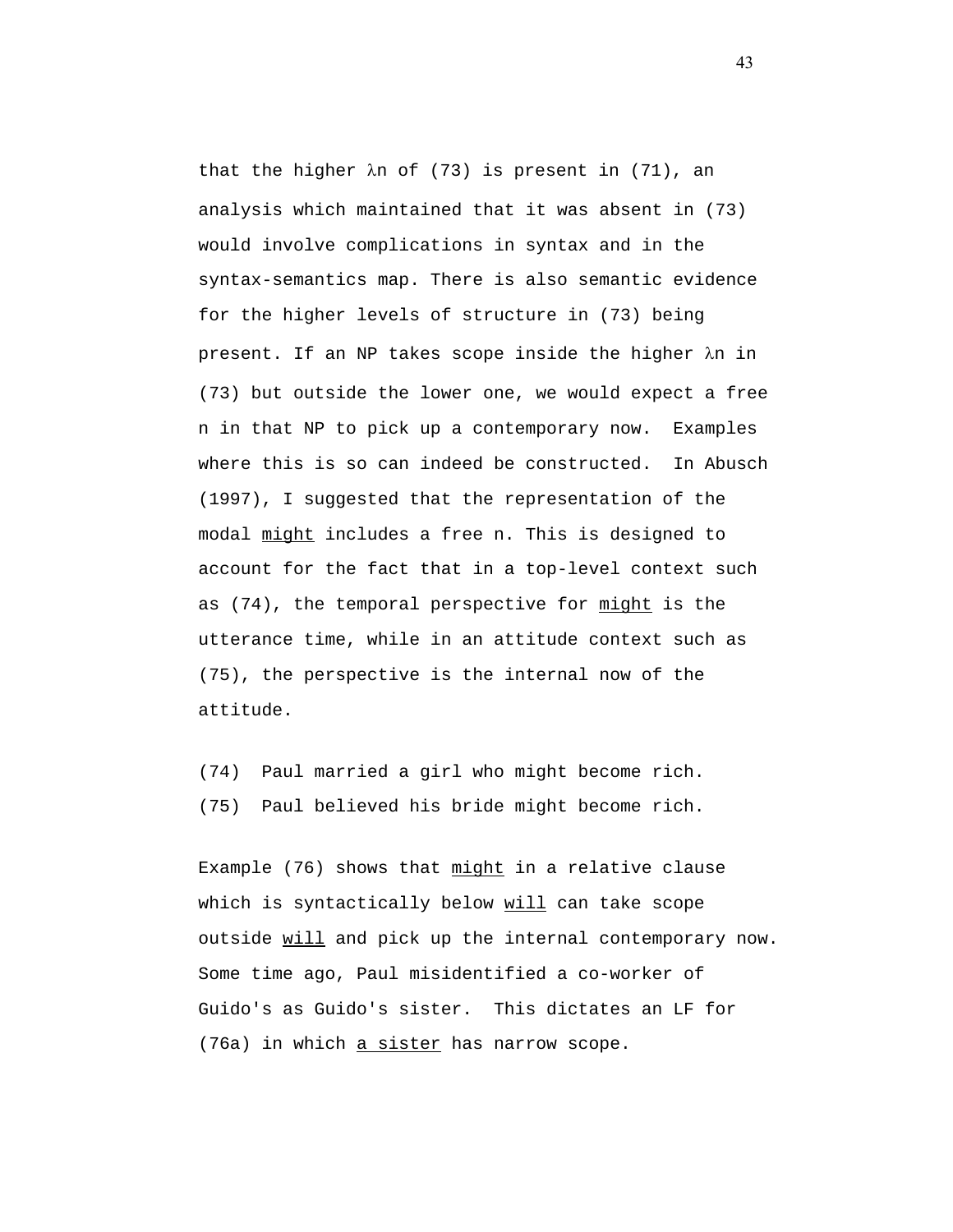- (76) a. Paul<sub>1</sub> believed that Guido had a sister<sub>2</sub>, and that she<sub>2</sub> might have a crush on him<sub>1</sub>.
	- b. He believed that eventually he would have a long frank conversation with the woman who might have a crush on him.
	- c. But he believed that at that point she would not have a crush on him any more.

In (76b), the definite description the woman who might have a crush on him also must have narrow scope, because its presuppositional antecedent has scope inside the attitude. The content of (76b) makes clear that the time parameter for might is the contemporary now; this is also indicated by the continuation (76c). Assuming this is to be achieved by means of scope, this dictates the following logical form.

(77) believed  $[_{CP}\lambda n$  [Npthe woman who might(n) have a crush on him]<sub>1</sub> [n [SUB [<sub>CP</sub>  $\lambda$ n [<sub>TP</sub> n [<sub>VP</sub>he eventually have a long conversation with  $e_1$ ]]]]]]

The n on might is bound by the λn which represents the contemporary now, and so the reading under discussion is obtained. None of this is surprising: it is what we would expect given independently motivated denotations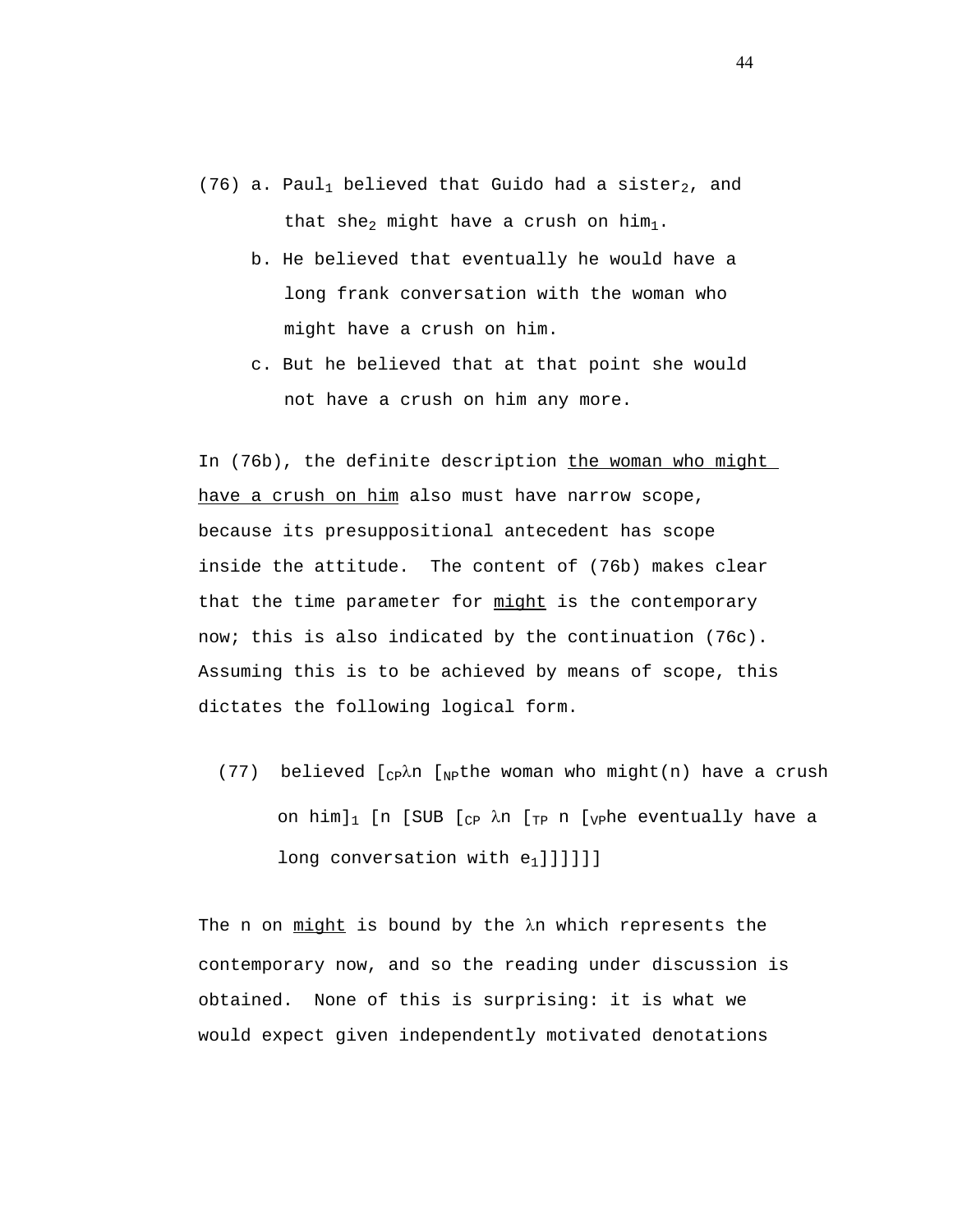and the independently motivated scope mechanism. The point of the example is to show how to use might as a diagnostic for the presence of a contemporary now in LF. In future-oriented infinitives, the same kind of reading for might shows up as is observed with believe:

- (78) Paul hopes to eventually have a conversation with the woman who might have a crush on him.
- (79) Paul decided to eventually have dinner with the woman who might have a crush on him.
- (80) Paul promised to eventually have dinner with the woman who might have a crush on him.

Examples (79) and (80) are the significant ones. Because promise excludes a simultaneous reading for its complement, I postulated the same substitution operator in the LF of promise as is used in will. (The same reasoning applies to decide.)

If this reading is to be represented with promise in the same way as with **believe** (and why should the story be any different?), then the λn outside the substitution operator in (77) has to be present in the LF for (80), as in (81). Here the n parameter in might(n) is captured by a λn which creates a property with a simultaneous representation.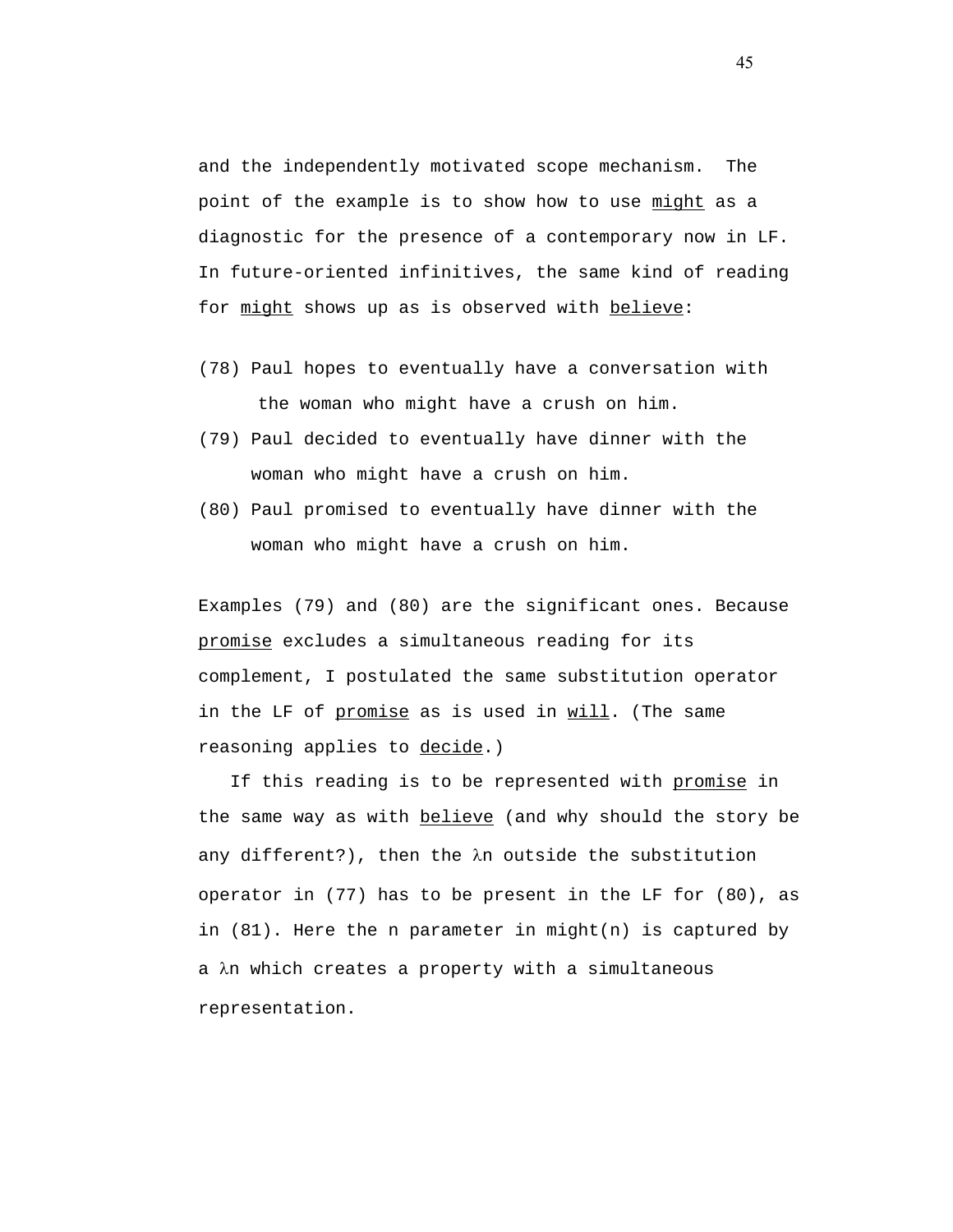(81) Paul promised/decided  $[_{CP}$   $\lambda$ n [the woman who might(n) have a crush on him]  $\lambda e_3$ [n [SUB  $\lambda$ n [PRO have dinner with  $e_3$ ]]]]

Crucially, for this to work, there must be a λn corresponding to the contemporary now in the representation. Suppose there were no such binder: suppose the LF had the following form, which corresponds to the structure (62) discussed in section 4.

(82) Paul promised/decided [SUB λn [PRO have dinner with  $e_3$ ]]

Wherever the noun phrase containing might(n) takes scope, the n gets the wrong interpretation. If it takes scope under the λn inside SUB, then the n in might(n) gets a future interpretation. If it takes scope outside this lambda binder, then the n in  $min{m}$  remains free, and is interpreted as the utterance time. Neither of these gives the desired interpretation, where the n parameter in might is the internal now of the attitude.<sup>12</sup>

 If this argument is sustainable (and it should be remembered that the argument depends on specific assumptions) then it shows that the highest levels of structure which are present in tensed complements with will are present in futurate to-complements (at least the ones in the promise/decide class). If so, the lower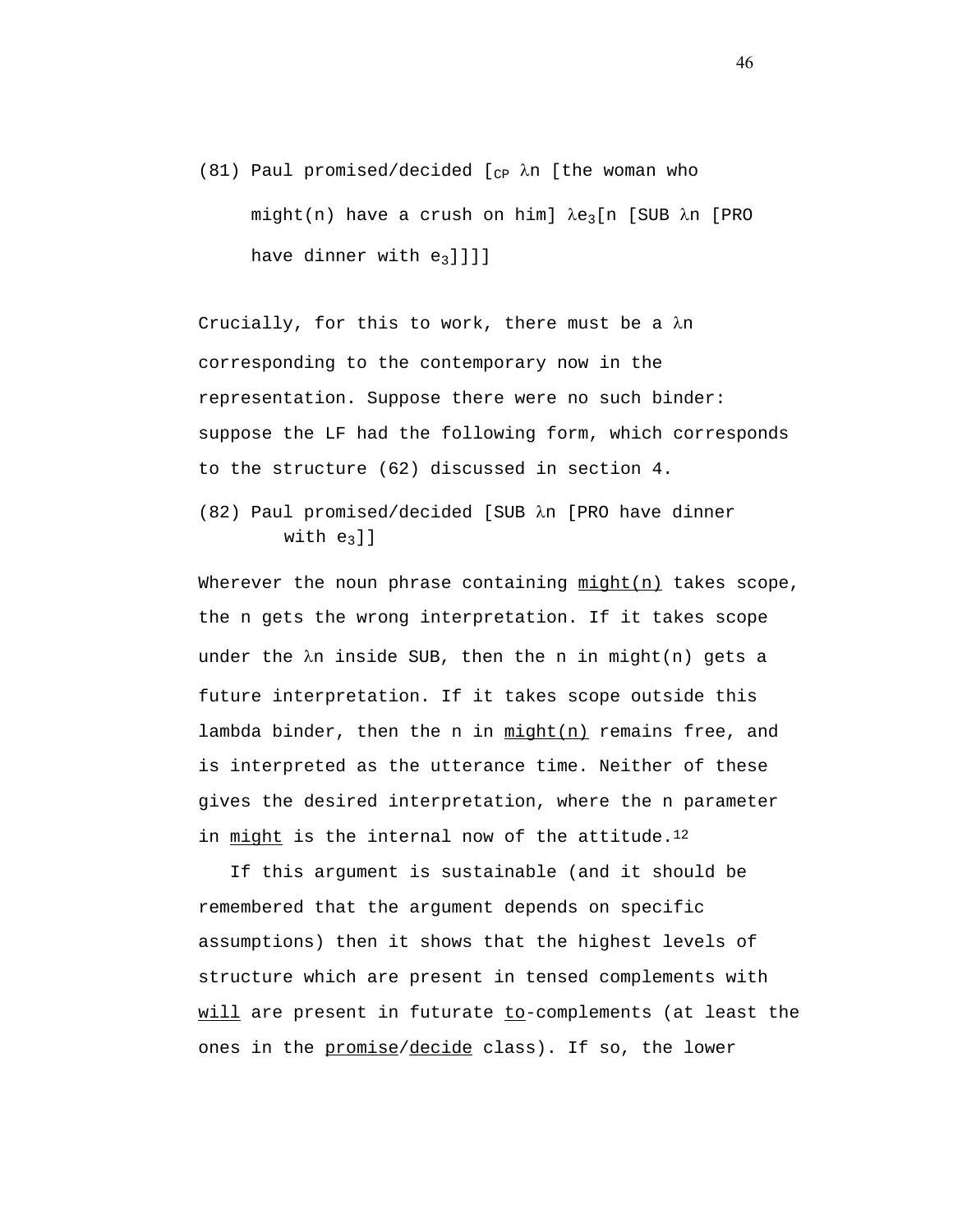levels, and in particular the SUB operator, must also be syntactically overt at the level where scope is represented.

### 6. **Conclusion**

This paper has motivated logical forms for futurate tocomplements which contain operators which make a substitution for the parameter n. This indicates that the representation of such predicates is decomposed into a core meaning and an operator which introduces futurity. In addition to capturing data having to do with the interaction between tense and futurity, this allows us to assume a single core meaning for verbs such as promise which take both tensed and infinitival complements.

 In the course of the discussion, two classes of futurate complement infinitives were identified---ones which are purely futurate (as with promise) and ones which are also consistent with simultaneous scenarios (as with predict and be likely). The methodology of decompositional approaches to predicate meaning would suggest trying to explain this difference in terms of a motivated account of structured lexical semantics. Conceivably, what makes promise and decide purely futurate has to do with their representation in the calculus of causation and change---they describe acts of entering states of commitment and intention.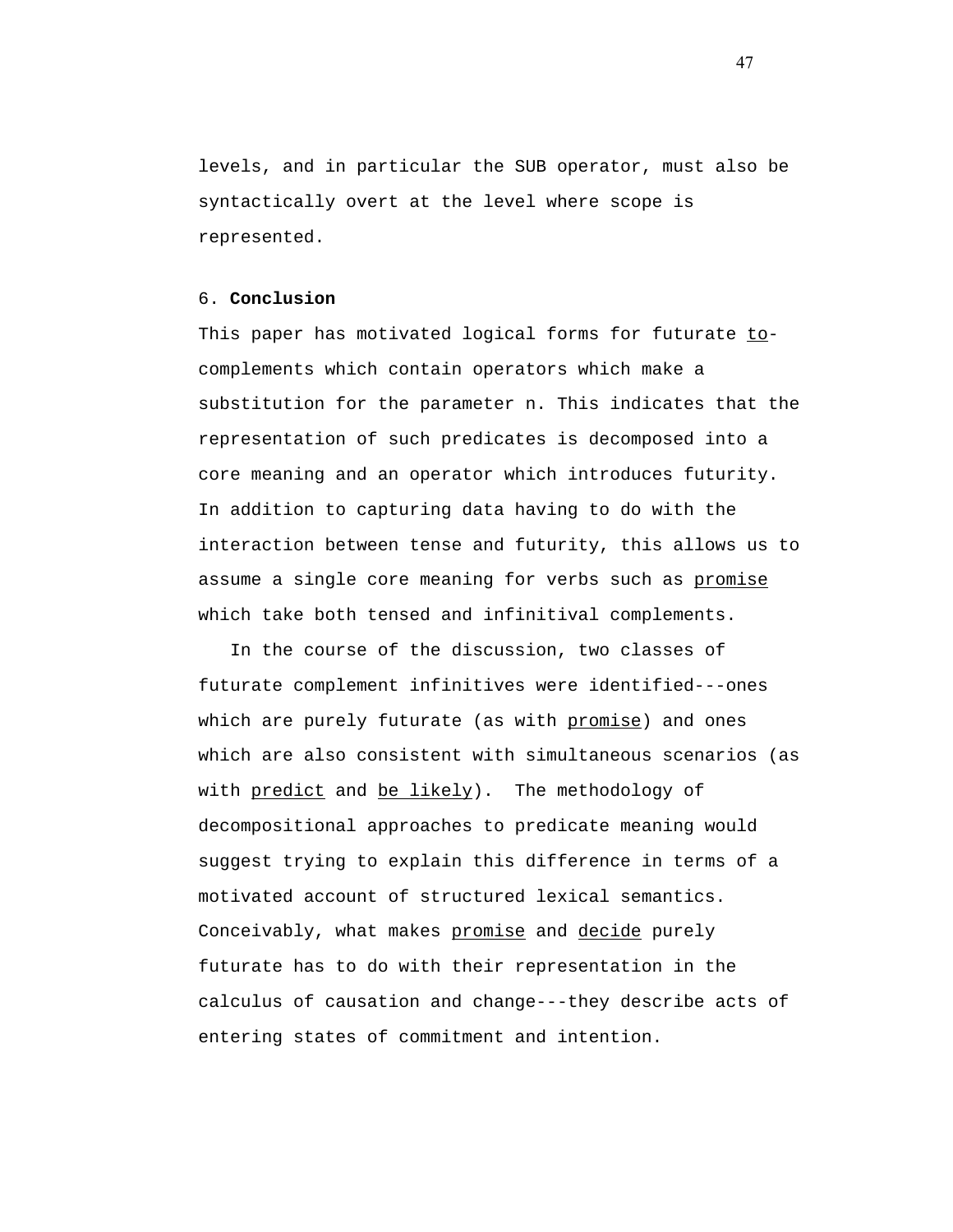The argument for a substitution operator being syntactically present does not tell us anything about the specific syntactic location of the operator. But locating the substitution operator higher than to would agree with the fact that there are three different semantic classes of to-complements (simultaneous, purely future, and non-specific future-simultaneous). Below are the LFs proposed for predict, promise, and believe with  $to$ -complements. SUB<sub>1</sub> is the substitution operator using (t,∞), and SUB2 is the substitution operator using [t,∞). In the LF of believe, there is no substitution operator.

- (83) a. promise  $[_{CP}$   $\lambda$ n  $[_{IP}$  n  $[SUB_1$   $[_{CP}$   $\lambda$ n  $[_{IP}$  n VP]]]]]
	- b. predict  $[\begin{array}{ccc} C_{\text{CP}} & \lambda n & \text{[IP n} & \text{[SUB}_2 & \text{[CP n} & \text{[IP n} & \text{[VP] }] \text{]}] \end{array}]$
	- c. believe [<sub>CP</sub> λn [<sub>IP</sub> n VP]]

A simple way of matching these representations up with syntax is to identify to with the most embedded n in I. The different structures above the most embedded CP could then be treated as lexically stipulated syntactic structures, as implemented e.g. via incorporation (Baker 1988).13

 The analysis proposed here is consistent with the clausal complement hypothesis suggested in Abusch (1998): all clausal complements have (either overtly of covertly) a full CP/IP/VP structure. In the to-infinitive LFs of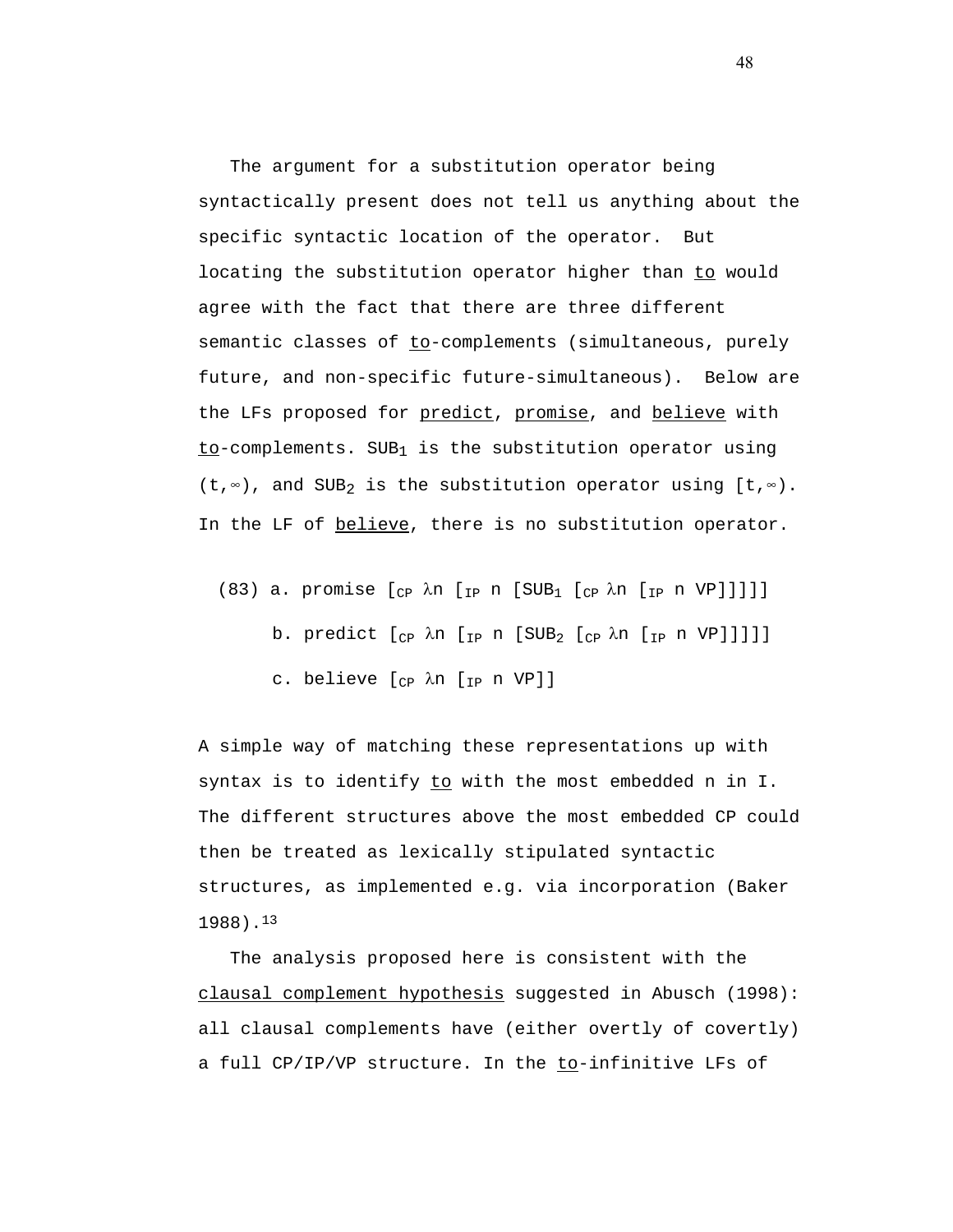(83), the complements of predict promise, believe, SUB1 and SUB<sub>2</sub> all have this structure.

 Other examples of this complementation structure are tensed complements (where the CP and IP are overt), and the LF of will as in tree (48), which is like the LF (83a) with a SUB1 operator and a CP/IP layer embedded under it.

#### **Notes**

Acknowledgement: The research for this paper was supported by SFB 340, funded by the DFG.

1. Under plausible assumptions, a representation of the scheduling interpretation also agrees with property (i). Suppose we analyze this interpretation by means of a modal operator according to schedule with top-level scope in the complement. Then in (10c), the future-denoting adverb at 10:00 pm modifies the embedded predicate start rather than the top-level covert modal operator. Since the modal is stative, this representation is compatible with property (i).

2. There is a curious point about how property (i) applies to the sentences in (13). It might be that the LF of (13a) contains a future operator.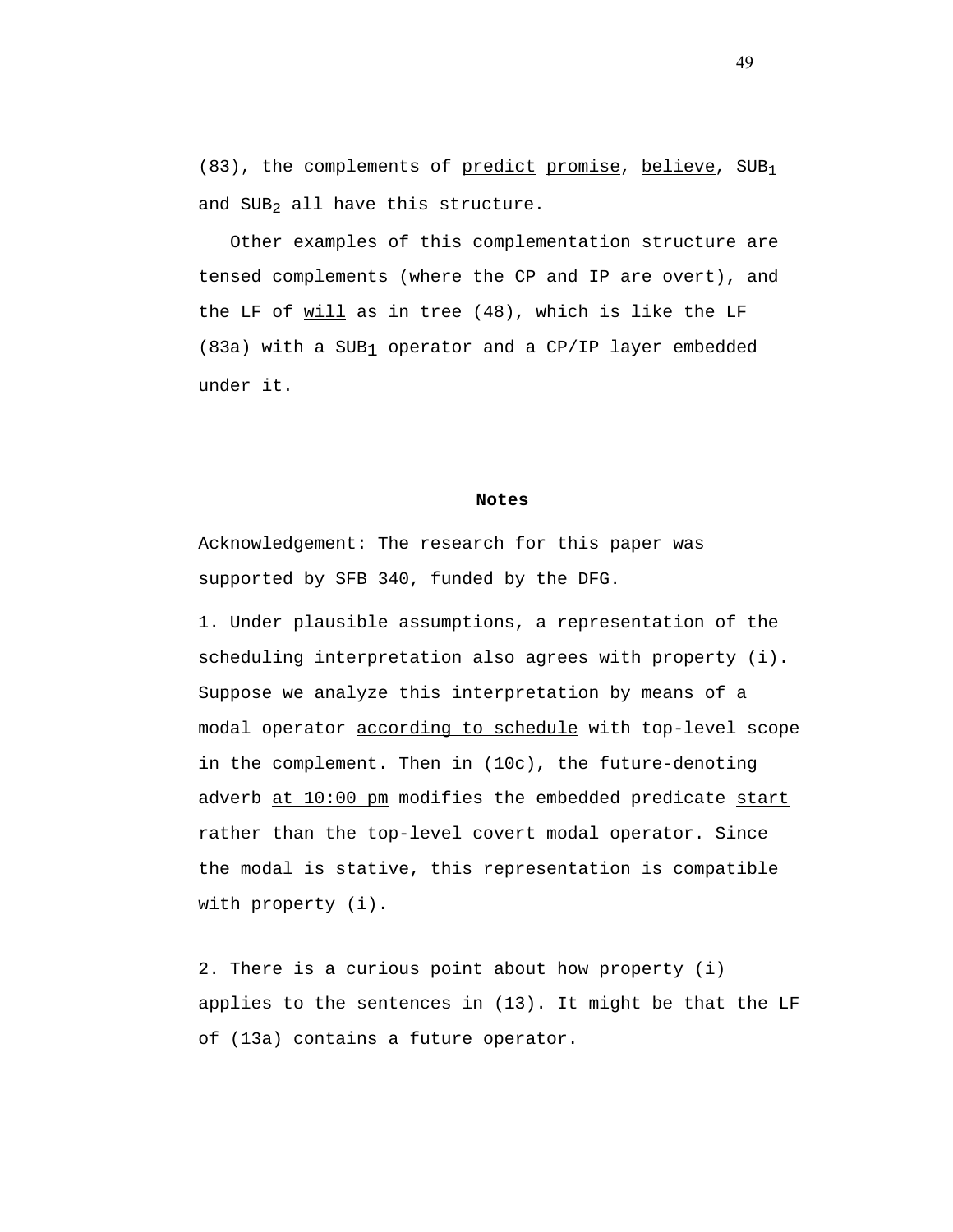(i) predicted [FUT [VP[Bibi be in the lead][next week]]] We want to apply property (i) in the main text to (13a) as evidence that predicted is an F-verb. For this to work we would have to treat be in the lead rather than FUT in (i) as the top-level predicate in the complement. Otherwise structure (i) would not be relevant for my diagnostic, as next week would not modify the top level predicate.

3. This is because simultaneous readings involve stative complements. Performatives are an exception, assuming that below, the complement predicate headed by promise is non-stative.

(i) I affirm that I promise to clean up.

4. With expect, where the data in  $(i)-(ii)$  below are parallel to those with predict in (26), there is some feeling of a distinct elevated register, and perhaps a distinct word sense. I do not know what to make of this, since the experienced meaning seems parallel to what is found with predict and its synonyms, where there is no feeling of an elevated register.

- (i) I expect that Guido spent the night of last Friday's party at Monique's place.
- (ii) \*I expect Guido to spend the night of last Friday's party at Monique's place.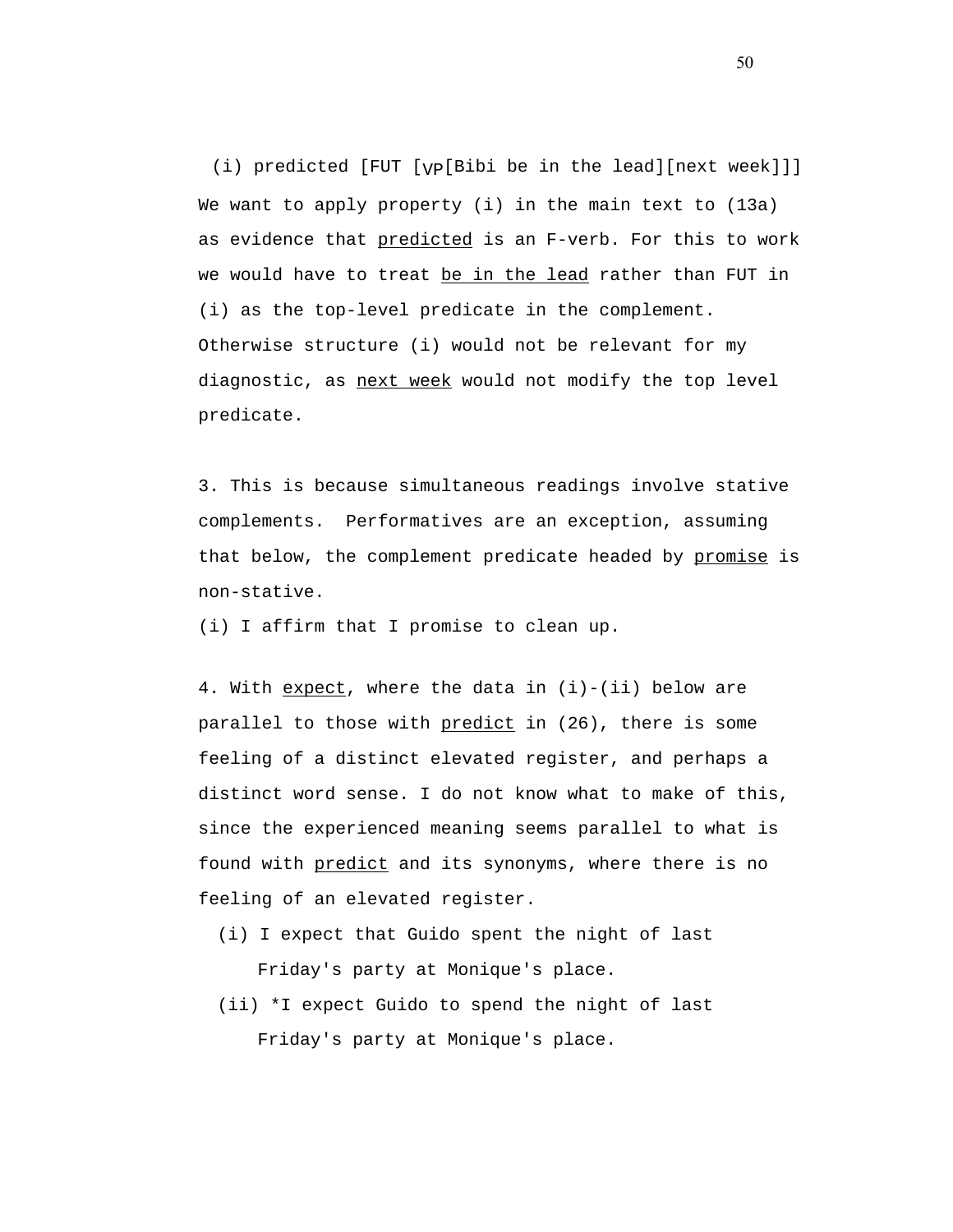5. A simultaneous interpretation is possible in the example below.

(i) The treatment went so well that Monique promises to be pregnant.

Example (i) does not describe a speech act, since Monique is not making a promise to be pregnant, but showing promise of being pregnant. In this example promises does not have the standard control sense---rather, this is the raising sense noted in Postal (1974).

6. In Abusch (1998), I used the syntactic label S where I now use VP and IP.

7. The system can easily be extended to accommodate a structure with a I' node and a subject raised into IP:

(i)  $[p \nvert p] \cdot [p \cdot 1] \cdot [p \cdot 0 \cdot 1]$ Rooth (ms.) modifies the system in this way in order to theorize about VP ellipsis.

8. One might want to compare this analysis to the proposal of Dowty (1982) and Nerbonne (1986), where a future operator makes a substitution for a tense-logical parameter known as pseudo-speech time.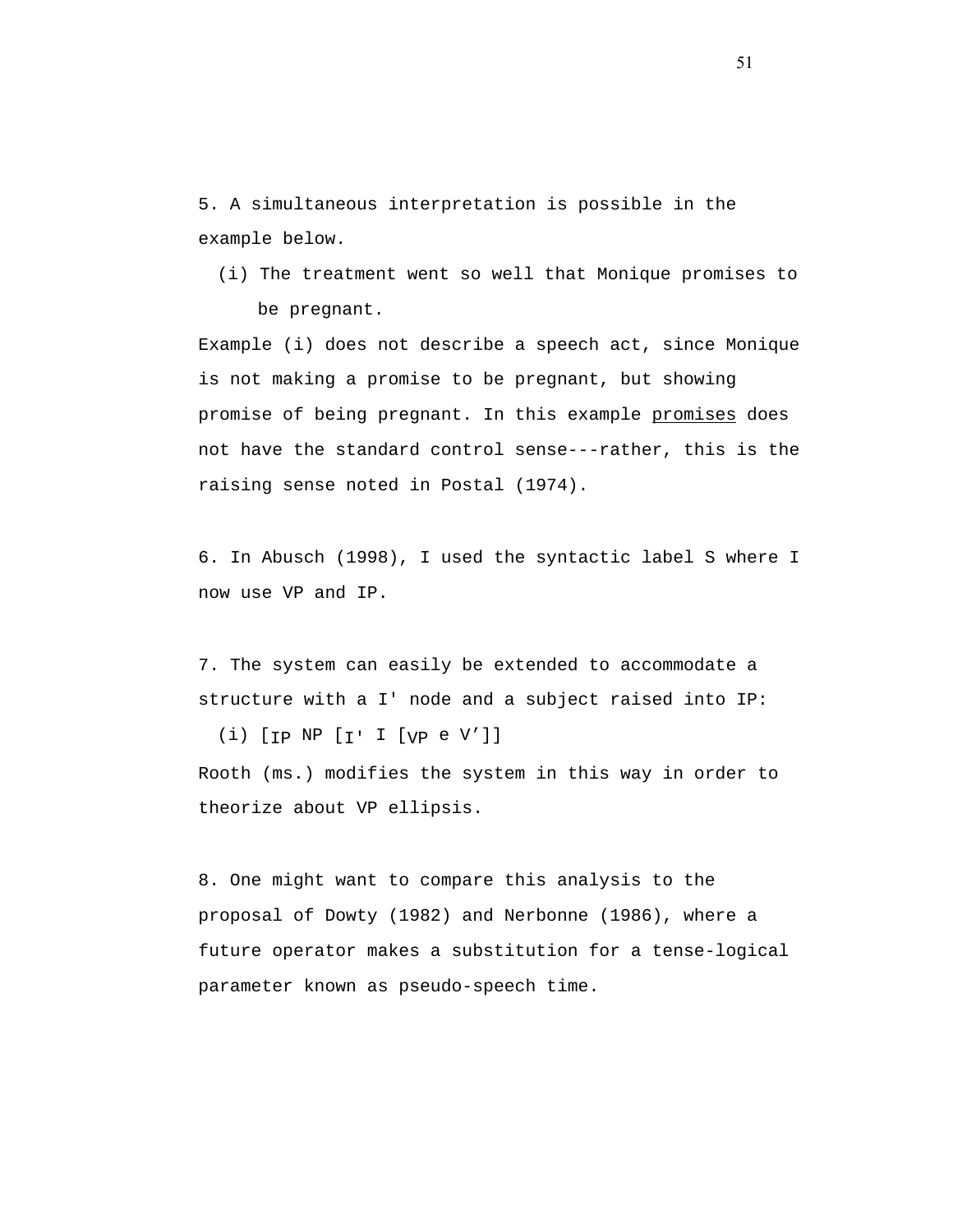9. Technically, in this example the future interval comes out as (n,∞), where n is contributed by the upstairs tense on will. A free n is pragmatically interpreted as the utterance time.

10. Apart from the fact that (59a) has only a de se reading for the PRO complement subject (cf. Chierchia 1989).

11. This discussion is simplified, because it ignores de re and de se interpretation. In actuality, I follow Lewis (1979) and take the argument of believe to have an argument position for an individual (corresponding to the self), so that the type is eiwt rather than iwt. In the LF of (71), the individual argument is introduced by de re interpretation of  $he$ , using an acquaintance relation of identity.

12. There is a further possibility of de re interpretation. This also gives the wrong reading, since the position of the res would be occupied by a counterpart of the utterance time, rather than a counterpart of the attitude time.

13. It is necessary to assume that in LF, operators and verbs are in the right-branching configurations of (83).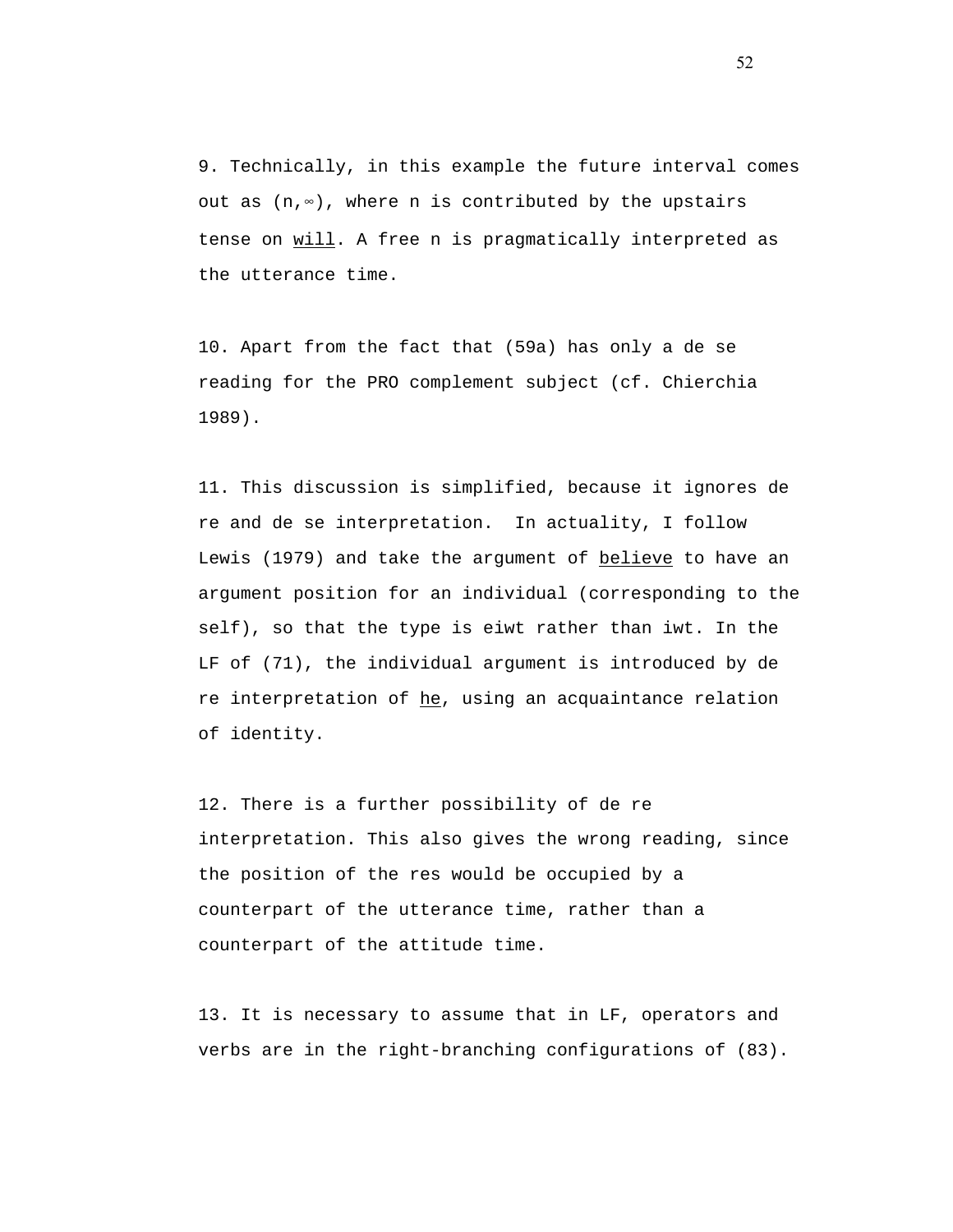An incorporation structure such as the following would be uninterpretable.

(i) [λn [SUB1 [λn predict]]] [CP e [IP e [VP e[CP e[IP n VP]]]]

Since lambda is a binding operator, no compositional interpretation can be given for the traces of λn.

#### **References**

- Abusch, D. (1997). Sequence of Tense and Temporal de re. Linguistics and Philosophy 20(1), 1-50.
- Abusch, D. (1998). Generalizing Tense Semantics for Future Contexts. In Rothstein, S. (ed.) Events and Grammar. Dordrecht: Kluwer Academic Publishers, *pagepage*.
- Baker,M (1988). Incorporation: A Theory of Grammatical Function Changing. Chicago: University of Chicago Press.
- Chierchia, G.(1989). Anaphora and Attitudes De Se. In R. Bartsch, J. van Benthem and P. van Emde Boas, eds., Semantics and Contextual Expression. Dordrecht: Foris Publications.